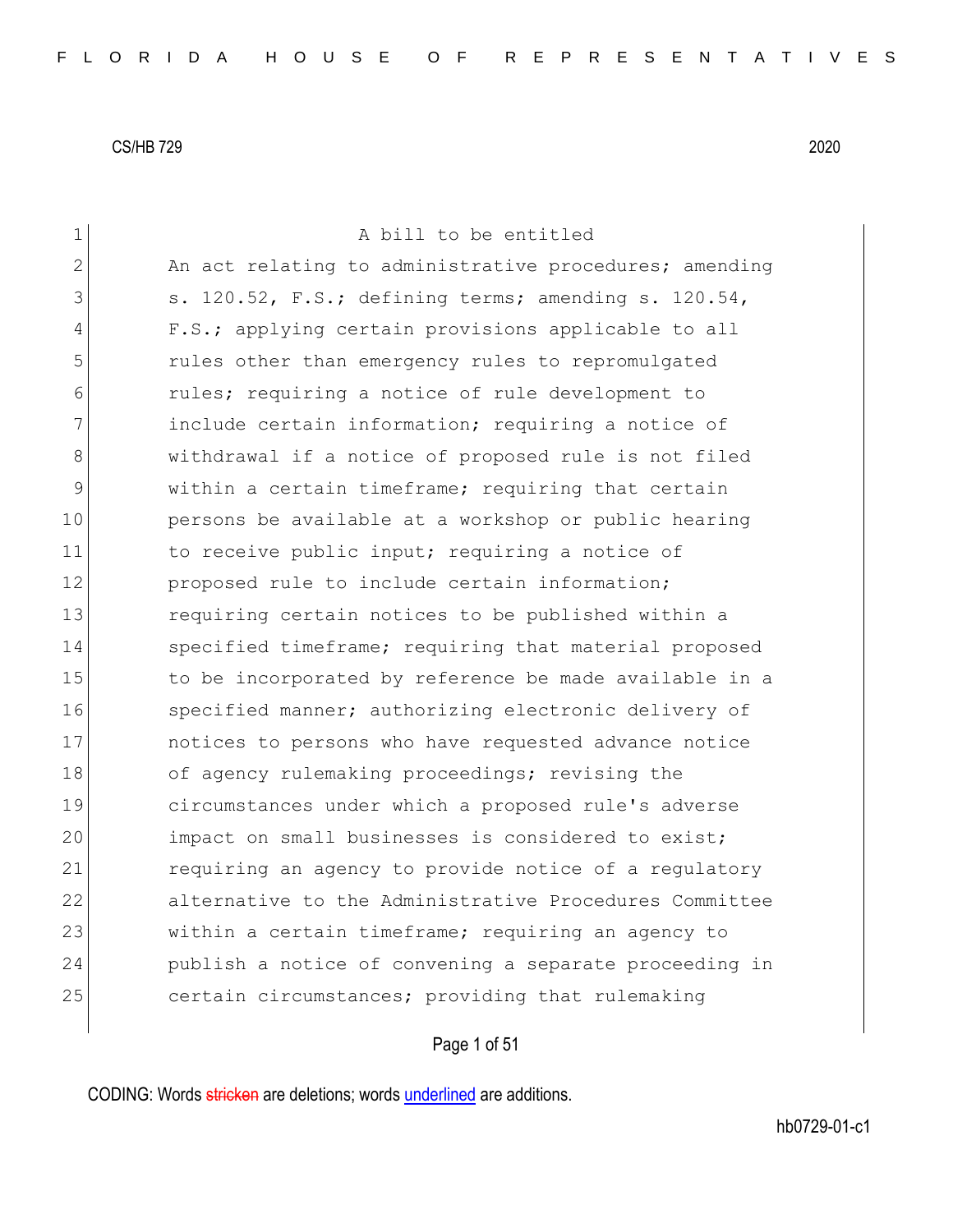26 timelines are tolled during such separate proceedings; 27 requiring a notice of change for certain changes to a 28 statement of estimated regulatory costs; revising the 29 requirements for the contents of a notice of change; 30 requiring the committee to notify the Department of 31 State that the date for an agency to adopt a rule has 32 expired under certain circumstances; requiring the 33 department to publish a notice of withdrawal under 34 certain circumstances; requiring that certain 35 information be available on the agency's website; 36 requiring emergency rules to be published in the 37 Florida Administrative Code; prohibiting agencies from 38 making changes to emergency rules by superseding the 39 rule; authorizing an agency to make technical changes 40 to an emergency rule during a specified timeframe; 41 requiring an agency to file a copy of a certain 42 petition with the committee; amending s. 120.541, 43 F.S.; requiring an agency to provide a copy of any 44 proposal for a lower cost regulatory alternative to 45 the committee within a certain timeframe; specifying 46 the circumstances under which such a proposal is made 47 in good faith; revising requirements for an agency's 48 consideration of a lower cost regulatory alternative; 49 providing for an agency's revision and publication of 50 a revised statement of estimated regulatory costs in

# Page 2 of 51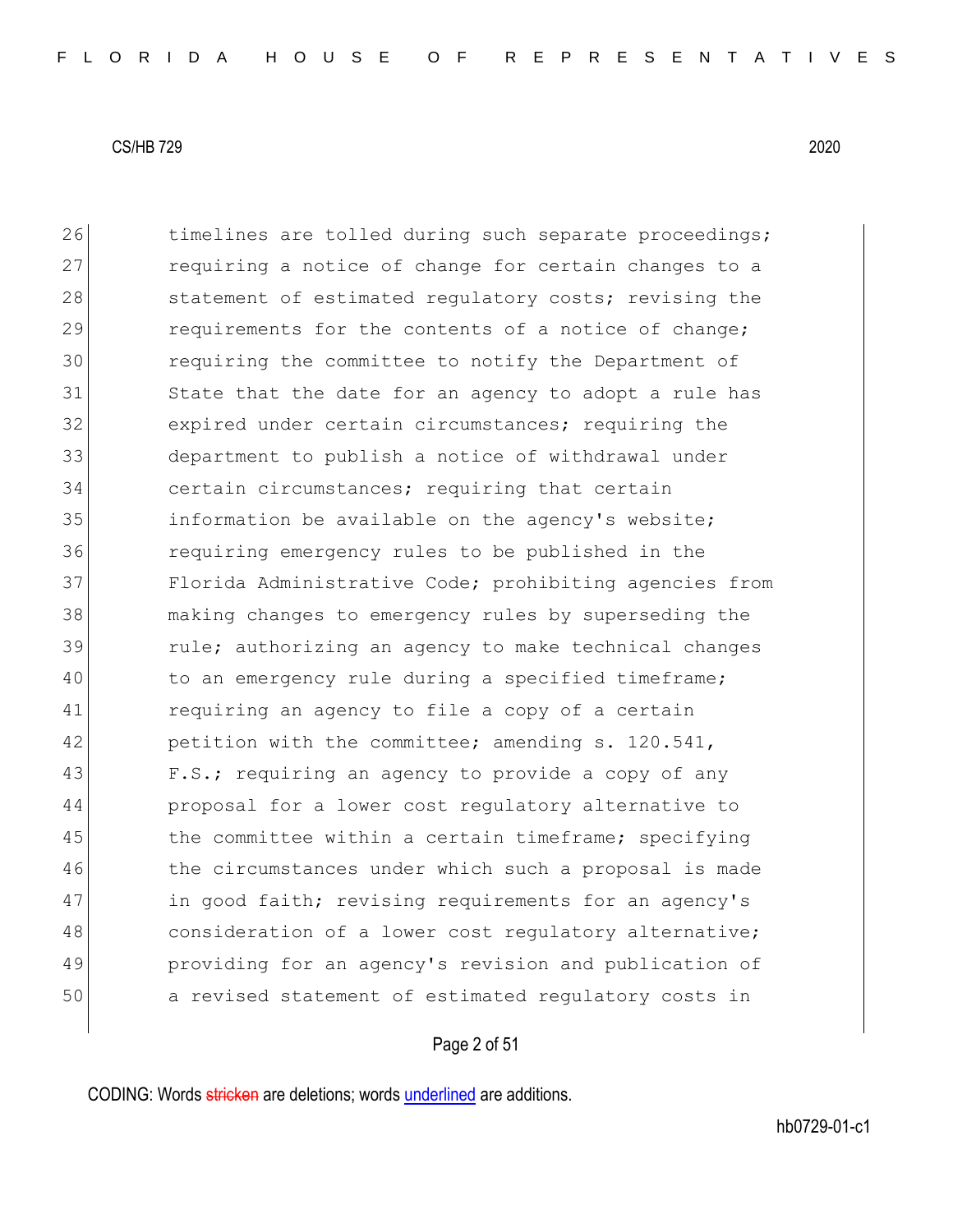51 response to certain circumstances; requiring that a 52 **revised statement of lower cost requiatory alternative** 53 be submitted to the rules ombudsman and published in a 54 specified manner; revising the information required in 55 a statement of estimated regulatory cost; deleting the 56 definition of the term "transactional costs"; revising 57 the applicability of specified provisions; providing 58 additional requirements for the calculation of 59 estimated regulatory costs; requiring the Department 60 of State to include specified information on a 61 website; requiring certain agencies to include certain 62 information in a statement of estimated regulatory 63 costs and on their websites; providing certain 64 **requirements for an agency that revises a statement of** 65 estimated requlatory costs; creating s. 120.5435, 66 F.S.; providing legislative intent; requiring agency 67 review of rules and repromulgation of rules that do 68 **not require substantive changes within a specified** 69 timeframe; requiring an agency to publish a notice of 70 repromulgation in the Florida Administrative Register 71 and file a rule for promulgation with the Department 72 of State within a specified timeframe; requiring an 73 agency to file a notice of repromulgation with the 74 committee within a specified timeframe; providing 75 **requirements for the notice of repromulgation;** 

#### Page 3 of 51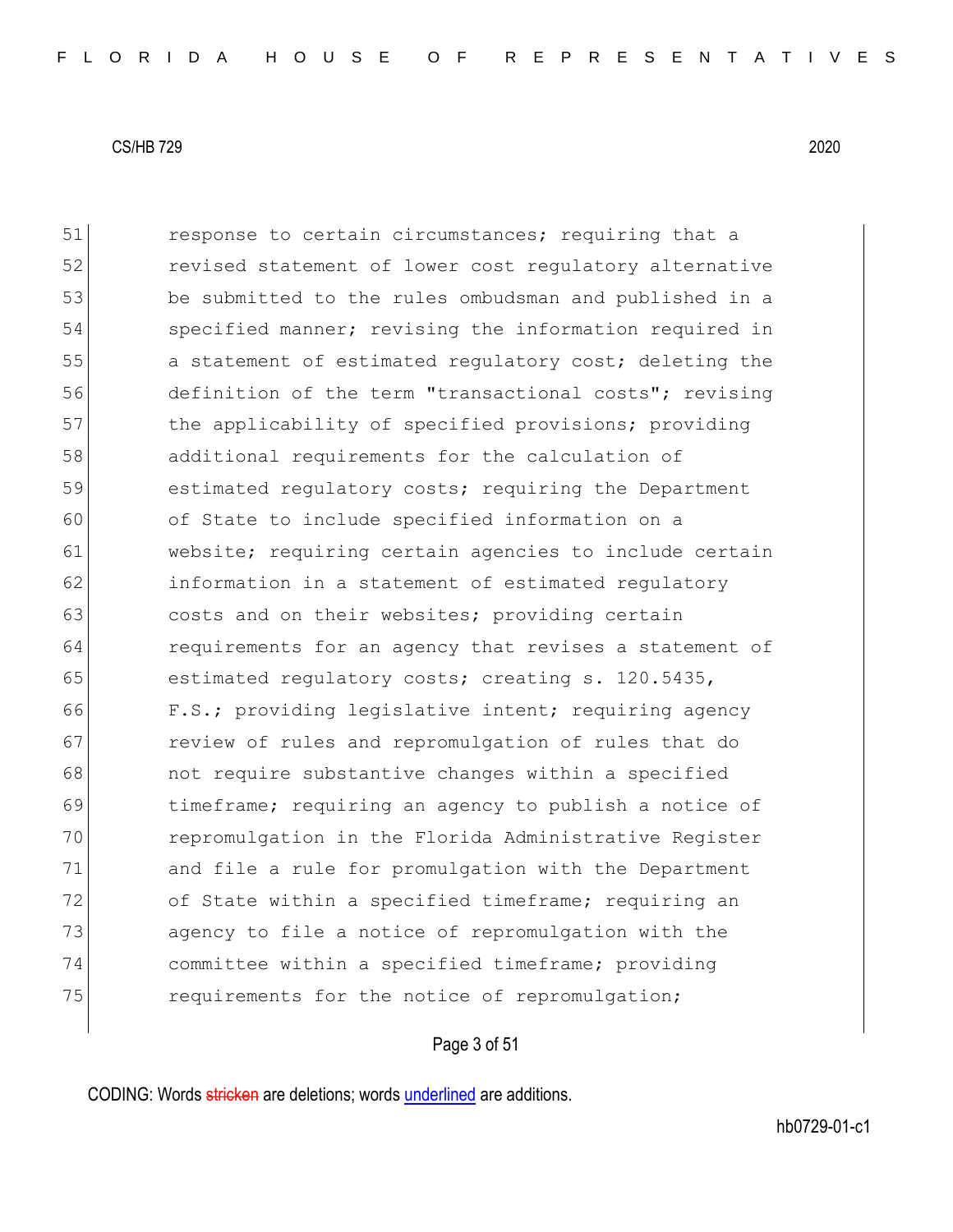76 requiring withdrawal of a rule proposed for 77 repromulgation if the rule is not filed within a 78 specified timeframe; providing that a repromulgated 79 rule is not subject to challenge as a proposed rule 80 and that certain hearing requirements do not apply; 81 requiring an agency to file a specified number of 82 certified copies of a proposed repromulgated rule and 83 any material incorporated by reference; providing that 84 a repromulgated rule is adopted upon filing with the 85 department and becomes effective after a specified 86 time; requiring the department to update certain 87 **information in the Florida Administrative Code;** 88 requiring the department to adopt rules by a certain 89 date; amending s. 120.545, F.S.; requiring the 90 committee to examine existing rules; amending s. 91 120.55, F.S.; requiring the Florida Administrative 92 Code to be published once daily; requiring materials 93 incorporated by reference to be filed in a specified 94 manner; requiring the department to include the date 95 of a technical rule change in the Florida 96 Administrative Code; providing that a technical change 97 does not affect the effective date of a rule; 98 requiring specified rulemaking; amending s. 120.74, 99 F.S.; requiring an agency to list each rule it plans 100 to develop, adopt, or repeal during the forthcoming

# Page 4 of 51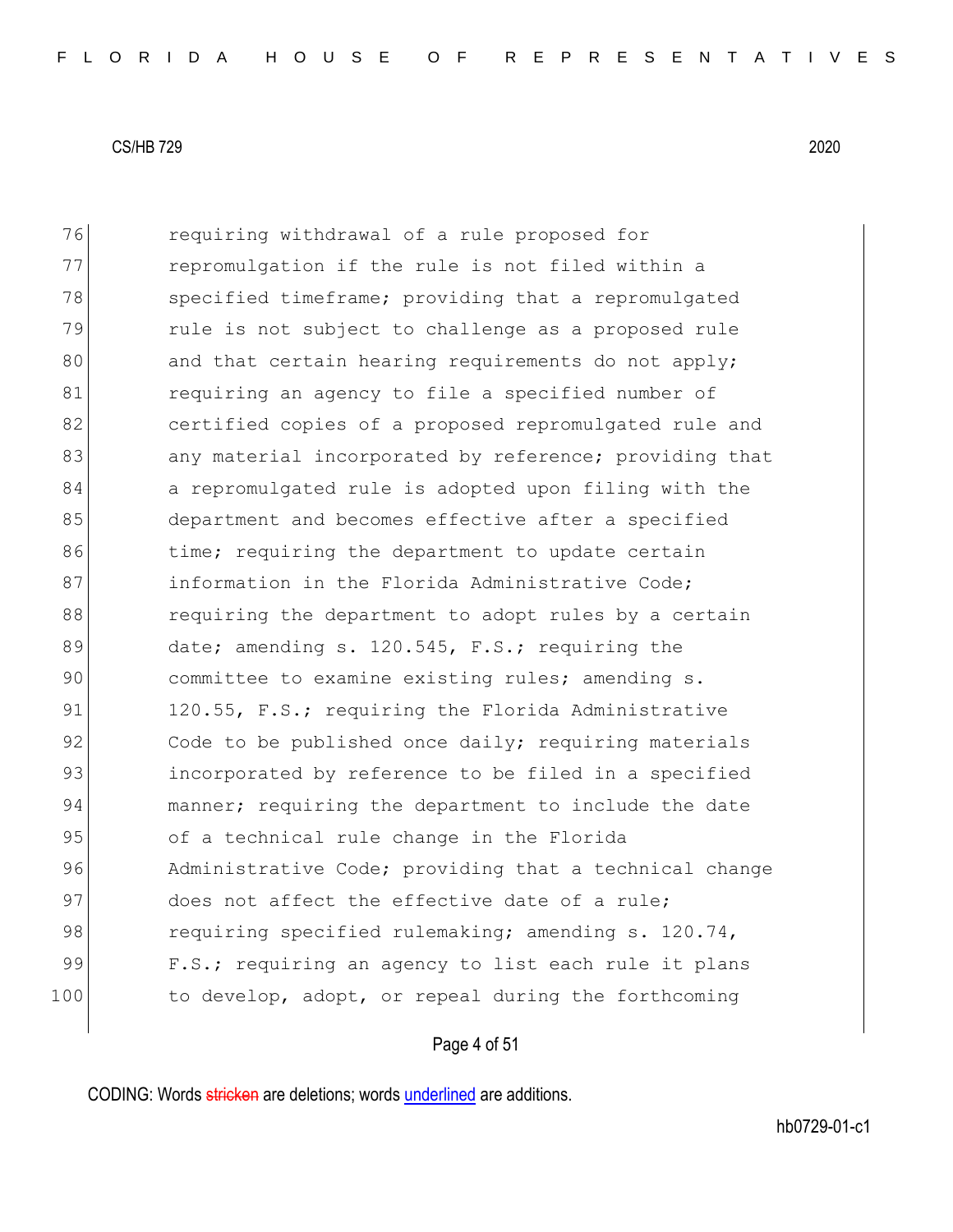|  |  |  |  |  |  |  |  | FLORIDA HOUSE OF REPRESENTATIVES |  |  |  |  |  |  |  |  |  |  |  |  |  |  |  |  |  |  |  |  |  |  |  |  |  |  |
|--|--|--|--|--|--|--|--|----------------------------------|--|--|--|--|--|--|--|--|--|--|--|--|--|--|--|--|--|--|--|--|--|--|--|--|--|--|
|--|--|--|--|--|--|--|--|----------------------------------|--|--|--|--|--|--|--|--|--|--|--|--|--|--|--|--|--|--|--|--|--|--|--|--|--|--|

| 101 | year in the agency's annual regulatory plan; requiring               |
|-----|----------------------------------------------------------------------|
| 102 | that an agency's annual regulatory plan identify any                 |
| 103 | rules that are required to be repromulgated during the               |
| 104 | forthcoming year; requiring the agency to make certain               |
| 105 | declarations concerning the annual regulatory plan;                  |
| 106 | amending ss. 120.80, 120.81, 420.9072, 420.9075,                     |
| 107 | 443.091, F.S.; conforming cross-references; providing                |
| 108 | an effective date.                                                   |
| 109 |                                                                      |
| 110 | Be It Enacted by the Legislature of the State of Florida:            |
| 111 |                                                                      |
| 112 | Section 1. Subsections (16) through (19) and subsections             |
| 113 | (20) through (22) of section 120.52, Florida Statutes, are           |
| 114 | renumbered as subsections (17) through (20) and subsections (22)     |
| 115 | through $(24)$ , respectively, and new subsections $(16)$ and $(21)$ |
| 116 | are added to that section, to read:                                  |
| 117 | 120.52 Definitions. - As used in this act:                           |
| 118 | (16) "Repromulgation" means the publication and adoption             |
| 119 | of an existing rule following an agency's review of the rule for     |
| 120 | consistency with the powers and duties granted by its enabling       |
| 121 | statute.                                                             |
| 122 | "Technical change" means a change limited to<br>(21)                 |
| 123 | correcting grammatical, typographical, and similar errors not        |
| 124 | affecting the substance of the rule.                                 |
| 125 | Section 2. Paragraph (i) of subsection (1), subsections              |
|     | Page 5 of 51                                                         |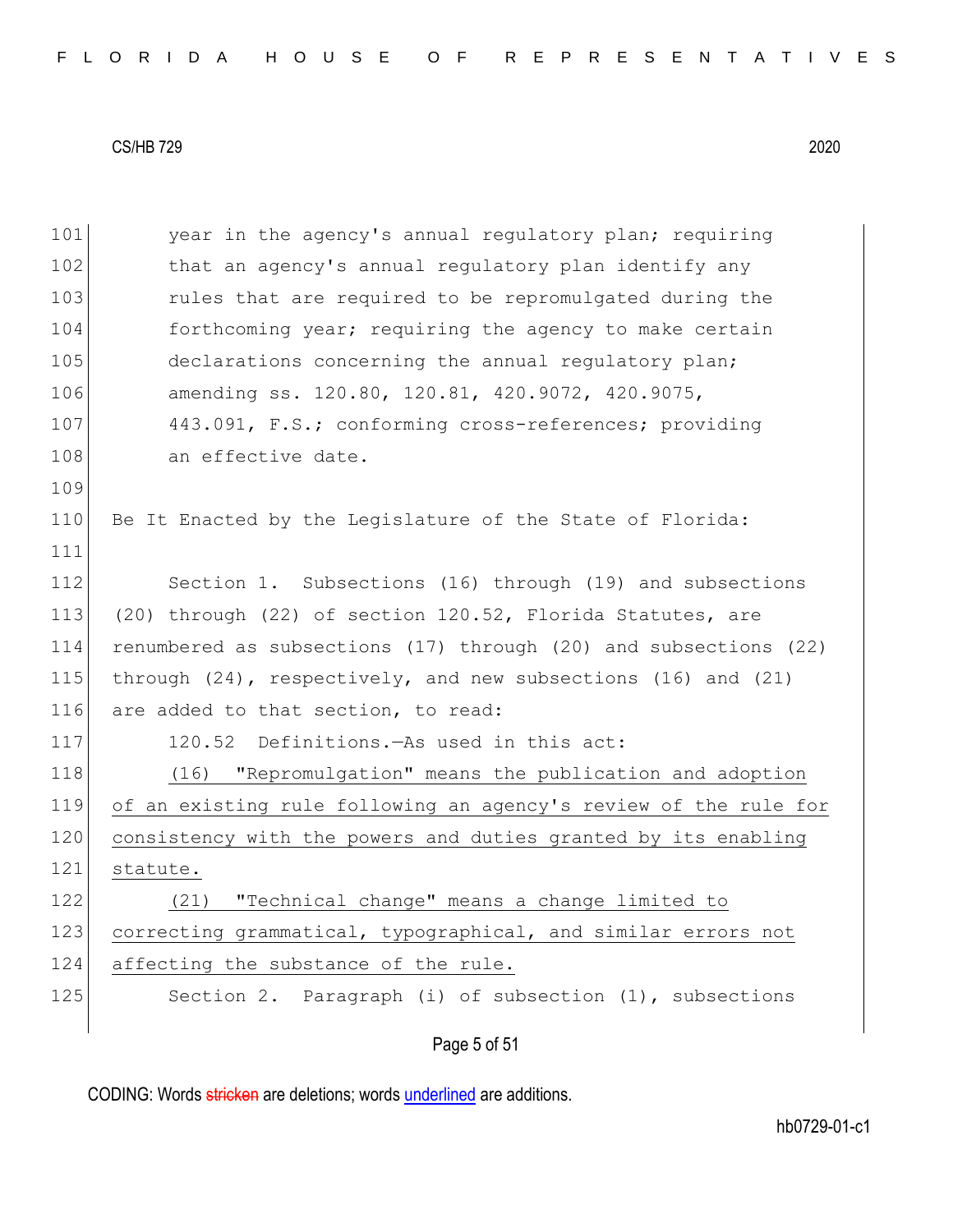126 (2) and (3), and paragraph (a) of subsection (7) of section 127 120.54, Florida Statutes, are amended, and paragraphs (e) and 128 (f) are added to subsection  $(4)$  of that section, to read: 129 120.54 Rulemaking.-

130 (1) GENERAL PROVISIONS APPLICABLE TO ALL RULES OTHER THAN 131 EMERGENCY RULES.-

132 (i)1. A rule may incorporate material by reference but 133 only as the material exists on the date the rule is adopted. For 134 purposes of the rule, changes in the material are not effective 135 unless the rule is amended to incorporate the changes.

136 2. An agency rule that incorporates by specific reference 137 another rule of that agency automatically incorporates 138 subsequent amendments to the referenced rule unless a contrary 139 intent is clearly indicated in the referencing rule. A notice of 140 amendments to a rule that has been incorporated by specific 141 reference in other rules of that agency must explain the effect 142 of those amendments on the referencing rules.

143 3. In rules adopted after December 31, 2010, and rules 144 repromulgated on or after July 1, 2020, material may not be 145 incorporated by reference unless:

146 a. The material has been submitted in the prescribed 147 electronic format to the Department of State and the full text 148 of the material can be made available for free public access 149 through an electronic hyperlink from the rule making the 150 reference in the Florida Administrative Code; or

### Page 6 of 51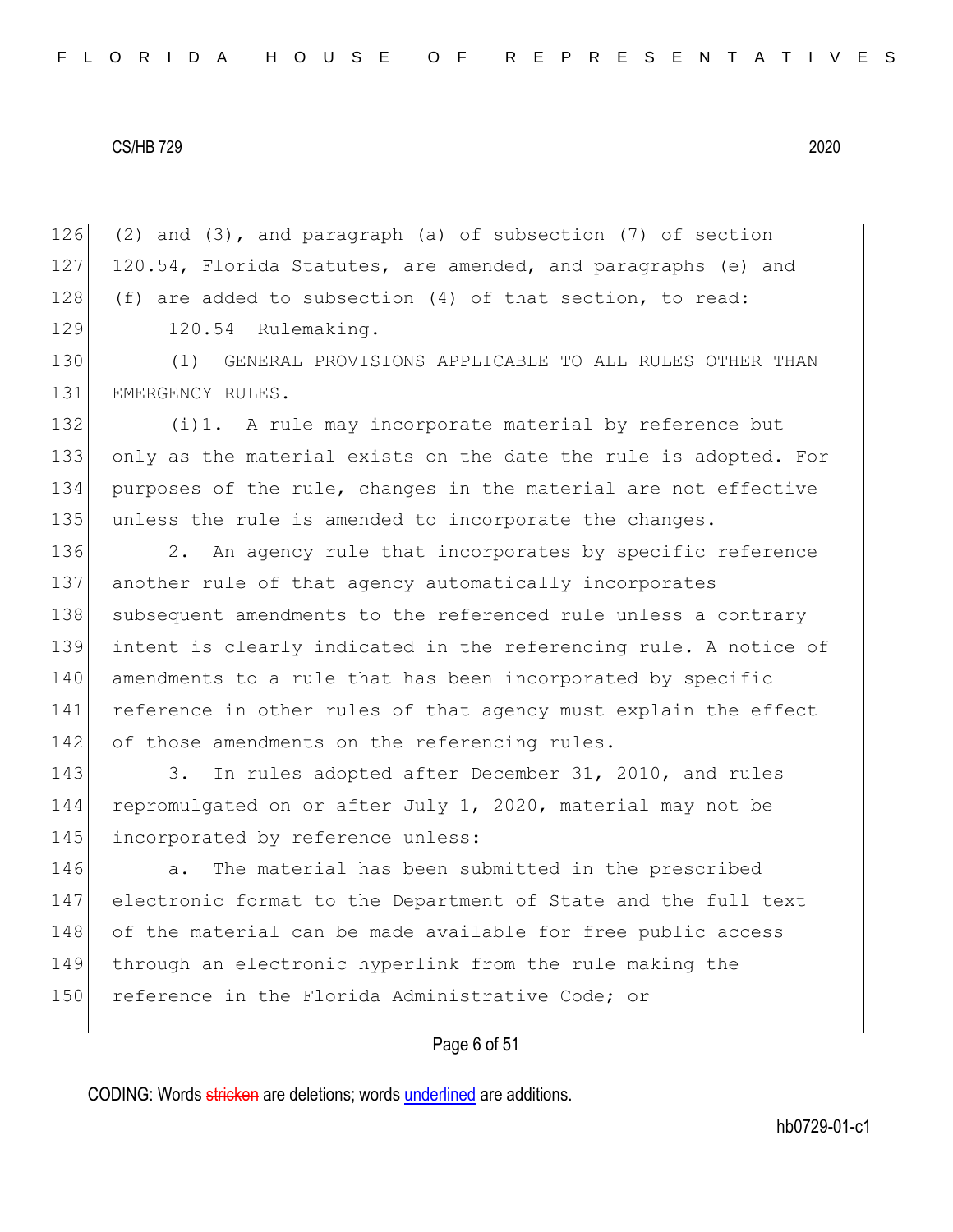151 b. The agency has determined that posting the material on 152 the Internet for purposes of public examination and inspection 153 would constitute a violation of federal copyright law, in which 154 case a statement to that effect, along with the address of 155 locations at the Department of State and the agency at which the 156 material is available for public inspection and examination, 157 must be included in the notice required by subparagraph  $(3)(a)1$ .

158 4. A rule may not be amended by reference only. Amendments 159 must set out the amended rule in full in the same manner as 160 required by the State Constitution for laws.

161 5. Notwithstanding any contrary provision in this section, 162 when an adopted rule of the Department of Environmental 163 Protection or a water management district is incorporated by 164 reference in the other agency's rule to implement a provision of 165 part IV of chapter 373, subsequent amendments to the rule are 166 not effective as to the incorporating rule unless the agency 167 incorporating by reference notifies the committee and the 168 Department of State of its intent to adopt the subsequent 169 amendment, publishes notice of such intent in the Florida 170 Administrative Register, and files with the Department of State 171 a copy of the amended rule incorporated by reference. Changes in 172 the rule incorporated by reference are effective as to the other 173 agency 20 days after the date of the published notice and filing 174 with the Department of State. The Department of State shall 175 amend the history note of the incorporating rule to show the

### Page 7 of 51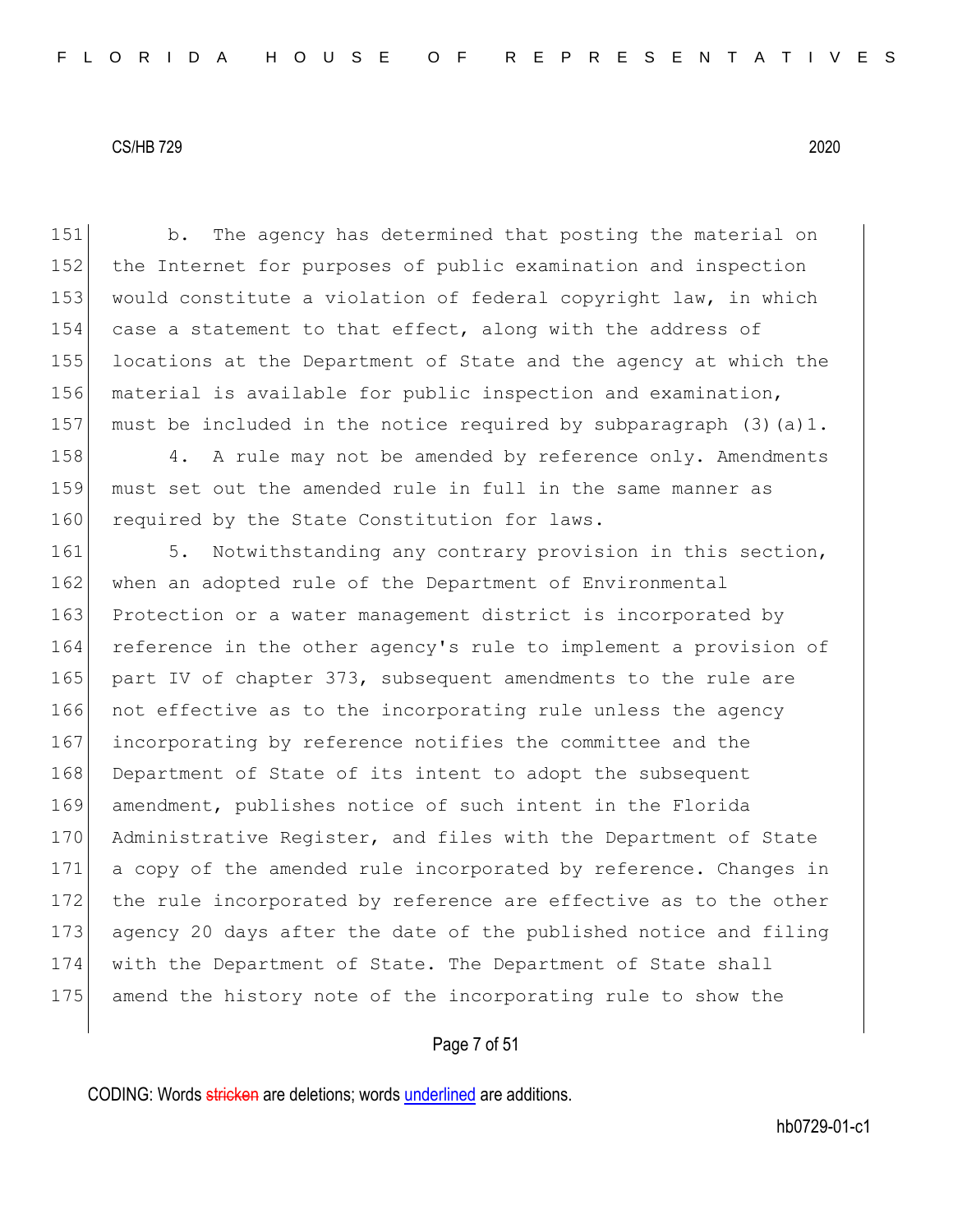176 effective date of such change. Any substantially affected person 177 may, within 14 days after the date of publication of the notice 178 of intent in the Florida Administrative Register, file an 179 objection to rulemaking with the agency. The objection shall 180 specify the portions of the rule incorporated by reference to 181 which the person objects and the reasons for the objection. The 182 agency shall not have the authority under this subparagraph to 183 adopt those portions of the rule specified in such objection. 184 The agency shall publish notice of the objection and of its 185 action in response in the next available issue of the Florida 186 Administrative Register.

- 187 6. The Department of State may adopt by rule requirements 188 for incorporating materials pursuant to this paragraph.
- 189 (2) RULE DEVELOPMENT; WORKSHOPS; NEGOTIATED RULEMAKING. 190 (a)1. Except when the intended action is the repeal of a 191 rule, agencies shall provide notice of the development of 192 proposed rules by publication of a notice of rule development in 193 the Florida Administrative Register before providing notice of a 194 proposed rule as required by paragraph (3)(a). The notice of

195 rule development must shall indicate the subject area to be 196 addressed by rule development, provide a short, plain 197 explanation of the purpose and effect of the proposed rule, cite 198 the grant of rulemaking authority for the proposed rule and the 199 law being implemented specific legal authority for the proposed 200  $rule$ , and include the proposed rule number and the preliminary

## Page 8 of 51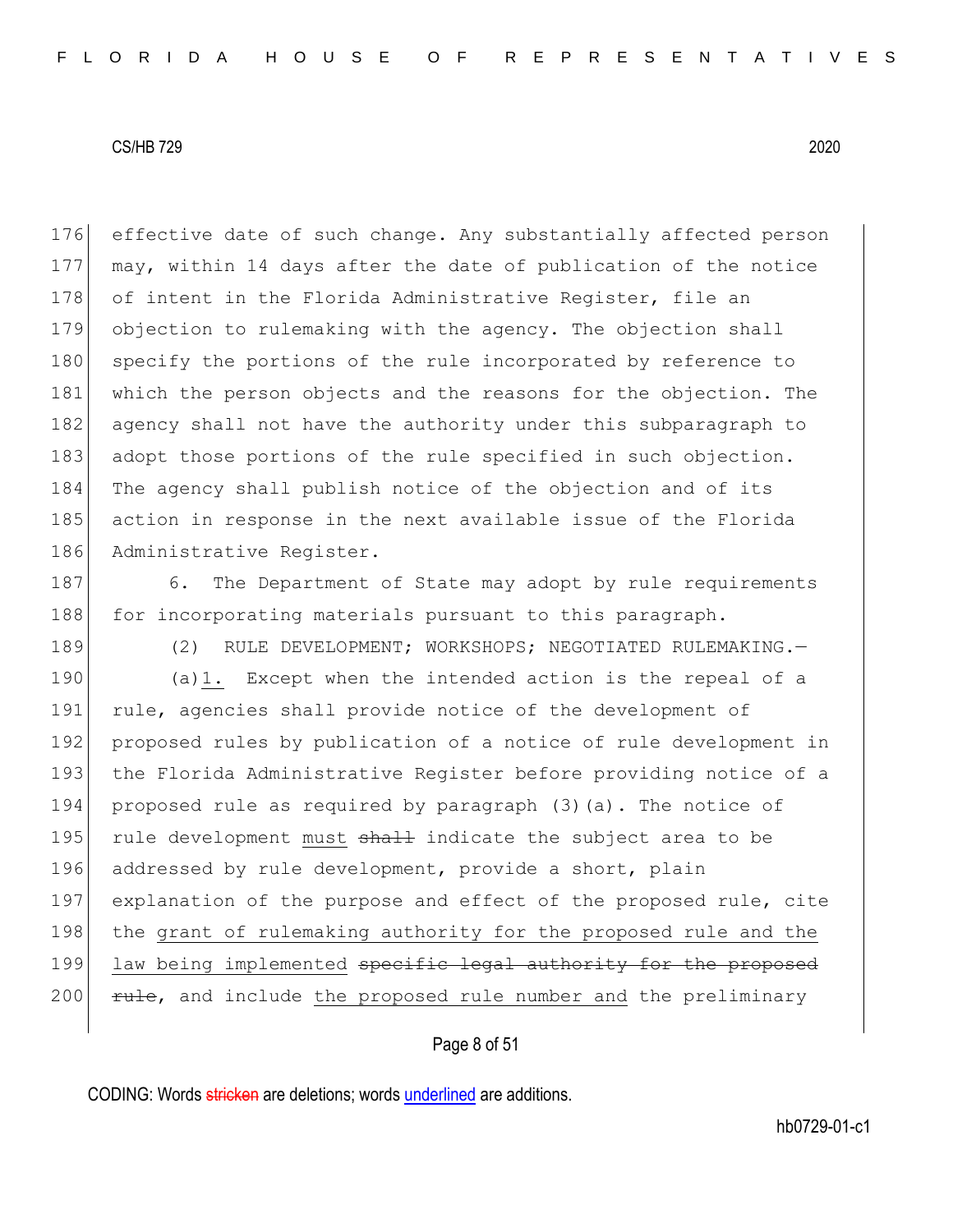201 text of the proposed rules, if available, or a statement of how 202 a person may promptly obtain, without cost, a copy of any 203 preliminary draft, when  $\pm$  available. 204 2. If a notice of a proposed rule is not filed within 12 205 months after the notice of rule development, the agency shall 206 withdraw the rule and give notice of the withdrawal in the next 207 available issue of the Florida Administrative Register. 208 (b) All rules should be drafted in readable language. The 209 language is readable if: 210 1. It avoids the use of obscure words and unnecessarily 211 long or complicated constructions; and 212 2. It avoids the use of unnecessary technical or 213 specialized language that is understood only by members of 214 particular trades or professions. 215 (c) An agency may hold public workshops for purposes of 216 rule development. If requested in writing by any affected 217 person, an agency must hold public workshops, including 218 workshops in various regions of the state or the agency's 219 service area, for purposes of rule development  $if$  requested in 220  $\frac{1}{220}$  writing by any affected person, unless the agency head explains 221 in writing why a workshop is unnecessary. The explanation is not 222 final agency action subject to review pursuant to ss. 120.569 223 and 120.57. The failure to provide the explanation when required 224 may be a material error in procedure pursuant to s. 225 120.56(1)(c). When a workshop or public hearing is held, the

# Page 9 of 51

CODING: Words stricken are deletions; words underlined are additions.

hb0729-01-c1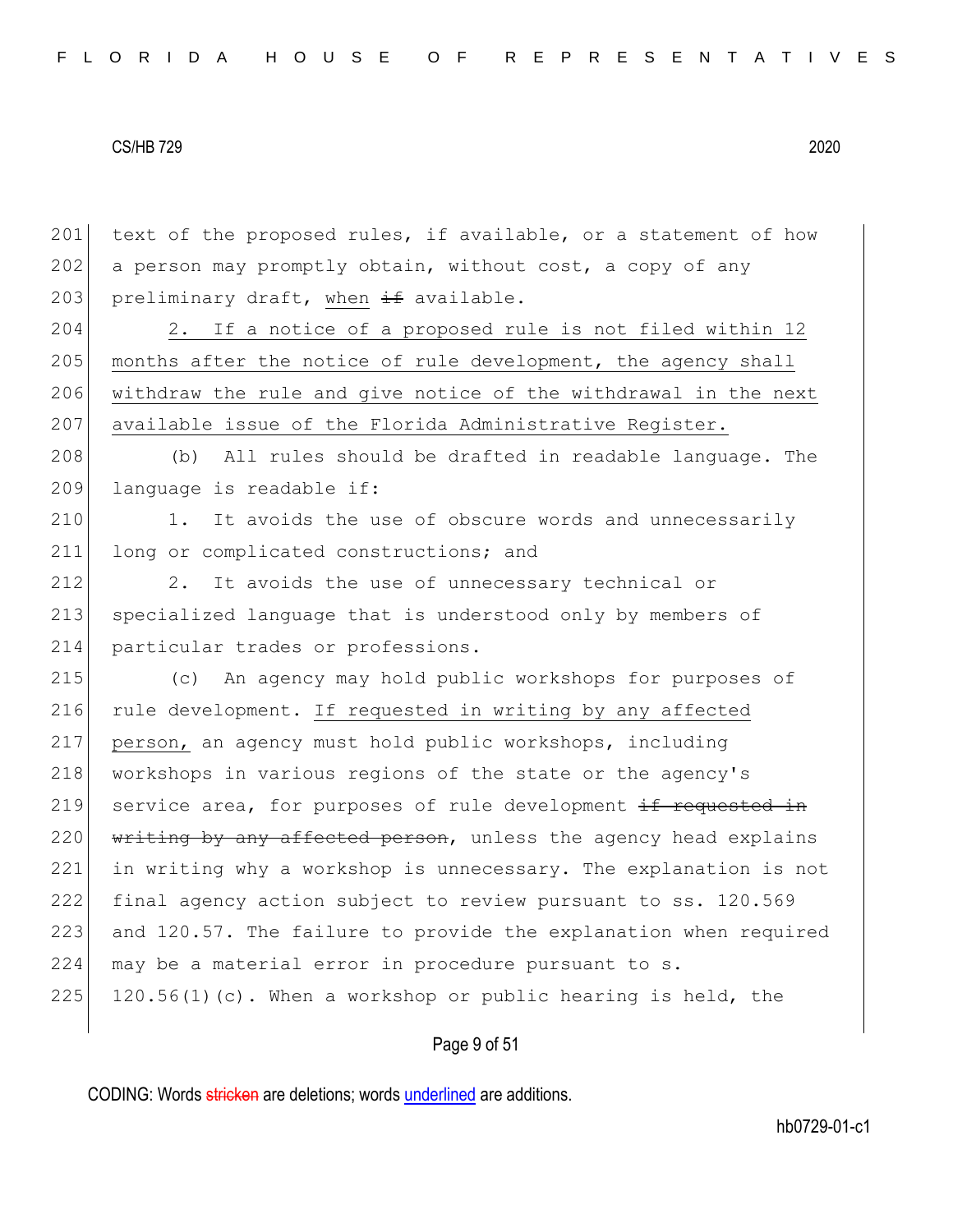226 agency must ensure that the persons responsible for preparing 227 the proposed rule are available to receive public input, to 228 explain the agency's proposal, and to respond to questions or 229 comments regarding the rule being developed. The workshop may be 230 facilitated or mediated by a neutral third person, or the agency 231 may employ other types of dispute resolution alternatives for 232 the workshop that are appropriate for rule development. Notice 233 of a workshop for rule development must workshop shall be by 234 publication in the Florida Administrative Register not less than 235 14 days before  $\frac{1}{2}$  and the date on which the workshop is 236 scheduled to be held and must  $shall$  indicate the subject area 237 that which will be addressed; the agency contact person; and the 238 place, date, and time of the workshop.

239 (d)1. An agency may use negotiated rulemaking in 240 developing and adopting rules. The agency should consider the 241 use of negotiated rulemaking when complex rules are being 242 drafted or strong opposition to the rules is anticipated. The 243 agency should consider, but is not limited to considering, 244 whether a balanced committee of interested persons who will  $245$  negotiate in good faith can be assembled, whether the agency is 246 willing to support the work of the negotiating committee, and 247 whether the agency can use the group consensus as the basis for 248 its proposed rule. Negotiated rulemaking uses a committee of 249 designated representatives to draft a mutually acceptable 250 proposed rule.

# Page 10 of 51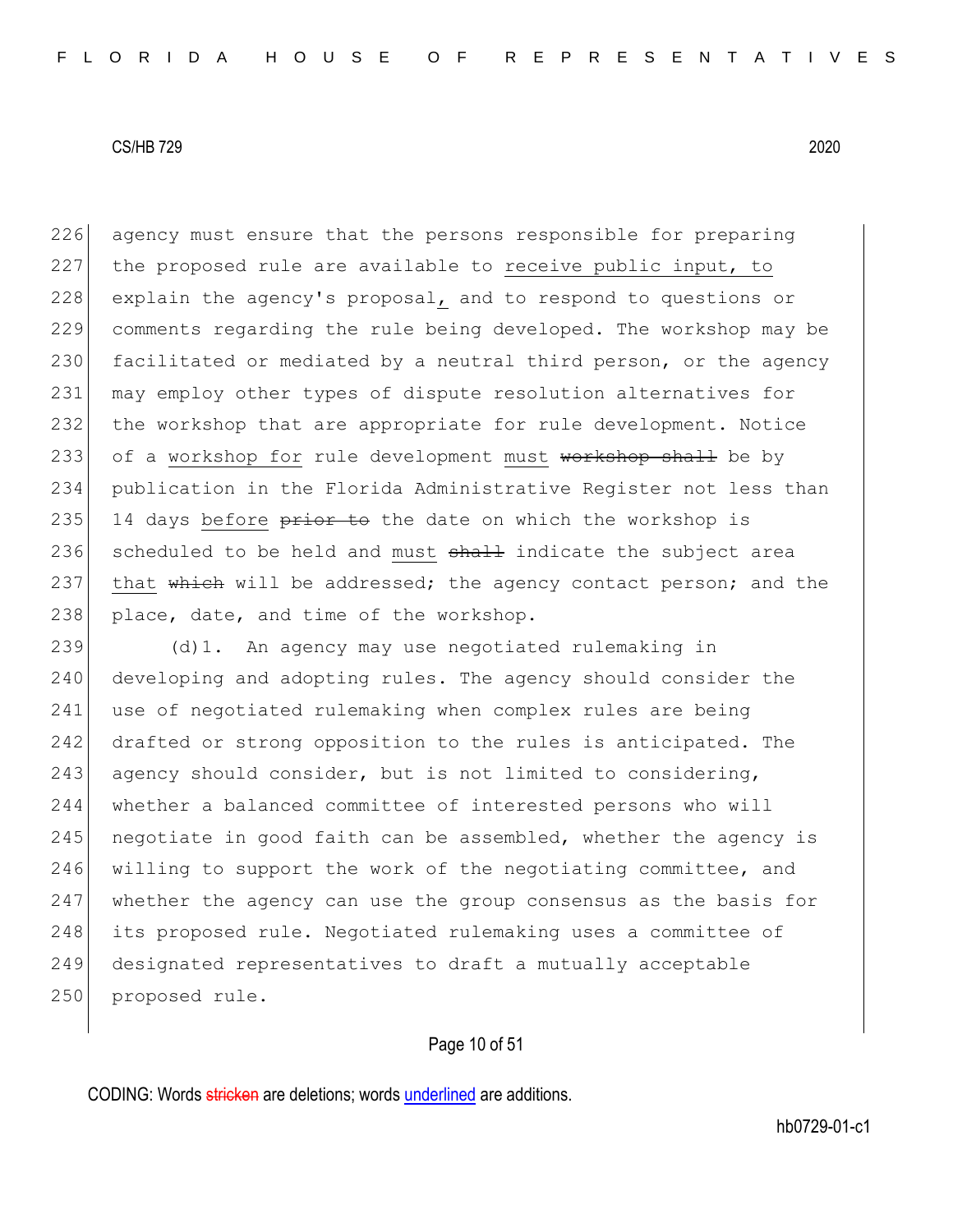251 2. An agency that chooses to use the negotiated rulemaking 252 process described in this paragraph shall publish in the Florida 253 Administrative Register a notice of negotiated rulemaking that 254 includes a listing of the representative groups that will be 255 invited to participate in the negotiated rulemaking process. Any 256 person who believes that his or her interest is not adequately 257 represented may apply to participate within 30 days after 258 publication of the notice. All meetings of the negotiating 259 committee shall be noticed and open to the public pursuant to  $260$  the provisions of this chapter. The negotiating committee shall 261 be chaired by a neutral facilitator or mediator.

262 3. The agency's decision to use negotiated rulemaking, its 263 selection of the representative groups, and approval or denial 264 of an application to participate in the negotiated rulemaking 265 process are not agency action. Nothing in This subparagraph is 266 not intended to affect the rights of a substantially an affected 267 person to challenge a proposed rule developed under this 268 paragraph in accordance with  $s. 120.56(2)$ .

269 (3) ADOPTION PROCEDURES.-

270 (a) Notices.—

271 1. Before Prior to the adoption, amendment, or repeal of  $272$  any rule other than an emergency rule, an agency, upon approval 273 of the agency head, shall give notice of its intended action, 274 setting forth a short, plain explanation of the purpose and 275 effect of the proposed action; the rule number and full text of

Page 11 of 51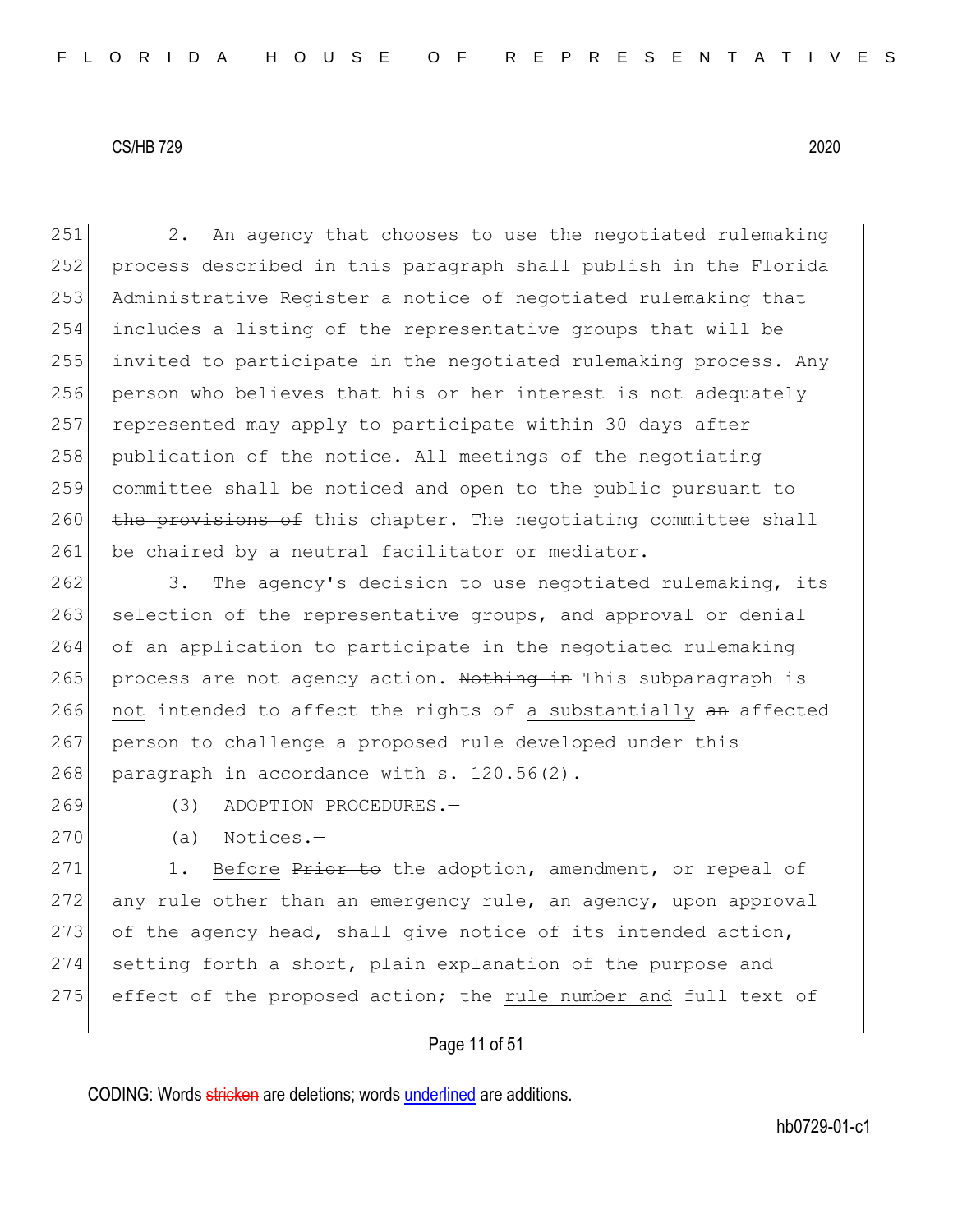276 the proposed rule or amendment and a summary thereof; a 277 reference to the grant of rulemaking authority pursuant to which  $278$  the rule is adopted; and a reference to the section or 279 subsection of the Florida Statutes or the Laws of Florida being 280 implemented or interpreted. The notice must include a concise 281 summary of the agency's statement of the estimated regulatory 282 costs, if one has been prepared, based on the factors set forth 283 in s.  $120.541(2)$ , which describes the regulatory impact of the 284 rule in readable language; an agency website address where the 285 statement of estimated regulatory costs can be viewed in its 286 entirety, if one has been prepared; a statement that any person 287 who wishes to provide the agency with information regarding the 288 statement of estimated regulatory costs, or to provide a 289 proposal for a lower cost regulatory alternative as provided by 290 s.  $120.541(1)$ , must do so in writing within 21 days after 291 publication of the notice; and a statement as to whether, based 292 on the statement of the estimated regulatory costs or other 293 information expressly relied upon and described by the agency if 294 no statement of regulatory costs is required, the proposed rule  $295$  is expected to require legislative ratification pursuant to s. 296 120.541(3). The notice must state the procedure for requesting a 297 public hearing on the proposed rule. Except when the intended 298  $|$  action is the repeal of a rule, the notice must include a 299 reference both to the date on which and to the place where the 300 notice of rule development that is required by subsection (2)

# Page 12 of 51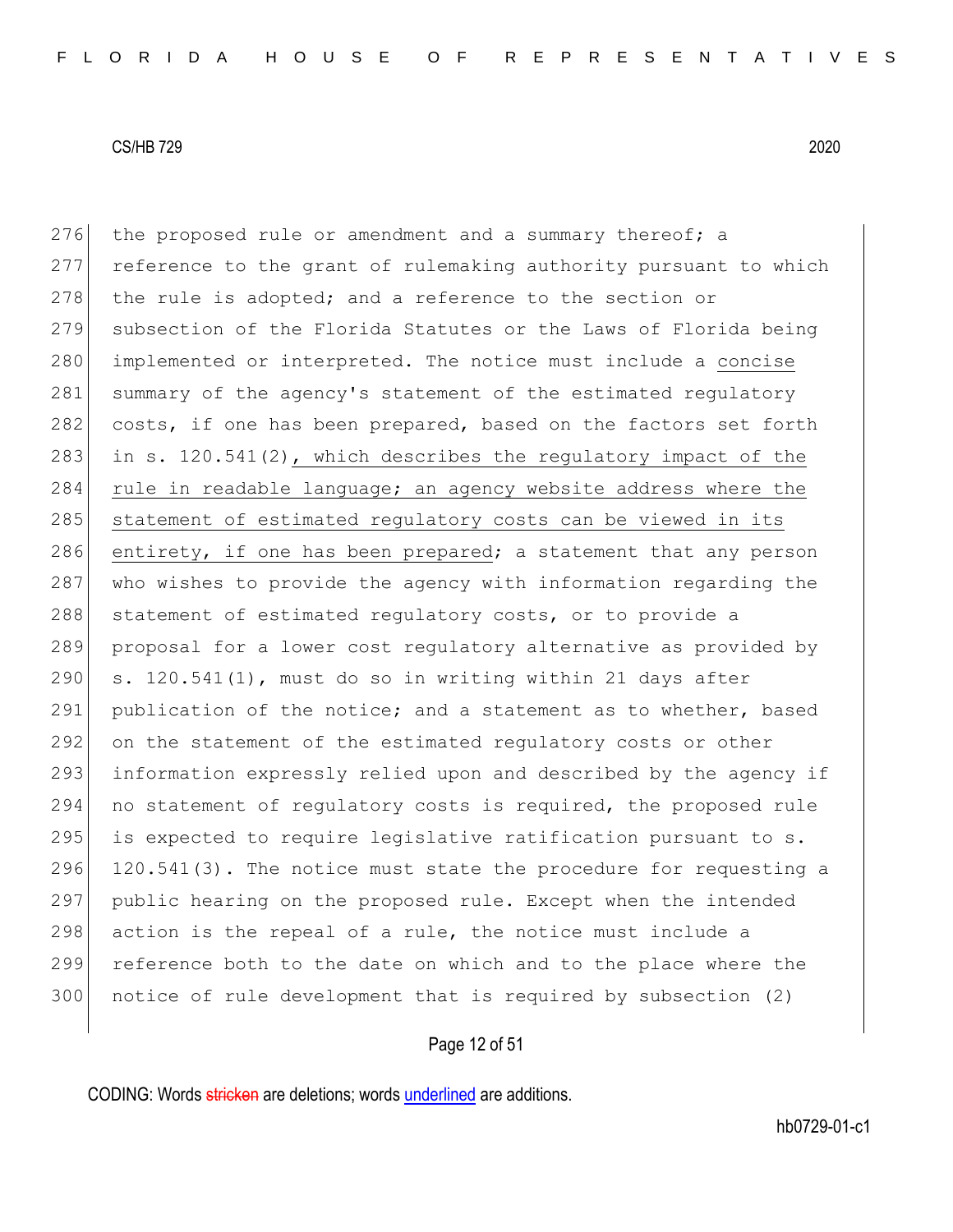301 appeared.

 2. The notice shall be published in the Florida Administrative Register at least 7 days after the publication of 304 the notice of rule development and at least not less than 28 days before  $\frac{1}{200}$  the intended action. The proposed rule, including all materials proposed to be incorporated by reference and the statement of estimated regulatory costs, if one has been 308 prepared, must shall be available for inspection and copying by the public at the time of the publication of notice. Material proposed to be incorporated by reference in the notice must be made available in the manner prescribed by sub-subparagraph (1)(i)3.a. or sub-subparagraph (1)(i)3.b.

313 313 3. The notice shall be mailed to all persons named in the 314 proposed rule and mailed or delivered electronically to all 315 persons who, at least 14 days before publication of the notice 316 prior to such mailing, have made requests of the agency for 317 advance notice of its proceedings. The agency shall also give 318 such notice as is prescribed by rule to those particular classes 319 of persons to whom the intended action is directed.

 4. The adopting agency shall file with the committee, at least 21 days before  $\frac{1}{2}$  is the proposed adoption date, a copy of each rule it proposes to adopt; a copy of any material 323 incorporated by reference in the rule; a detailed written statement of the facts and circumstances justifying the proposed 325 rule; a copy of any statement of estimated regulatory costs that

Page 13 of 51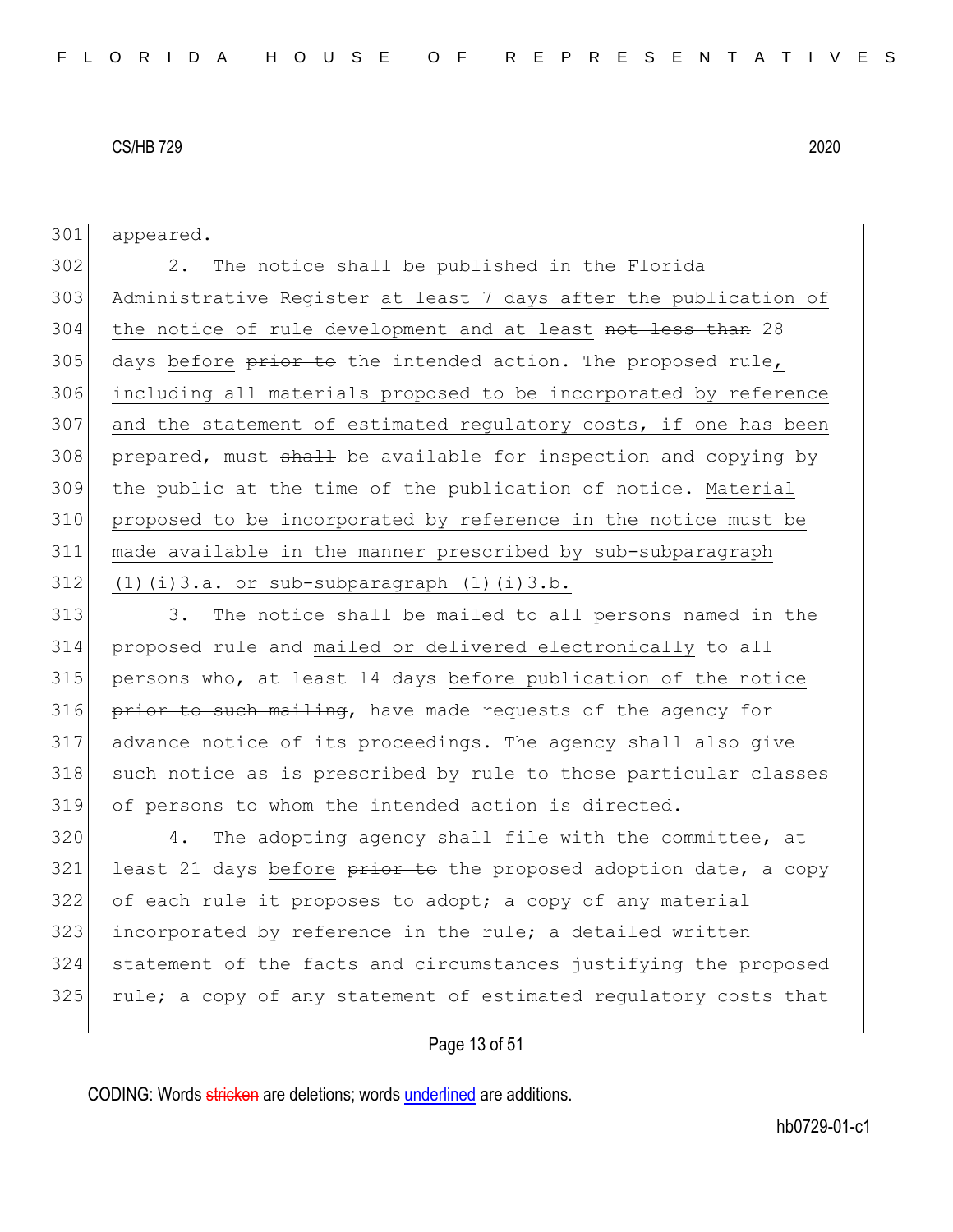has been prepared pursuant to s. 120.541; a statement of the extent to which the proposed rule relates to federal standards 328 or rules on the same subject; and the notice required by subparagraph 1.

 (b) Special matters to be considered in rule adoption. 331 1. Statement of estimated regulatory costs.-Before the adoption , amendment, or repeal of any rule other than an emergency rule, an agency is encouraged to prepare a statement of estimated regulatory costs of the proposed rule, as provided by s. 120.541. However, an agency must prepare a statement of estimated regulatory costs of the proposed rule, as provided by s. 120.541, if:

338 a. The proposed rule will have an adverse impact on small business; or

 b. The proposed rule is likely to directly or indirectly increase regulatory costs in excess of \$200,000 in the aggregate in this state within 1 year after the implementation of the rule.

2. Small businesses, small counties, and small cities.—

 a. For purposes of this subsection and s. 120.541(2), an adverse impact on small businesses, as defined in s. 288.703 or 347 sub-subparagraph b., exists if, for any small business:

348 (I) An owner, officer, operator, or manager must complete any education, training, or testing to comply with the rule in the first year or is likely to spend at least 10 hours or

### Page 14 of 51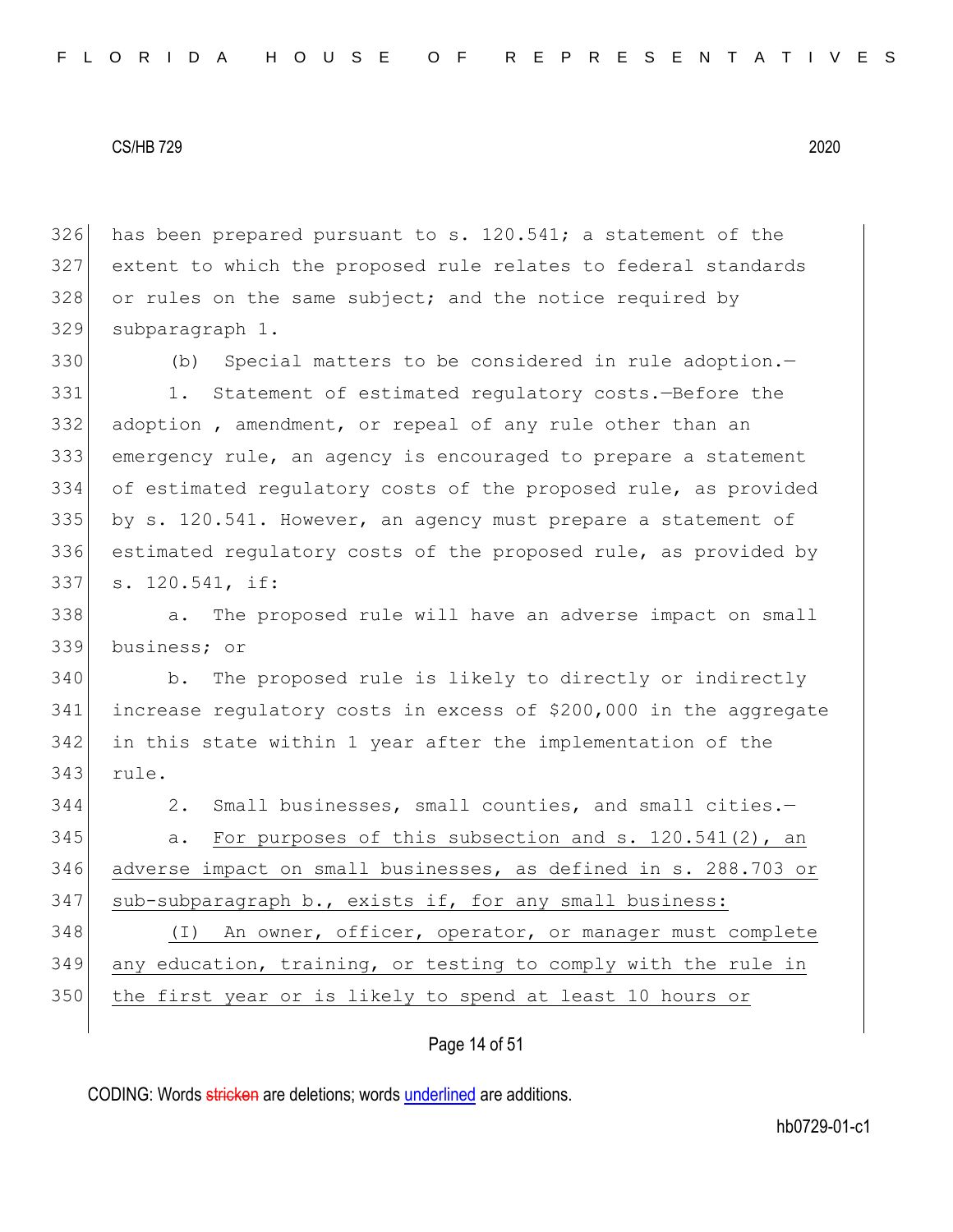| FLORIDA HOUSE OF REPRESENTATIVES |  |
|----------------------------------|--|
|----------------------------------|--|

351 purchase professional advice to understand and comply with the 352 rule in the first year; 353 (II) Taxes or fees assessed on transactions are likely to 354 increase by \$500 or more in the aggregate in 1 year; 355 (III) Prices charged for goods and services are restricted 356 or are likely to increase because of the rule; 357 (IV) Specially trained, licensed, or tested employees will 358 be required because of the rule; 359 (V) Operating costs are expected to increase by at least 360 \$1,000 annually because of the rule; or 361 (VI) Capital expenditures in excess of \$1,000 are 362 necessary to comply with the rule. 363 b. Each agency, before the adoption, amendment, or repeal 364 of a rule, shall consider the impact of the rule on small 365 businesses as defined in  $\frac{1}{2}$  s. 288.703 and the impact of the 366 rule on small counties or small cities as defined in  $by s$ . 367 120.52. Whenever practicable, an agency shall tier its rules to 368 reduce disproportionate impacts on small businesses, small 369 counties, or small cities to avoid regulating small businesses, 370 small counties, or small cities that do not contribute 371 significantly to the problem the rule is designed to address. An 372 agency may define "small business" to include businesses 373 employing more than 200 persons, may define "small county" to 374 include those with populations of more than 75,000, and may 375 define "small city" to include those with populations of more

# Page 15 of 51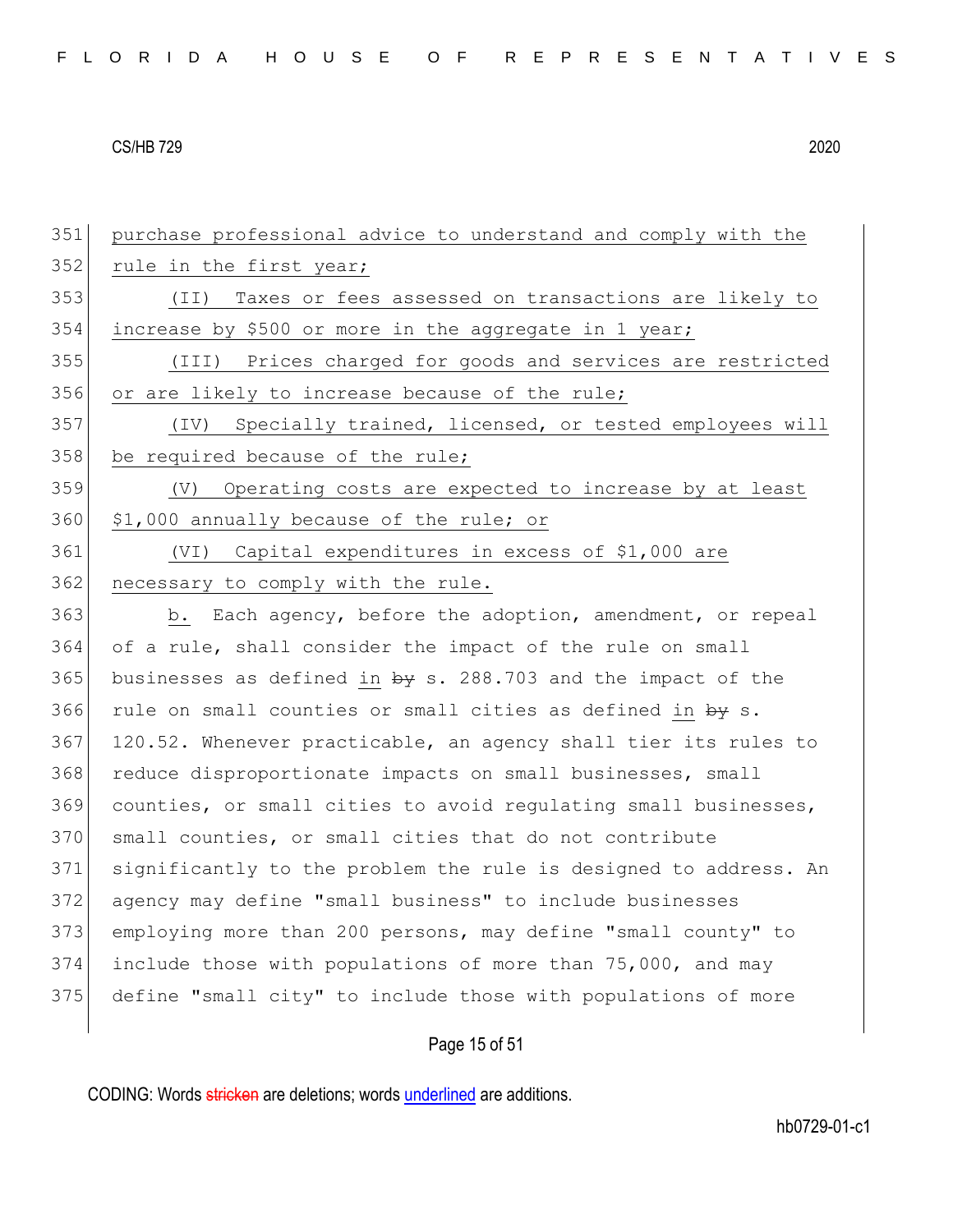376 than 10,000, if it finds that such a definition is necessary to 377 adapt a rule to the needs and problems of small businesses, 378 small counties, or small cities. The agency shall consider each 379 of the following methods for reducing the impact of the proposed 380 rule on small businesses, small counties, and small cities, or 381 any combination of these entities:

382 (I) Establishing less stringent compliance or reporting 383 requirements in the rule.

384 (II) Establishing less stringent schedules or deadlines in 385 the rule for compliance or reporting requirements.

386 (III) Consolidating or simplifying the rule's compliance 387 or reporting requirements.

388 (IV) Establishing performance standards or best management 389 practices to replace design or operational standards in the 390 rule.

391 (V) Exempting small businesses, small counties, or small 392 cities from any or all requirements of the rule.

393 c.(I)  $\frac{1}{2}$  If the agency determines that the proposed action will affect small businesses as defined by the agency as 395 provided in sub-subparagraph b.  $a_{\tau}$ , the agency shall send written notice of the rule to the rules ombudsman in the Executive Office of the Governor at least 28 days before the intended action.

399 (II) Each agency shall adopt those regulatory alternatives 400 offered by the rules ombudsman in the Executive Office of the

### Page 16 of 51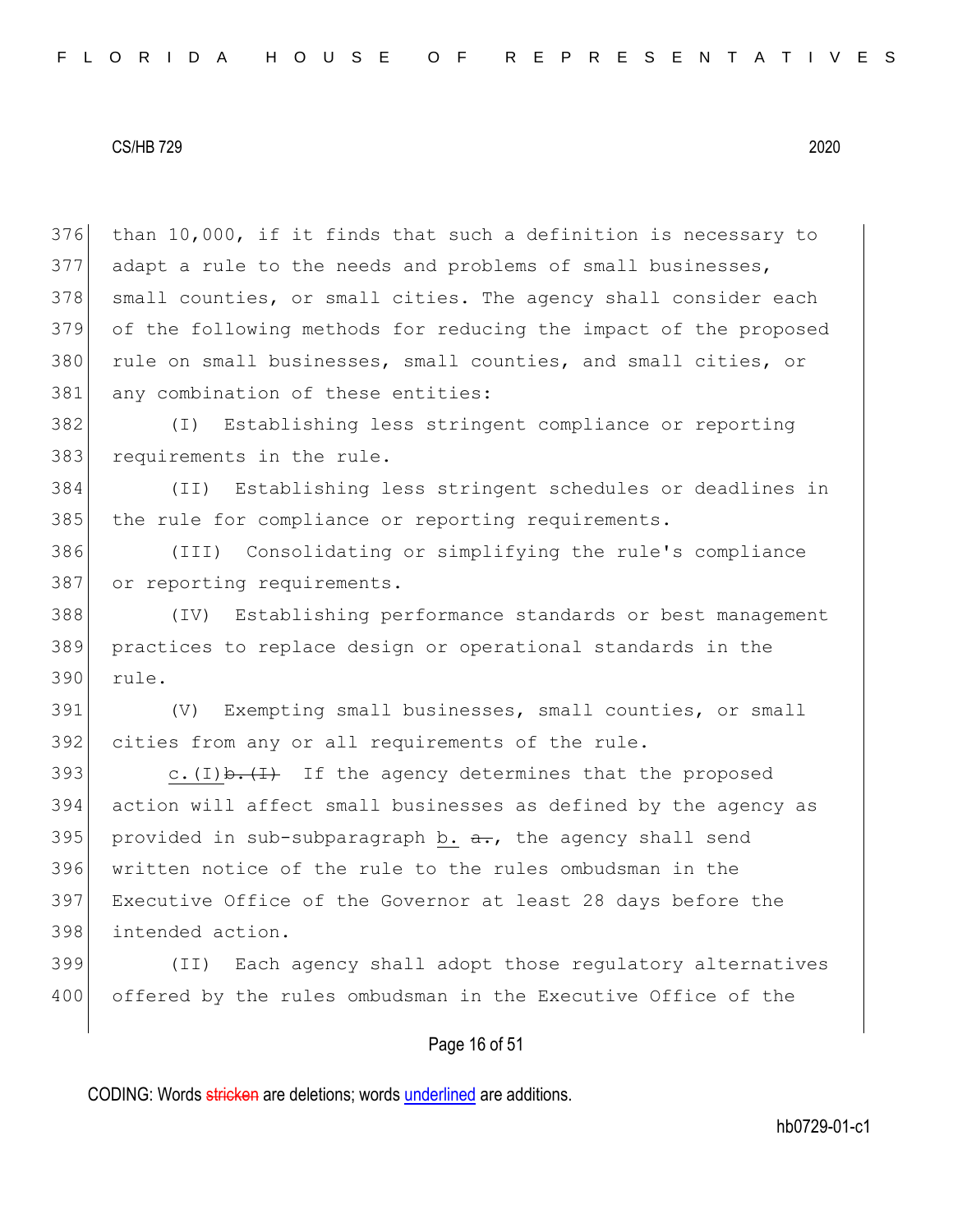401 Governor and provided to the agency no later than 21 days after 402 the rules ombudsman's receipt of the written notice of the rule 403 which it finds are feasible and consistent with the stated 404 objectives of the proposed rule and which would reduce the 405 impact on small businesses. When regulatory alternatives are 406 offered by the rules ombudsman in the Executive Office of the 407 Governor, the 90-day period for filing the rule in subparagraph  $408$  (e)2. is extended for a period of 21 days. The agency shall 409 provide notice to the committee of any regulatory alternative 410 offered to the agency pursuant to this sub-subparagraph at least 411 21 days before filing the rule for adoption.

412 (III) If an agency does not adopt all alternatives offered 413 pursuant to this sub-subparagraph, it shall, before rule 414 adoption or amendment and pursuant to subparagraph  $(d)1$ ., file a 415 detailed written statement with the committee explaining the 416 reasons for failure to adopt such alternatives. Within 3 working 417 days after the filing of such notice, the agency shall send a 418 copy of such notice to the rules ombudsman in the Executive 419 Office of the Governor.

420 (c) Hearings.—

421 1. If the intended action concerns any rule other than one 422 relating exclusively to procedure or practice, the agency shall, 423 on the request of any affected person received within 21 days 424 after the date of publication of the notice of intended agency 425 action, give affected persons an opportunity to present evidence

Page 17 of 51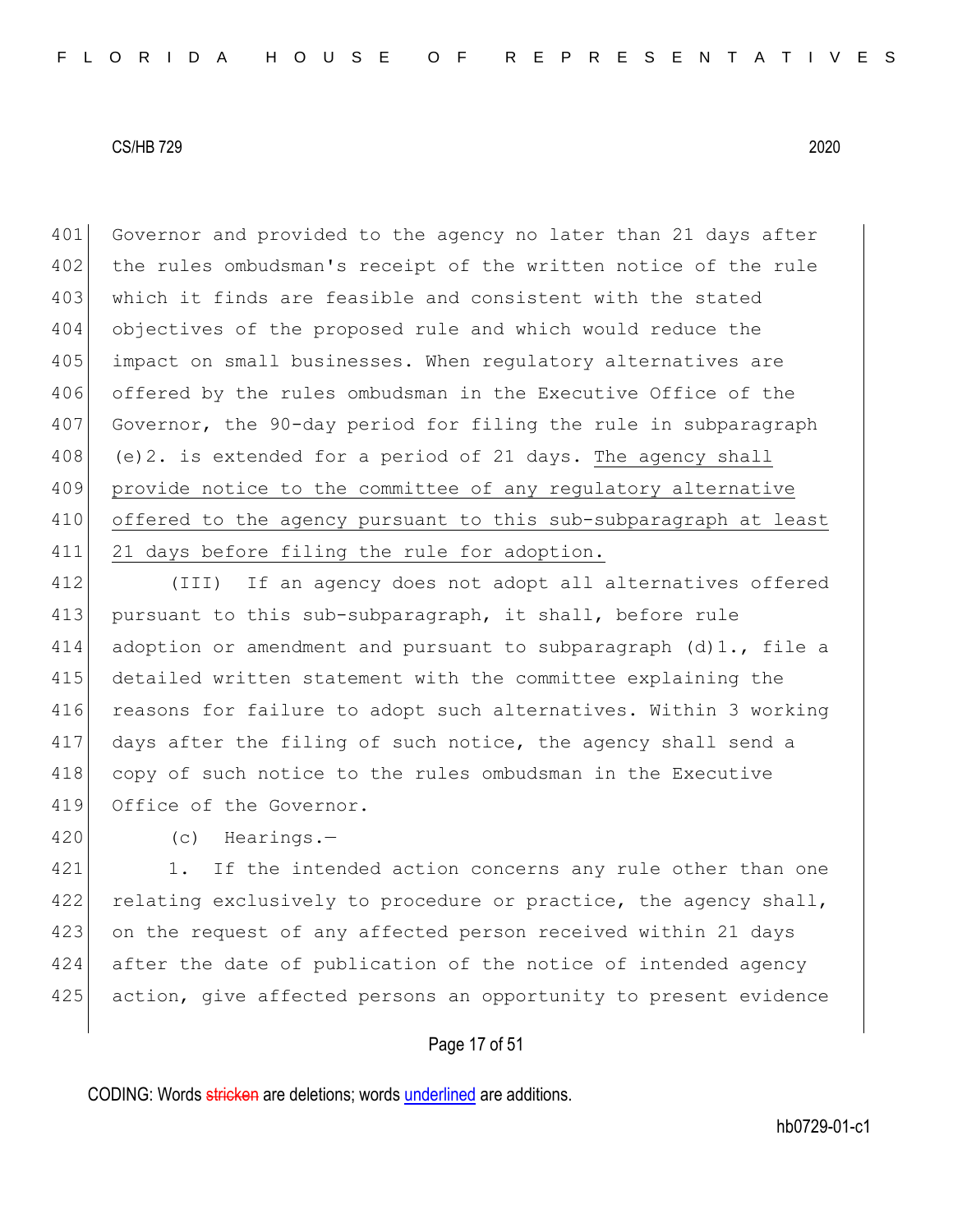426 and argument on all issues under consideration. The agency may 427 schedule a public hearing on the proposed rule and, if requested 428 by any affected person, shall schedule a public hearing on the 429 proposed rule. When a public hearing is held, the agency must 430 ensure that the persons responsible for preparing the proposed 431 rule and the statement of estimated regulatory costs, if one has 432 been prepared, staff are available to explain the agency's 433 proposal and to respond to questions or comments regarding the 434 proposed rule, the statement of estimated regulatory costs, if 435 one has been prepared, and the agency's decision whether to 436 adopt a lower cost regulatory alternative submitted pursuant to 437 s. 120.541(1)(a). If the agency head is a board or other 438 collegial body created under s. 20.165(4) or s. 20.43(3)(g), and 439 one or more requested public hearings is scheduled, the board or 440 other collegial body shall conduct at least one of the public 441 hearings itself and may not delegate this responsibility without 442 the consent of those persons requesting the public hearing. Any 443 material pertinent to the issues under consideration submitted 444 to the agency within 21 days after the date of publication of 445 the notice or submitted to the agency between the date of 446 publication of the notice and the end of the final public 447 hearing shall be considered by the agency and made a part of the 448 record of the rulemaking proceeding.

449 2. Rulemaking proceedings shall be governed solely by the 450 provisions of this section unless a person timely asserts that

Page 18 of 51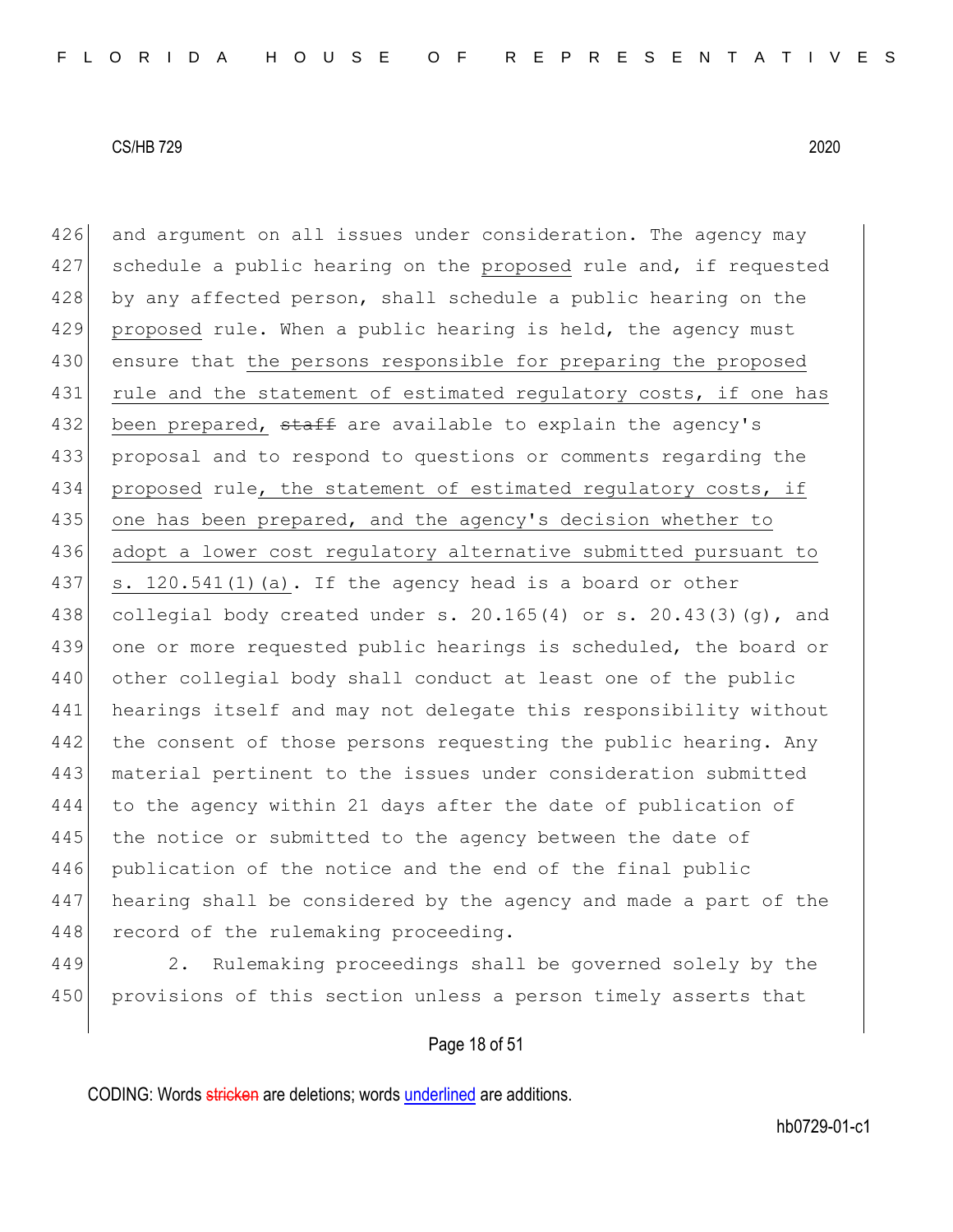451 | the person's substantial interests will be affected in the 452 proceeding and affirmatively demonstrates to the agency that the 453 proceeding does not provide adequate opportunity to protect 454 those interests. If the agency determines that the rulemaking 455 proceeding is not adequate to protect the person's interests, it 456 shall suspend the rulemaking proceeding and convene a separate 457 proceeding under the provisions of ss. 120.569 and 120.57. The 458 agency shall publish notice of convening a separate proceeding 459 in the Florida Administrative Register. Similarly situated 460 persons may be requested to join and participate in the separate 461 proceeding. Upon conclusion of the separate proceeding, the 462 rulemaking proceeding shall be resumed. All timelines in this 463 section are tolled during any suspension of the rulemaking 464 proceeding under this subparagraph, beginning on the date the 465 notice of convening a separate proceeding is published and 466 resuming on the day after the conclusion of the separate 467 proceeding.

468 (d) Modification or withdrawal of proposed rules.-469 1. After the final public hearing on the proposed rule, or 470 after the time for requesting a hearing has expired, if the 471 proposed rule has not been changed from the proposed rule as 472 previously filed with the committee, or contains only technical 473 changes, the adopting agency shall file a notice to that effect 474 with the committee at least 7 days before  $\frac{p}{p}$  be filing the 475 proposed rule for adoption. Any change, other than a technical

### Page 19 of 51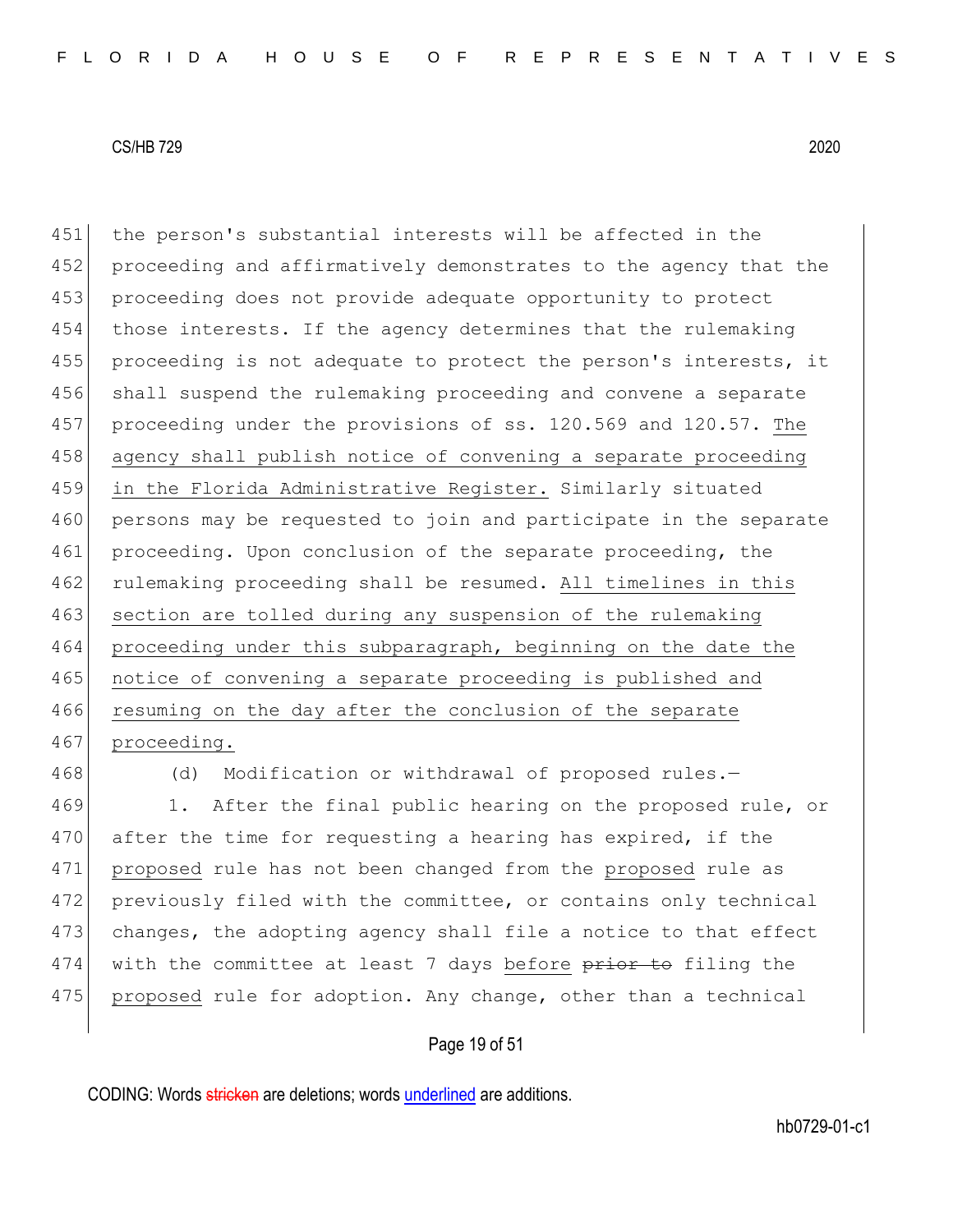476 change that does not affect the substance of the rule, must be 477 supported by the record of public hearings held on the proposed 478 rule, must be in response to written material submitted to the 479 agency within 21 days after the date of publication of the 480 notice of intended agency action or submitted to the agency 481 between the date of publication of the notice and the end of the 482 final public hearing, or must be in response to a proposed 483 objection by the committee. Any change, other than a technical 484 change, to a statement of estimated regulatory costs requires a 485 notice of change. In addition, when any change, other than a 486 technical change, to the text of  $\frac{1}{100}$  technical change, to the text of  $\frac{1}{100}$  text made in a proposed rule or 487 any material incorporated by reference requires, other than a 488 technical change, the adopting agency to shall provide a copy of 489 a notice of change by certified mail or actual delivery to any 490 person who requests it in writing no later than 21 days after 491 the notice required in paragraph (a). The agency shall file the 492 notice of change with the committee, along with the reasons for 493 the change, and provide the notice of change to persons 494 requesting it, at least 21 days before  $\frac{\pi}{\pi}$  to filing the 495 proposed rule for adoption. The notice of change shall be 496 published in the Florida Administrative Register at least 21 497 days before prior to filing the proposed rule for adoption. The 498 notice of change must include a summary of any revision to a 499 statement of estimated regulatory costs required by s. 500 120.541(1)(d). This subparagraph does not apply to emergency

# Page 20 of 51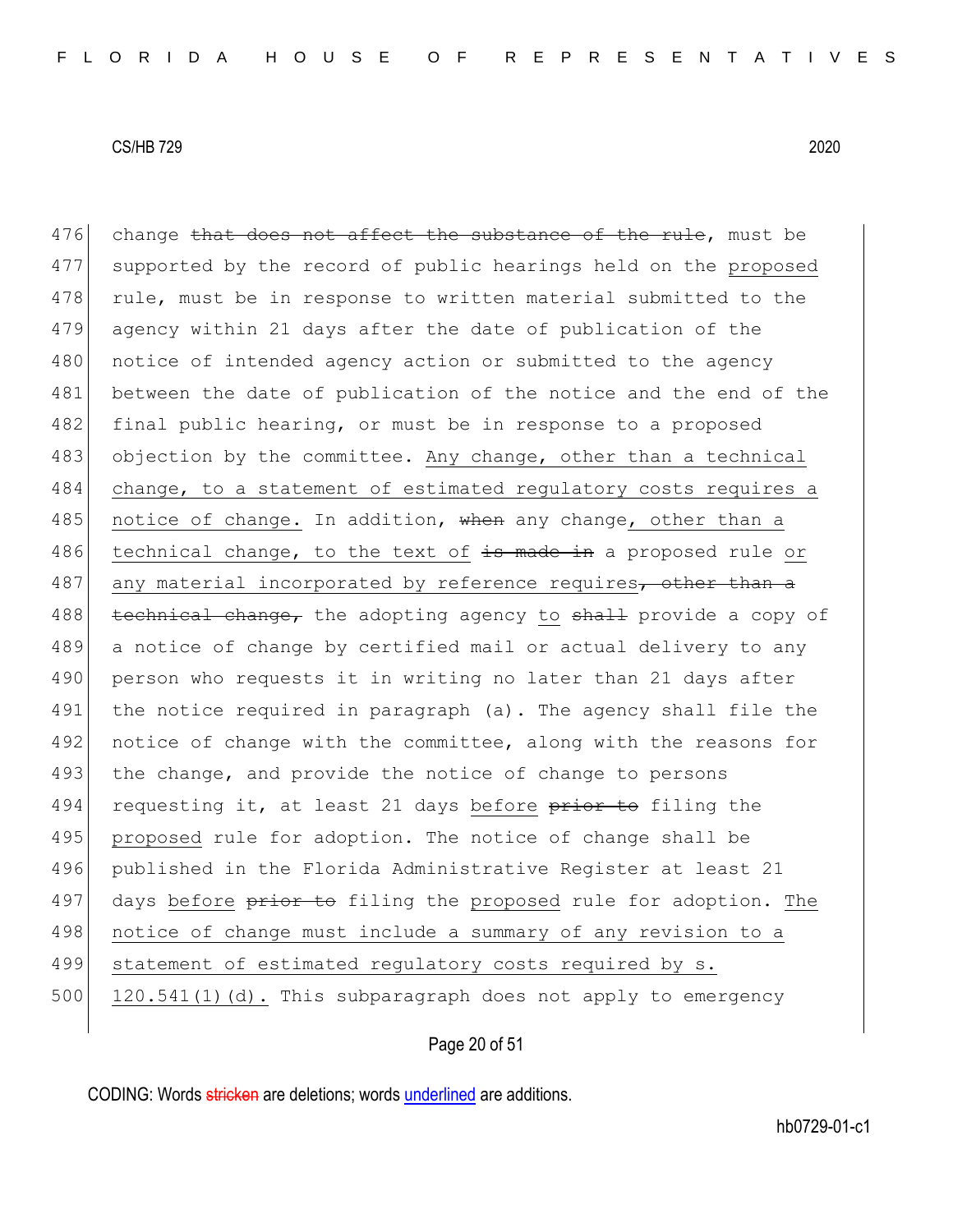Page 21 of 51 501 rules adopted pursuant to subsection (4). Material proposed to 502 be incorporated by reference in the notice required by this 503 subparagraph must be made available in the manner prescribed by 504 sub-subparagraph (1)(i)3.a. or sub-subparagraph (1)(i)3.b. 505 2. After the notice required by paragraph (a) and before 506 prior to adoption, the agency may withdraw the proposed rule in 507 whole or in part. 508 3. After the notice required by paragraph (a), the agency 509 shall withdraw the proposed rule if the agency has failed to 510 adopt it within the prescribed timeframes in this chapter. If, 511 30 days after notice by the committee that the agency has failed 512 to adopt the proposed rule within the prescribed timeframes in 513 this chapter, the agency has not given notice of the withdrawal 514 of the rule, the committee shall notify the Department of State 515 that the date for adoption of the rule has expired, and the 516 Department of State shall publish a notice of withdrawal of the 517 proposed rule. 518 4.3. After adoption and before the rule becomes effective, 519 a rule may be modified or withdrawn only in the following 520 circumstances: 521 a. When the committee objects to the rule; 522 b. When a final order, which is not subject to further 523 appeal, is entered in a rule challenge brought pursuant to s. 524 120.56 after the date of adoption but before the rule becomes 525 effective pursuant to subparagraph  $(e)$  6.;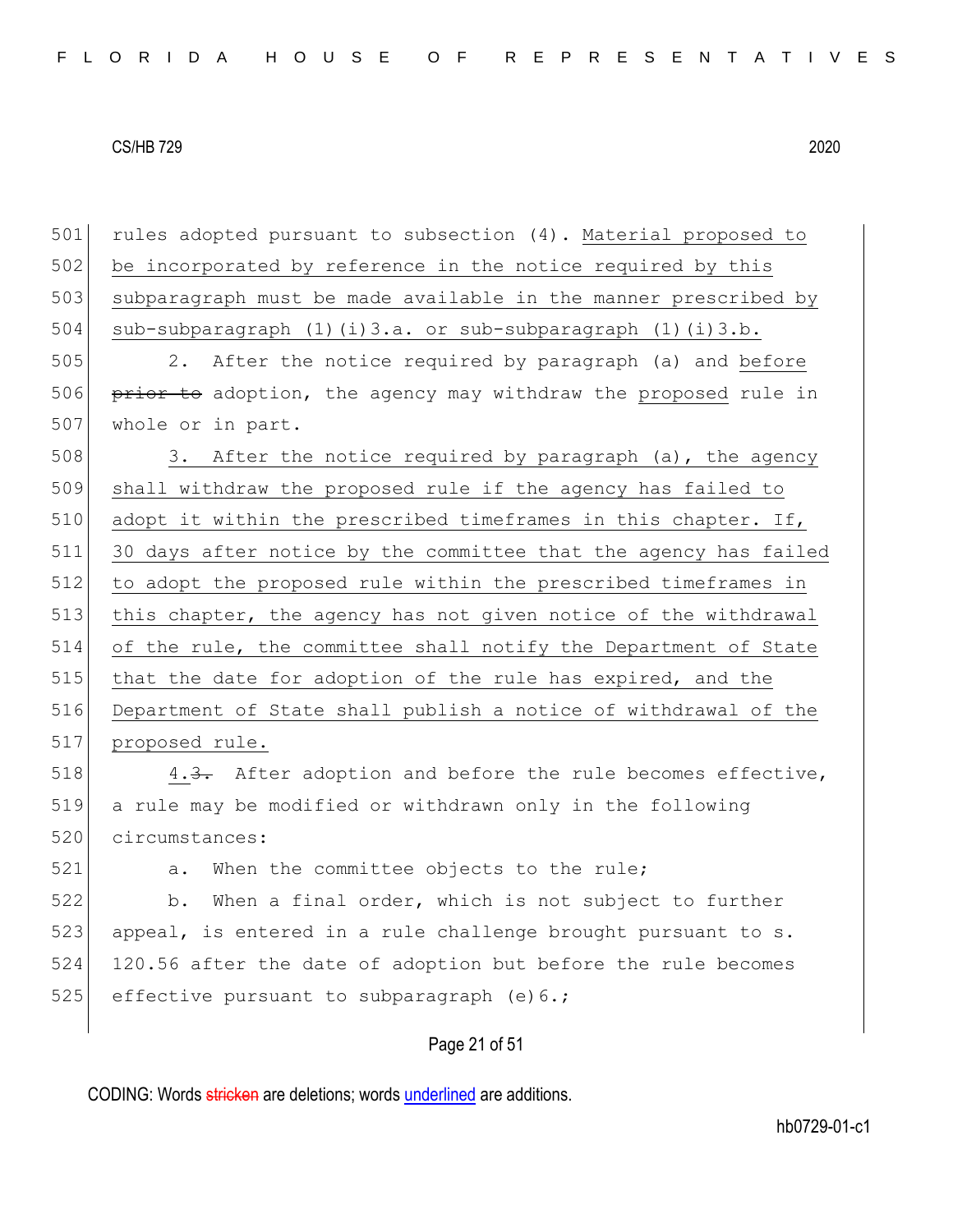526 c. If the rule requires ratification, when more than 90 527 days have passed since the rule was filed for adoption without 528 the Legislature ratifying the rule, in which case the rule may 529 be withdrawn but may not be modified; or

530 d. When the committee notifies the agency that an 531 objection to the rule is being considered, in which case the 532 rule may be modified to extend the effective date by not more 533 than 60 days.

534 5.4. The agency shall give notice of its decision to 535 withdraw or modify a rule in the first available issue of the 536 publication in which the original notice of rulemaking was 537 published, shall notify those persons described in subparagraph 538 (a)3. in accordance with the requirements of that subparagraph, 539 and shall notify the Department of State if the rule is required 540 to be filed with the Department of State.

541 6.5. After a rule has become effective, it may be repealed 542 or amended only through the rulemaking procedures specified in 543 this chapter.

544 (e) Filing for final adoption; effective date.—

545 1. If the adopting agency is required to publish its rules 546 in the Florida Administrative Code, the agency, upon approval of 547 the agency head, shall file with the Department of State three 548 certified copies of the rule it proposes to adopt; one copy of 549 any material incorporated by reference in the rule, certified by 550 the agency; a summary of the rule; a summary of any hearings

#### Page 22 of 51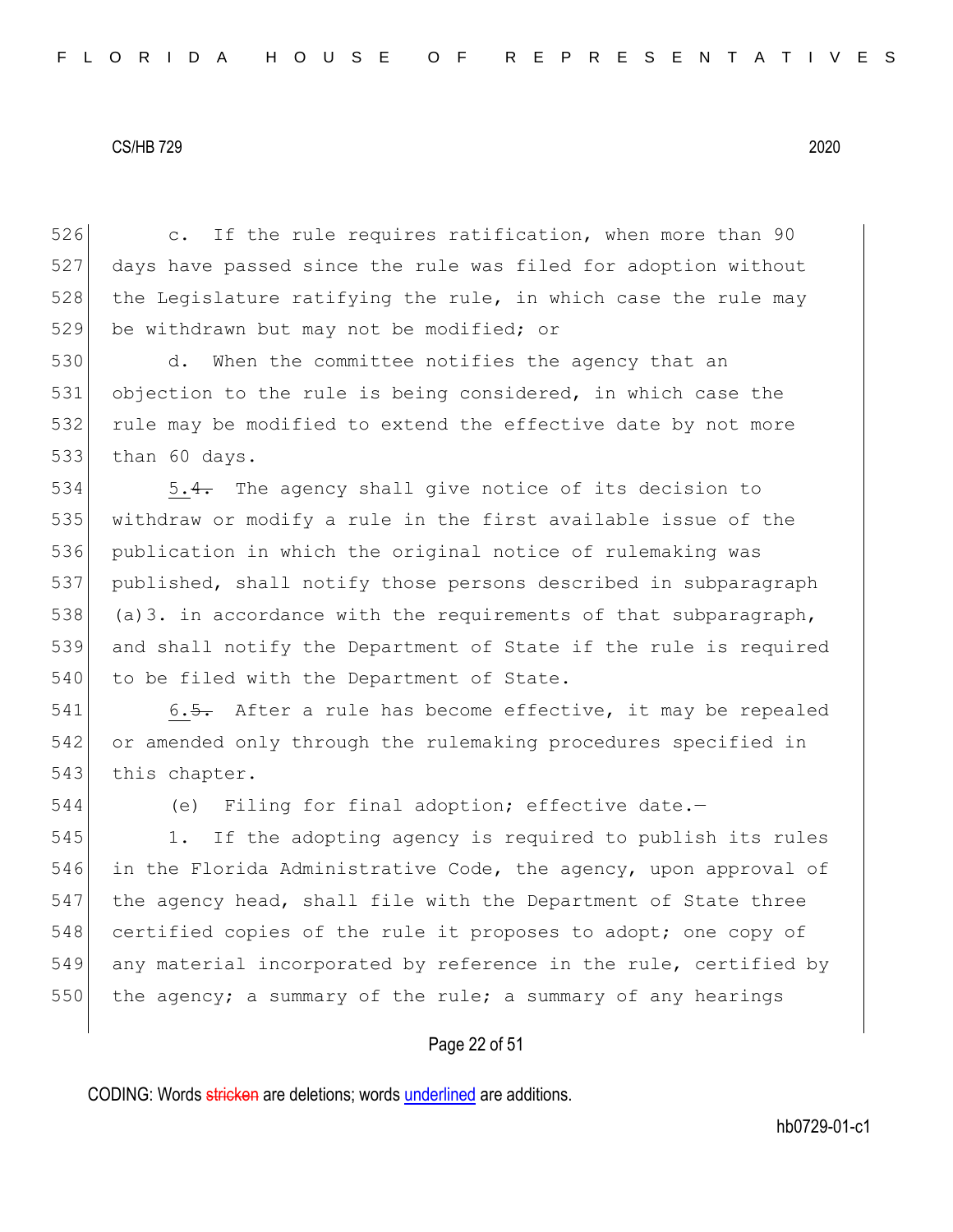held on the rule; and a detailed written statement of the facts 552 and circumstances justifying the rule. Agencies not required to publish their rules in the Florida Administrative Code shall file one certified copy of the proposed rule, and the other material required by this subparagraph, in the office of the 556 agency head, and such rules shall be open to the public.

557 2. A rule may not be filed for adoption less than 28 days 558 or more than 90 days after the notice required by paragraph  $(a)$ , 559 until 21 days after the notice of change required by paragraph 560 (d), until 14 days after the final public hearing, until 21 days 561 after a statement of estimated regulatory costs required under 562 s. 120.541 has been provided to all persons who submitted a 563 lower cost regulatory alternative and made available to the 564 public at a readily accessible page on the agency's website, or 565 until the administrative law judge has rendered a decision under 566 s. 120.56(2), whichever applies. When a required notice of 567 change is published before prior to the expiration of the time 568 to file the rule for adoption, the period during which a rule 569 must be filed for adoption is extended to 45 days after the date 570 of publication. If notice of a public hearing is published 571 before prior to the expiration of the time to file the rule for 572 adoption, the period during which a rule must be filed for 573 adoption is extended to 45 days after adjournment of the final 574 hearing on the rule, 21 days after receipt of all material 575 authorized to be submitted at the hearing, or 21 days after

### Page 23 of 51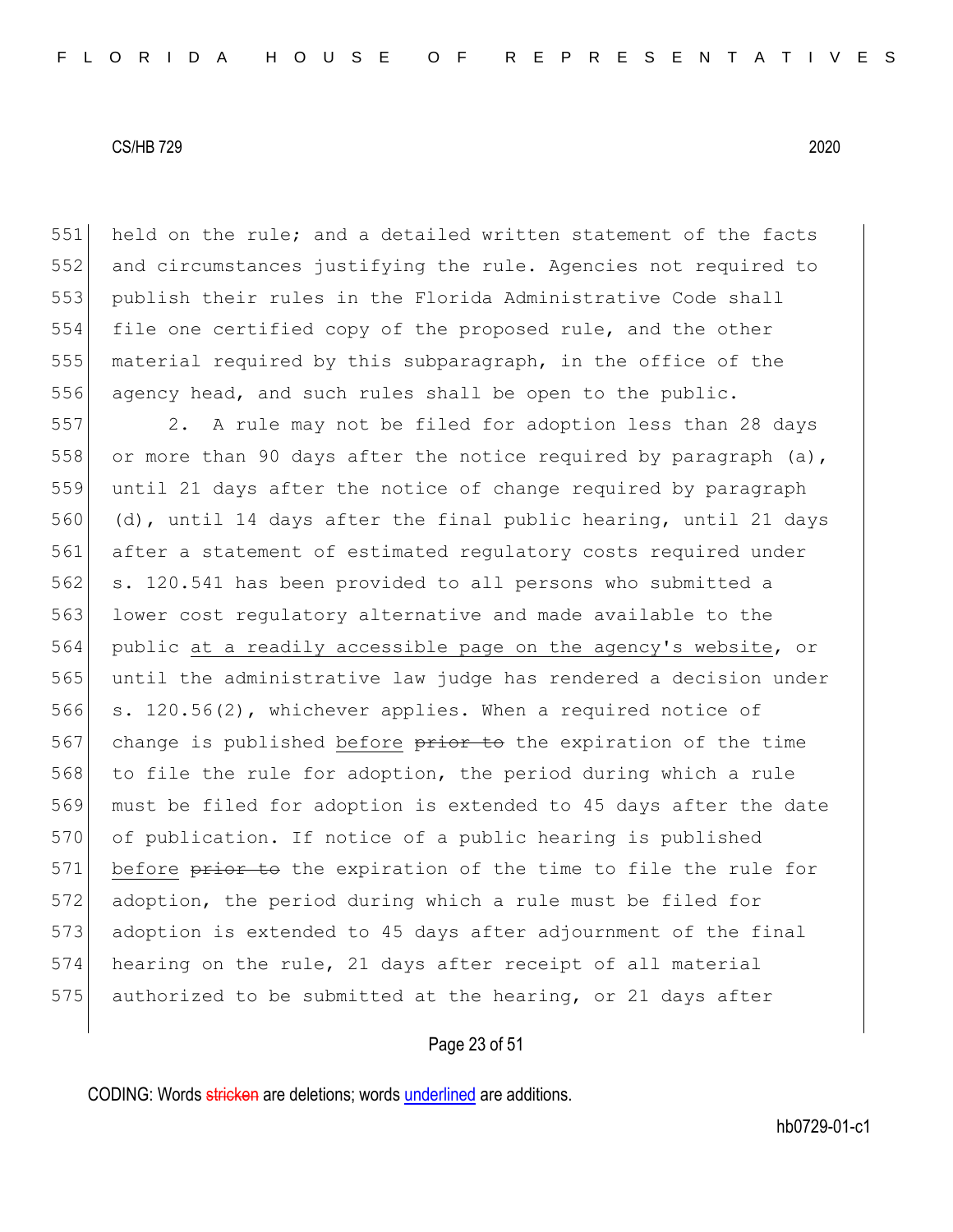576 receipt of the transcript, if one is made, whichever is latest. 577 The term "public hearing" includes any public meeting held by 578 any agency at which the rule is considered. If a petition for an 579 administrative determination under s. 120.56(2) is filed, the 580 period during which a rule must be filed for adoption is 581 extended to 60 days after the administrative law judge files the 582 final order with the clerk or until 60 days after subsequent 583 judicial review is complete.

584 3. At the time a rule is filed, the agency shall certify 585 that the time limitations prescribed by this paragraph have been 586 complied with, that all statutory rulemaking requirements have 587 been met, and that there is no administrative determination 588 pending on the rule.

589 4. At the time a rule is filed, the committee shall 590 certify whether the agency has responded in writing to all material and timely written comments or written inquiries made on behalf of the committee. The Department of State shall reject 593 any rule that is not filed within the prescribed time limits; that does not comply with all statutory rulemaking requirements 595 and rules of the Department of State; upon which an agency has not responded in writing to all material and timely written inquiries or written comments; upon which an administrative determination is pending; or which does not include a statement of estimated regulatory costs, if required.

600 5. If a rule has not been adopted within the time limits

### Page 24 of 51

CODING: Words stricken are deletions; words underlined are additions.

hb0729-01-c1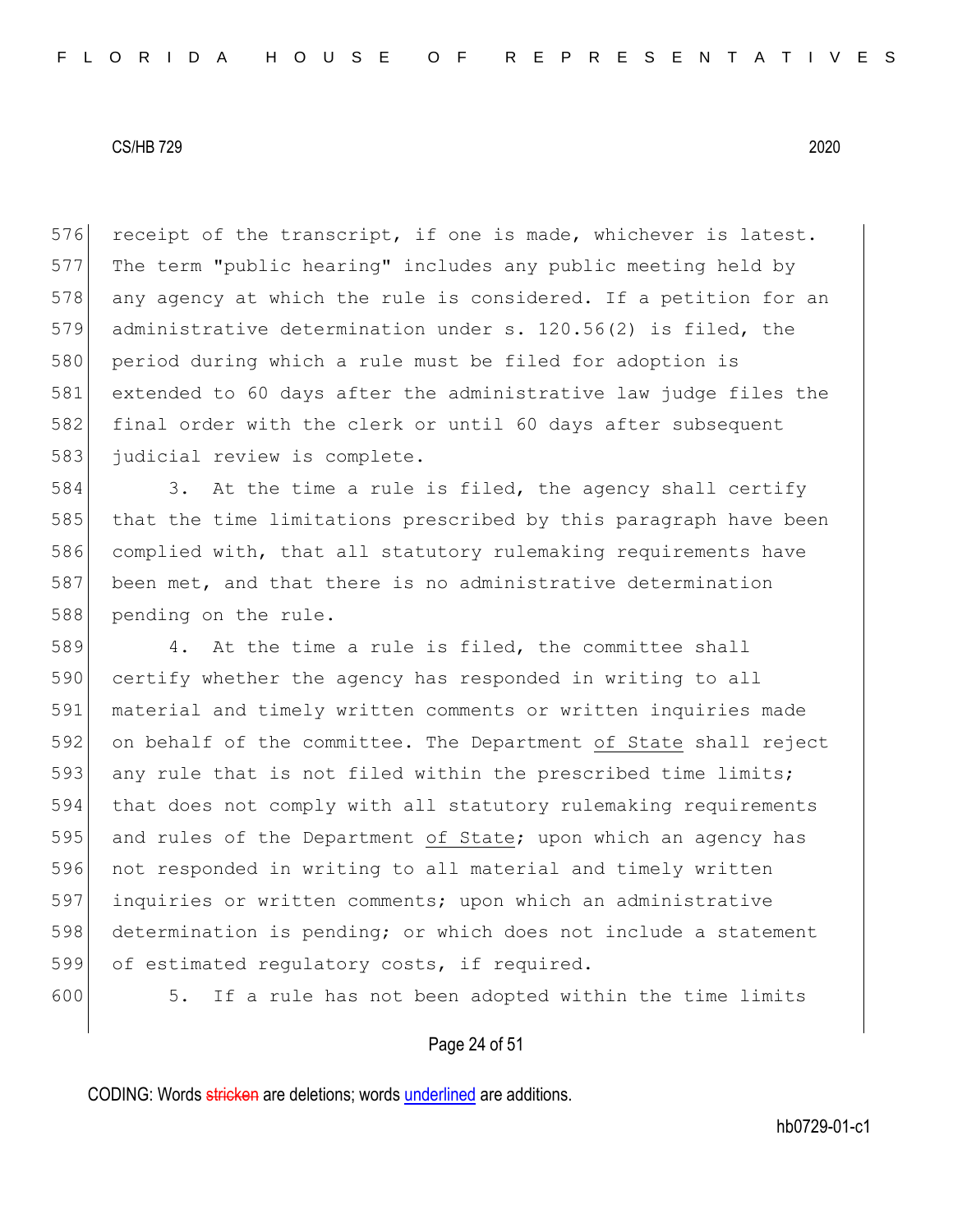601 imposed by this paragraph or has not been adopted in compliance 602 with all statutory rulemaking requirements, the agency proposing 603 the rule shall withdraw the proposed rule and give notice of its 604 action in the next available issue of the Florida Administrative 605 Register.

606 6. The proposed rule shall be adopted on being filed with 607 the Department of State and become effective 20 days after being 608 filed, on a later date specified in the notice required by 609 subparagraph (a)1., on a date required by statute, or upon 610 ratification by the Legislature pursuant to s.  $120.541(3)$ . Rules 611 not required to be filed with the Department of State shall 612 become effective when adopted by the agency head, on a later 613 date specified by rule or statute, or upon ratification by the 614 Legislature pursuant to s.  $120.541(3)$ . If the committee notifies 615 an agency that an objection to a rule is being considered, the 616 agency may postpone the adoption of the rule to accommodate 617 review of the rule by the committee. When an agency postpones 618 adoption of a rule to accommodate review by the committee, the 619 90-day period for filing the rule is tolled until the committee 620 notifies the agency that it has completed its review of the 621 rule.

622

623 For the purposes of this paragraph, the term "administrative 624 determination" does not include subsequent judicial review. 625 (4) EMERGENCY RULES.

### Page 25 of 51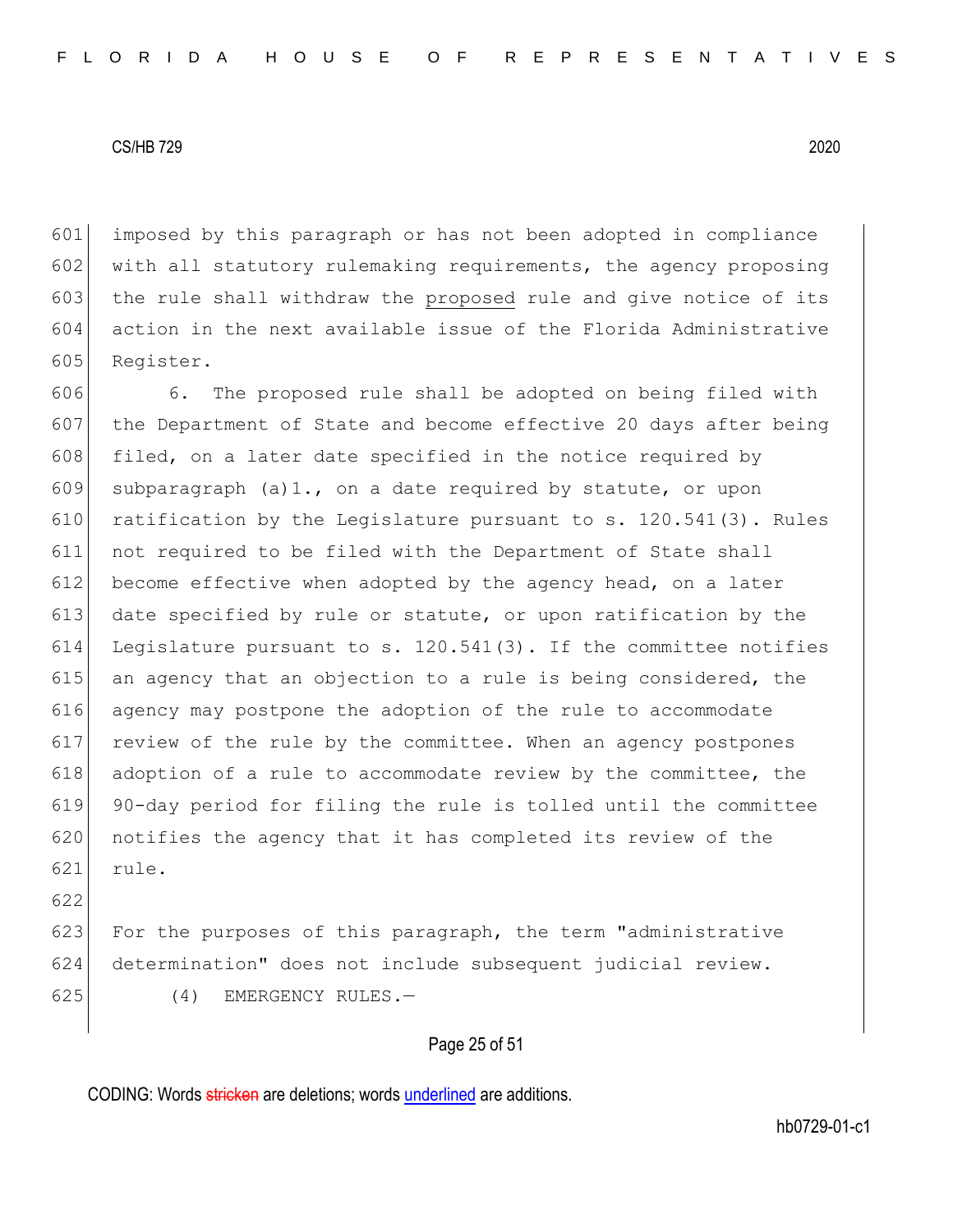626 (e) Emergency rules shall be published in the Florida 627 Administrative Code. 628 (f) An agency may not supersede an emergency rule 629 currently in effect. Technical changes to an emergency rule may 630 be made within the first 7 days after adoption of the rule. 631 (7) PETITION TO INITIATE RULEMAKING.— 632 (a) Any person regulated by an agency or having 633 substantial interest in an agency rule may petition an agency to 634 adopt, amend, or repeal a rule or to provide the minimum public 635 information required by this chapter. The petition shall specify 636 the proposed rule and action requested. The agency shall file a 637 copy of the petition with the committee. Not later than 30 638 calendar days following the date of filing a petition, the 639 agency shall initiate rulemaking proceedings under this chapter, 640 otherwise comply with the requested action, or deny the petition 641 with a written statement of its reasons for the denial. 642 Section 3. Section 120.541, Florida Statutes, is amended  $643$  to read: 644 120.541 Statement of estimated regulatory costs.— 645 (1)(a) Within 21 days after publication of the notice of a  $646$  proposed rule or notice of change required under s. 647  $\left| \frac{120.54(3)(a)}{a} \right|$ , a substantially affected person may submit to an 648 agency a good faith written proposal for a lower cost regulatory 649 alternative to a proposed rule which substantially accomplishes 650 the objectives of the law being implemented. The agency shall

Page 26 of 51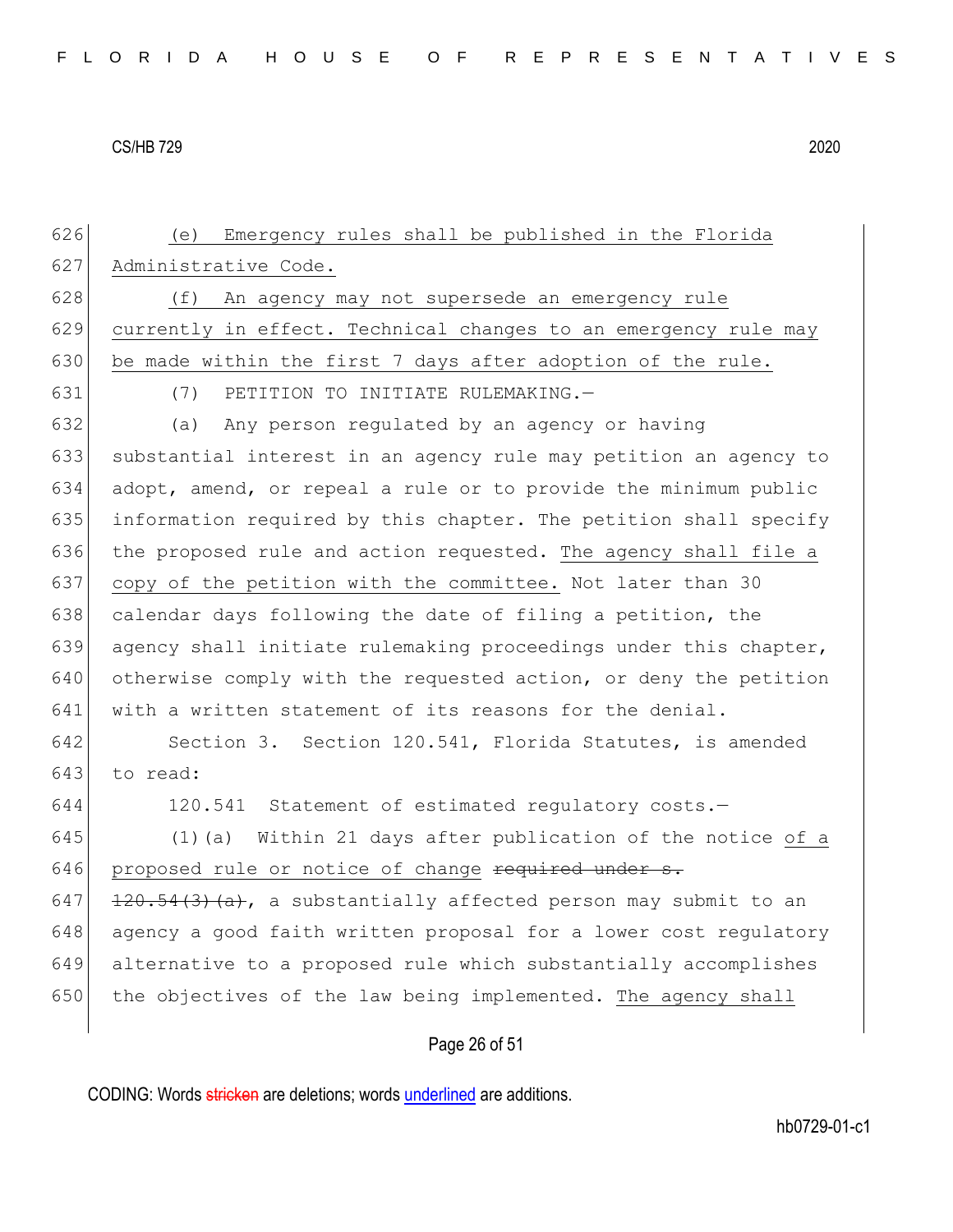651 provide a copy of any proposal for a lower cost regulatory 652 alternative to the committee at least 21 days before filing the 653 rule for adoption. The proposal may include the alternative of 654 not adopting any rule if the proposal explains how the lower 655 costs and objectives of the law will be achieved by not adopting 656 any rule. If submitted after a notice of change, a proposal for 657 a lower cost regulatory alternative is deemed to be made in good 658 faith only if the person reasonably believes, and the proposal 659 states the person's reasons for believing, that the proposed 660 rule as changed by the notice of change increases the regulatory 661 costs or creates an adverse impact on small businesses that was 662 not created by the previous proposed rule. If such a proposal is 663 submitted, the 90-day period for filing the rule is extended 21 664 days. Upon the submission of the lower cost regulatory 665 alternative, the agency shall prepare a statement of estimated 666 regulatory costs as provided in subsection (2), or shall revise 667 its prior statement of estimated regulatory costs, and either 668 adopt the alternative proposal, reject the alternative proposal, 669 or modify the proposed rule to reduce the regulatory costs. If 670 the agency rejects the alternative proposal or modifies the 671 proposed rule, the agency shall  $\theta$ r provide a statement of the 672 reasons for rejecting the alternative in favor of the proposed 673 rule.

674 (b) If a proposed rule will have an adverse impact on 675 small business or if the proposed rule is likely to directly or

Page 27 of 51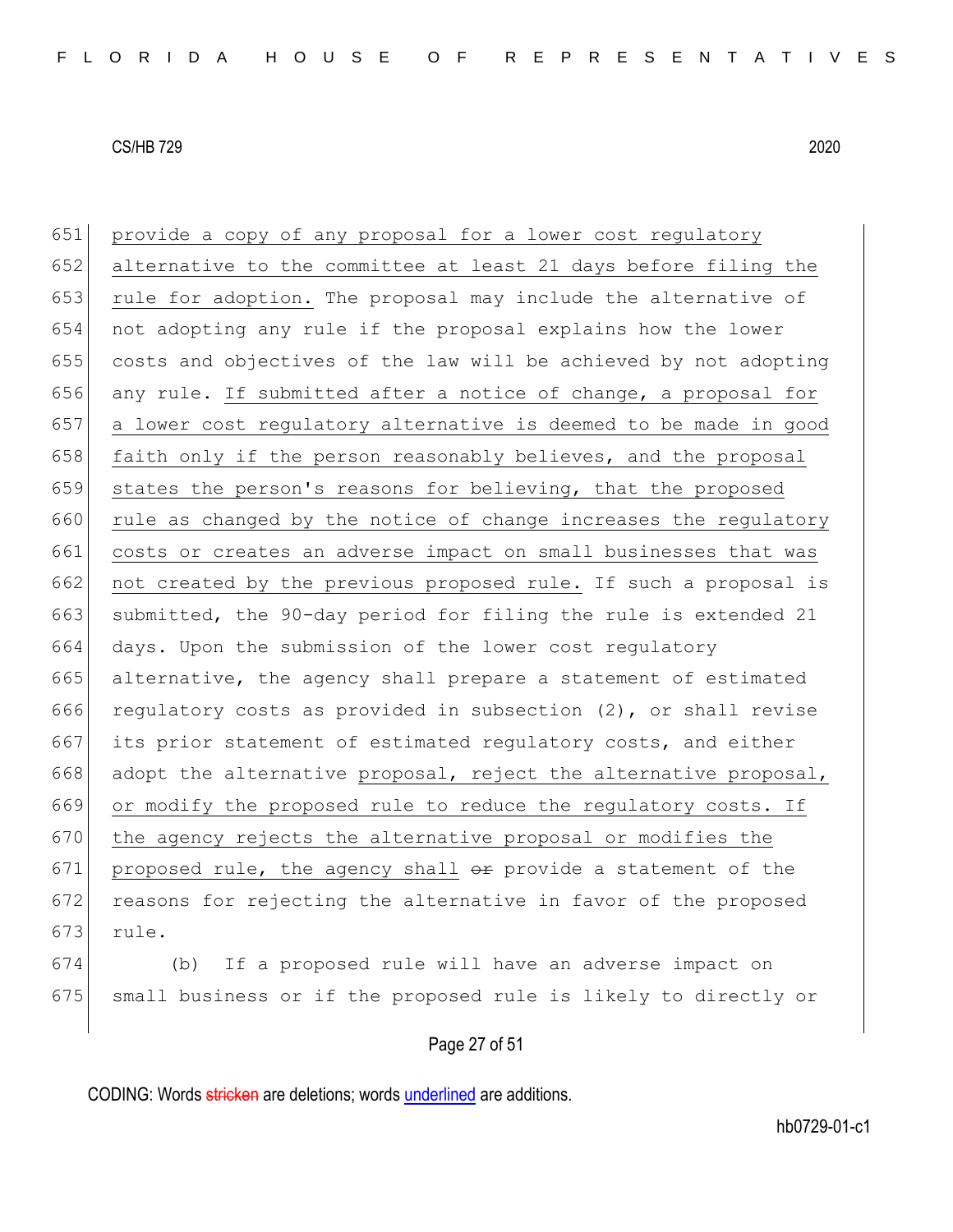676 indirectly increase regulatory costs in excess of \$200,000 in 677 the aggregate within 1 year after the implementation of the 678 rule, the agency shall prepare a statement of estimated 679 regulatory costs as required by s.  $120.54(3)(b)$ .

680 (c) The agency shall revise a statement of estimated 681 regulatory costs if any change to the rule made under s. 682 120.54(3)(d) increases the regulatory costs of the rule or if 683 the rule is modified in response to the submission of a lower 684 cost regulatory alternative. A summary of the revised statement 685 must be included with any subsequent notice published under s. 686 120.54(3).

687 (d) At least 21 days before filing the proposed rule for 688 adoption, an agency that is required to revise a statement of 689 estimated regulatory costs shall provide the statement to the 690 person who submitted the lower cost regulatory alternative, to 691 the rules ombudsman in the Executive Office of the Governor, and 692 to the committee. The revised statement shall be published and 693 made available in the same manner as the original statement of 694 estimated regulatory costs and shall provide notice on the 695  $\overline{a}$  agency's website that it is available to the public.

696 (e) Notwithstanding s.  $120.56(1)(c)$ , the failure of the 697 agency to prepare and publish a statement of estimated 698 regulatory costs or to respond to a written lower cost 699 regulatory alternative as provided in this subsection is a 700 material failure to follow the applicable rulemaking procedures

#### Page 28 of 51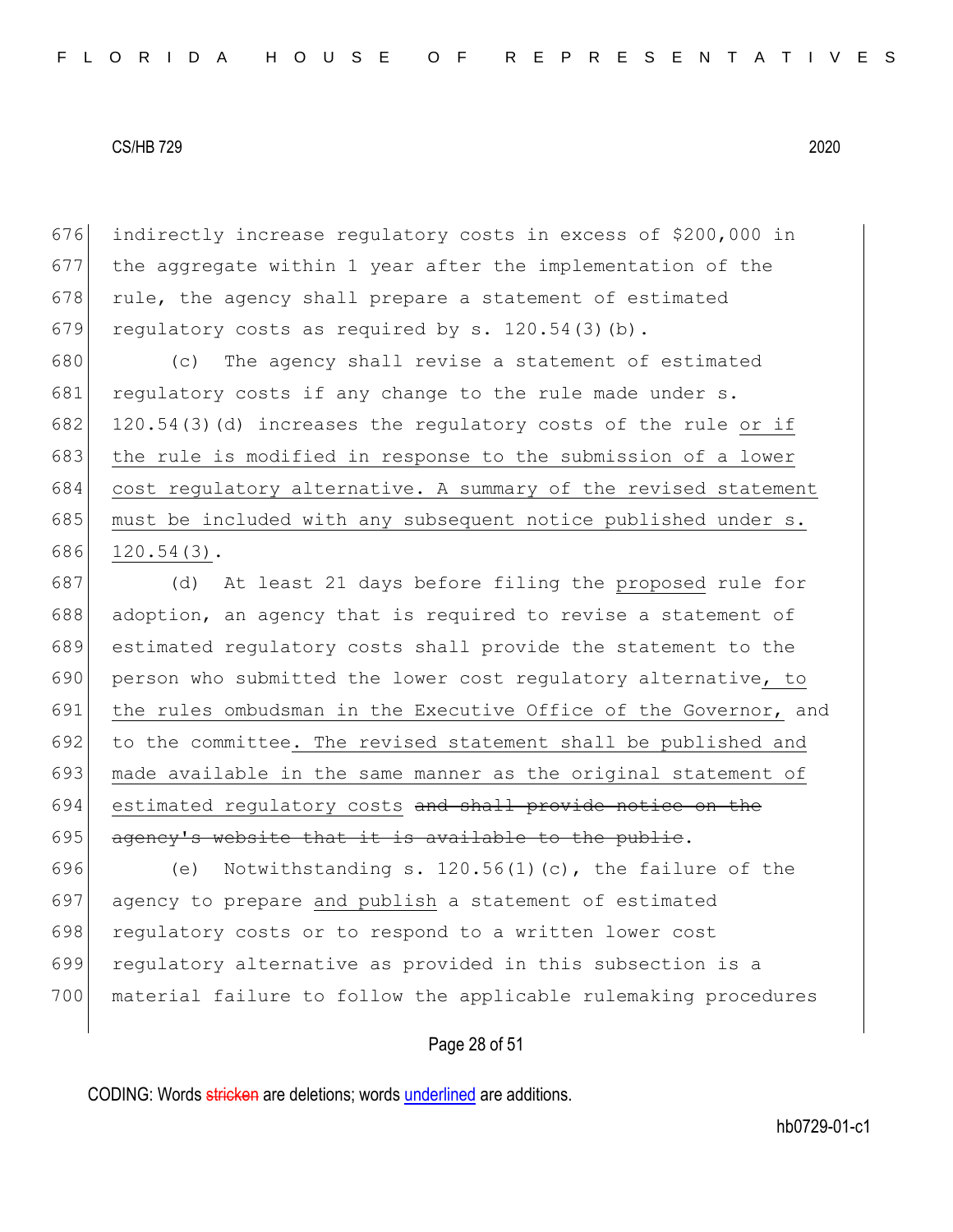701 or requirements set forth in this chapter. 702 (f) An agency's failure to prepare a statement of 703 estimated regulatory costs or to respond to a written lower cost 704 regulatory alternative may not be raised in a proceeding 705 challenging the validity of a rule pursuant to s. 120.52(8)(a) 706 unless: 707 1. Raised in a petition filed no later than 1 year after 708 the effective date of the rule; and 709 2. Raised by a person whose substantial interests are 710 affected by the rule's requiatory costs. 711 (g) A rule that is challenged pursuant to s. 120.52(8)(f) 712 may not be declared invalid unless: 713 1. The issue is raised in an administrative proceeding 714 within 1 year after the effective date of the rule; 715 2. The challenge is to the agency's rejection of a lower 716 cost regulatory alternative offered under paragraph (a) or s. 717 120.54(3)(b)2.c. <del>s. 120.54(3)(b)2.b.</del>; and 718 3. The substantial interests of the person challenging the 719 rule are materially affected by the rejection. 720  $(2)$  A statement of estimated regulatory costs must shall 721 include: 722 (a) An economic analysis showing whether the rule directly 723 or indirectly: 724 1. Is likely to have an adverse impact on economic growth, 725 private sector job creation or employment, or private sector

# Page 29 of 51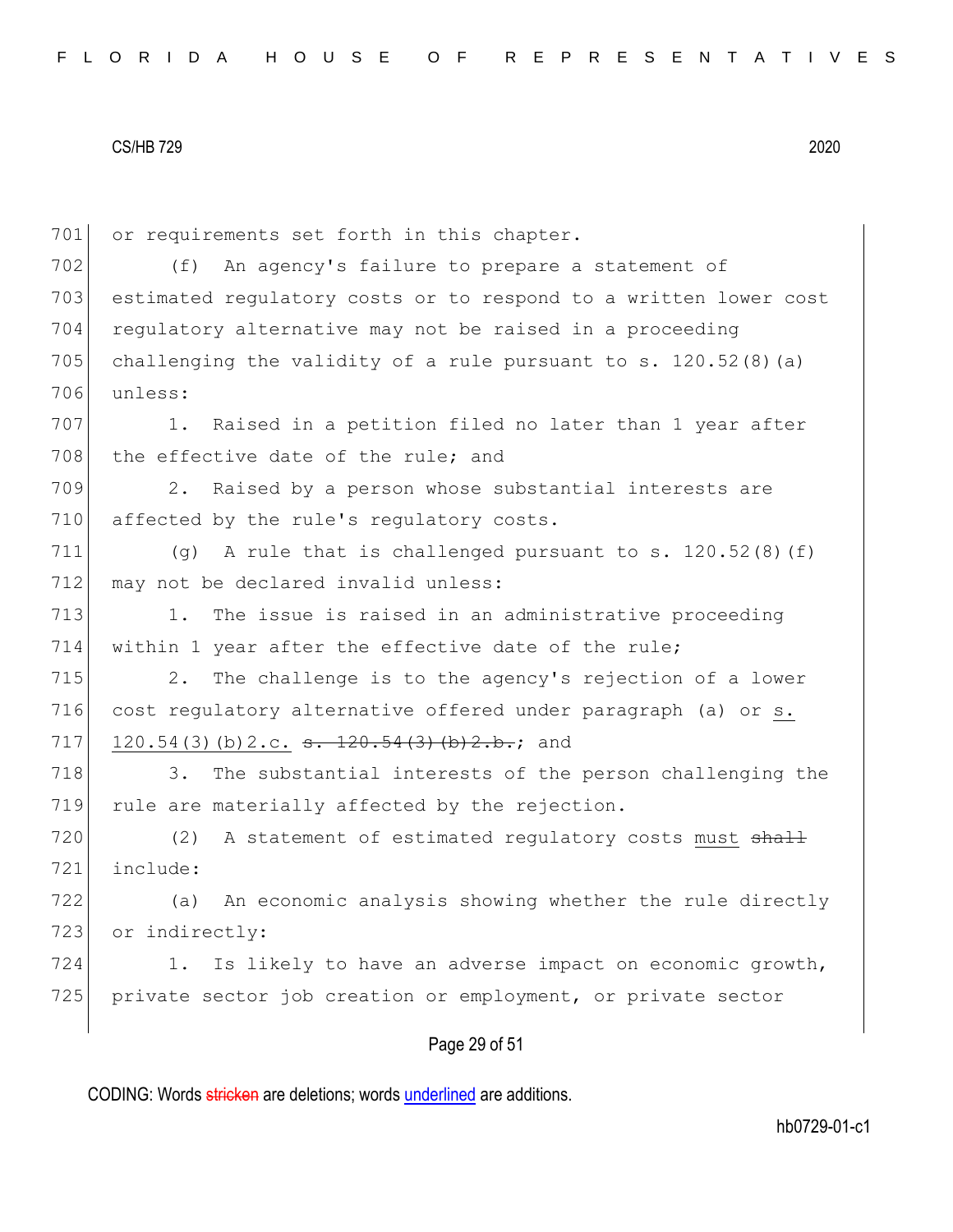Page 30 of 51 726 investment in excess of \$1 million in the aggregate within 5 727 years after the implementation of the rule; 728 2. Is likely to have an adverse impact on business 729 competitiveness, including the ability of persons doing business 730 in the state to compete with persons doing business in other 731 states or domestic markets, productivity, or innovation in 732 excess of \$1 million in the aggregate within 5 years after the 733 implementation of the rule; or 734 3. Is likely to increase regulatory costs, including all 735 any transactional costs and impacts estimated in the statement, 736 in excess of \$1 million in the aggregate within 5 years after 737 the implementation of the rule. 738 (b) A good faith estimate of the number of individuals, 739 small businesses, and other entities likely to be required to 740 comply with the rule, together with a general description of the 741 types of individuals likely to be affected by the rule. 742 (c) A good faith estimate of the cost to the agency, and 743 to any other state and local government entities, of 744 implementing and enforcing the proposed rule, and any 745 anticipated effect on state or local revenues. 746 (d) A good faith estimate of the compliance transactional 747 costs likely to be incurred by individuals and entities, 748 including local government entities, required to comply with the 749 requirements of the rule. As used in this section, 750 | "transactional costs" are direct costs that are readily

CODING: Words stricken are deletions; words underlined are additions.

hb0729-01-c1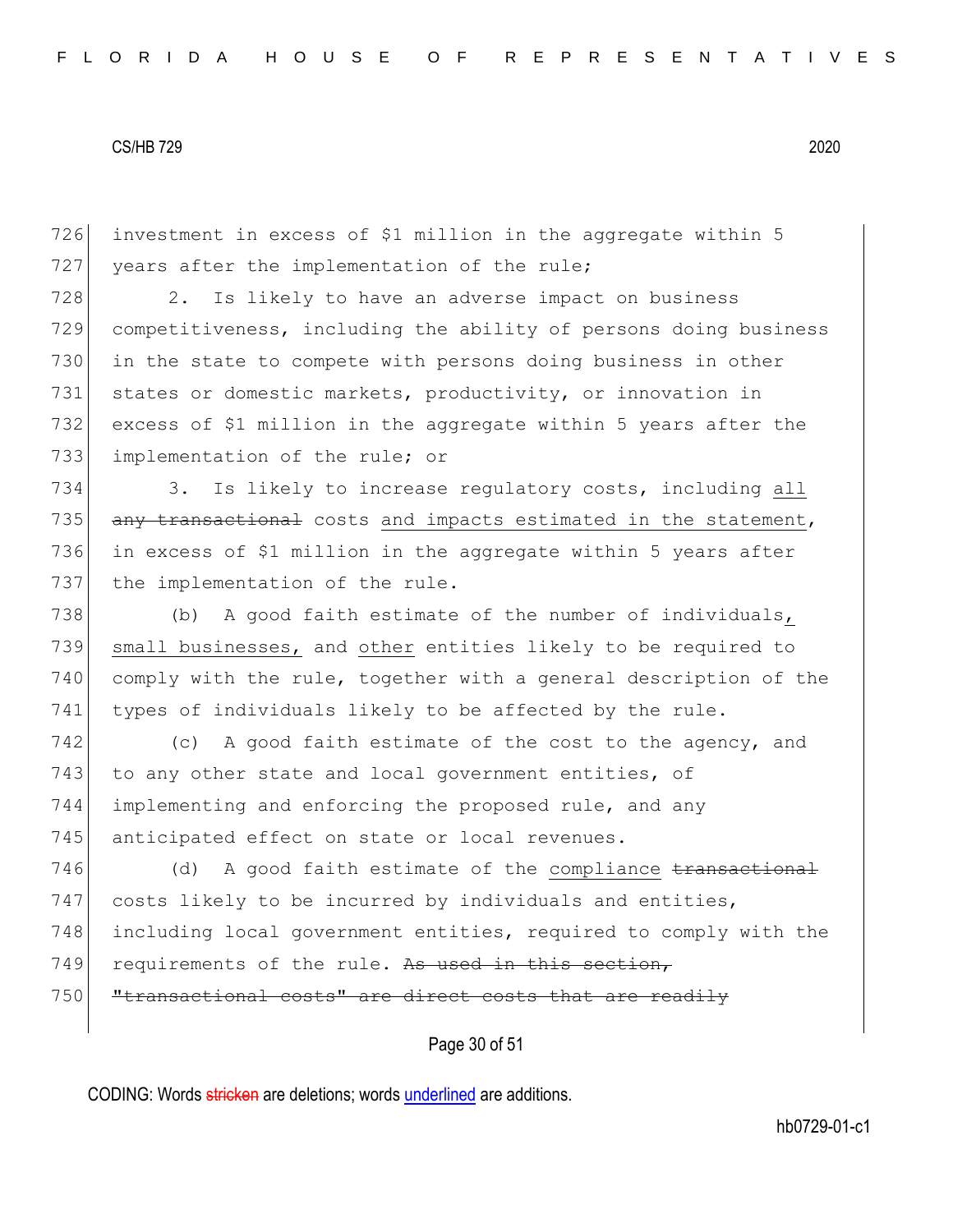751 ascertainable based upon standard business practices, and 752 include filing fees, the cost of obtaining a license, the cost 753 of equipment required to be installed or used or procedures 754 required to be employed in complying with the rule, additional 755 operating costs incurred, the cost of monitoring and reporting, 756 and any other costs necessary to comply with the rule.

757 (e) An analysis of the impact on small businesses as 758 defined by s. 288.703, and an analysis of the impact on small 759 counties and small cities as defined in s. 120.52. The impact 760 analysis for small businesses must include the basis for the 761 agency's decision not to implement alternatives that would 762 reduce adverse impacts on small businesses.

763 (f) Any additional information that the agency determines 764 may be useful.

 $765$  (q) In the statement or revised statement, whichever 766 applies, a description of any regulatory alternatives submitted 767 under paragraph (1)(a) and a statement adopting the alternative 768 or a statement of the reasons for rejecting the alternative in 769 favor of the proposed rule.

770 (3) If the adverse impact or regulatory costs of the rule 771 exceed any of the criteria established in paragraph  $(2)$  (a), the 772 rule shall be submitted to the President of the Senate and 773 Speaker of the House of Representatives no later than 30 days 774 before prior to the next regular legislative session, and the 775 rule may not take effect until it is ratified by the

### Page 31 of 51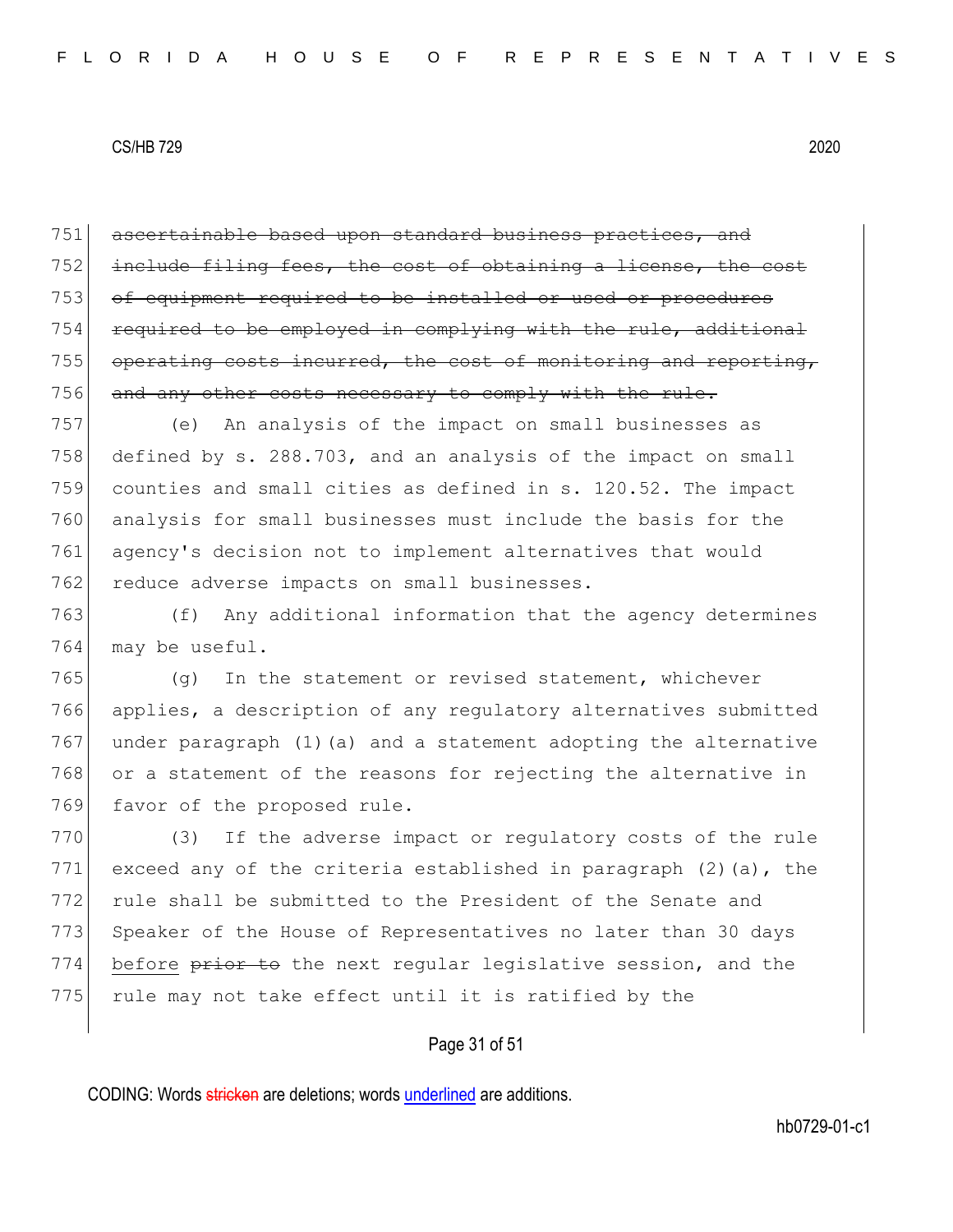776 Legislature.

777 (4) Subsection (3) does not apply to the adoption of: 778 (a) Federal standards pursuant to s.  $120.54(6)$ .

779 (b) Triennial updates of and amendments to the Florida 780 Building Code which are expressly authorized by s. 553.73.

781 (c) Triennial updates of and amendments to the Florida 782 Fire Prevention Code which are expressly authorized by s. 783 633.202.

784 (d) Emergency rules adopted pursuant to s. 120.54(4).

785 (5) For purposes of subsections (2) and (3), adverse 786 impacts and regulatory costs likely to occur within 5 years 787 after implementation of the rule include adverse impacts and 788 regulatory costs estimated to occur within 5 years after the 789 effective date of the rule. However, if any provision of the 790 rule is not fully implemented upon the effective date of the 791 rule, the adverse impacts and regulatory costs associated with 792 such provision must be adjusted to include any additional 793 adverse impacts and regulatory costs estimated to occur within 5 794 years after implementation of such provision.

795 (6)(a) In evaluating the impacts described in paragraphs 796 (2)(a) and (2)(e), an agency shall include good faith estimates 797 of market impacts likely to result from compliance with the 798 proposed rule, including:

- 
- 

799 1. Increased customer charges for goods or services.

800 2. Decreased market value of goods or services produced,

Page 32 of 51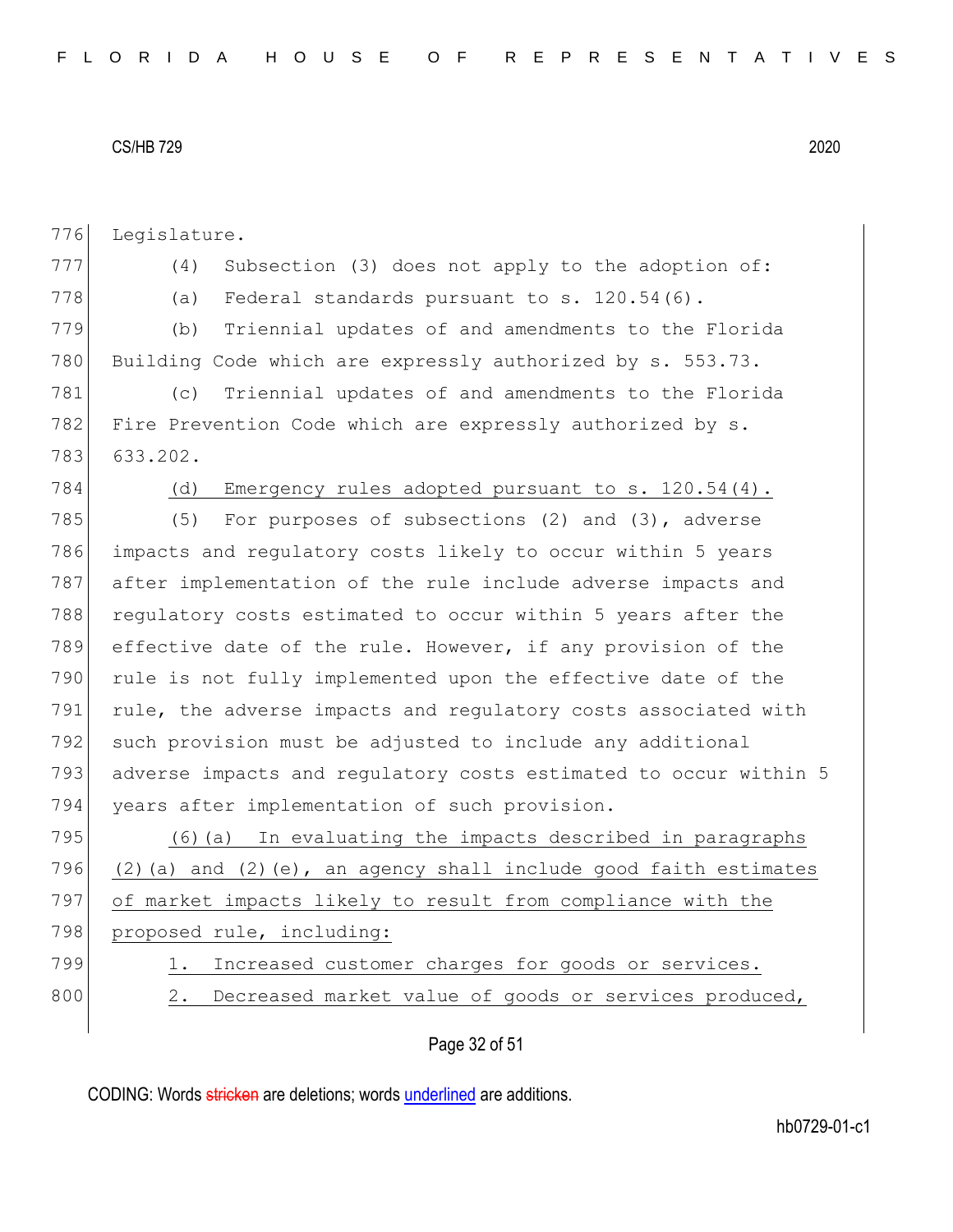801 provided, or sold. 802 3. Increased costs resulting from the purchase of 803 substitute or alternative goods or services. 804 4. The reasonable value of time to be spent by owners, 805 officers, operators, and managers to understand and comply with 806 the proposed rule, including, but not limited to, time to be 807 spent to complete required education, training, or testing. 808 5. Capital costs. 809 6. Any other impacts suggested by the rules ombudsman in 810 the Executive Office of the Governor or interested persons. 811 (b) In estimating and analyzing the information required 812 in paragraphs (2)(b) - (e), the agency may use surveys of 813 individuals, businesses, business organizations, counties, and 814 municipalities to collect data helpful to estimate and analyze 815 the costs and impacts. 816 (c) In estimating compliance costs under paragraph (2)(d), 817 the agency shall consider, among other matters, all direct and 818 indirect costs necessary to comply with the proposed rule that 819 are readily ascertainable based upon standard business 820 practices, including, but not limited to, costs related to: 821 1. Filing fees. 822 2. Expenses to obtain a license. 823 3. Necessary equipment. 824 4. Installation, utilities, and maintenance of necessary 825 equipment.

Page 33 of 51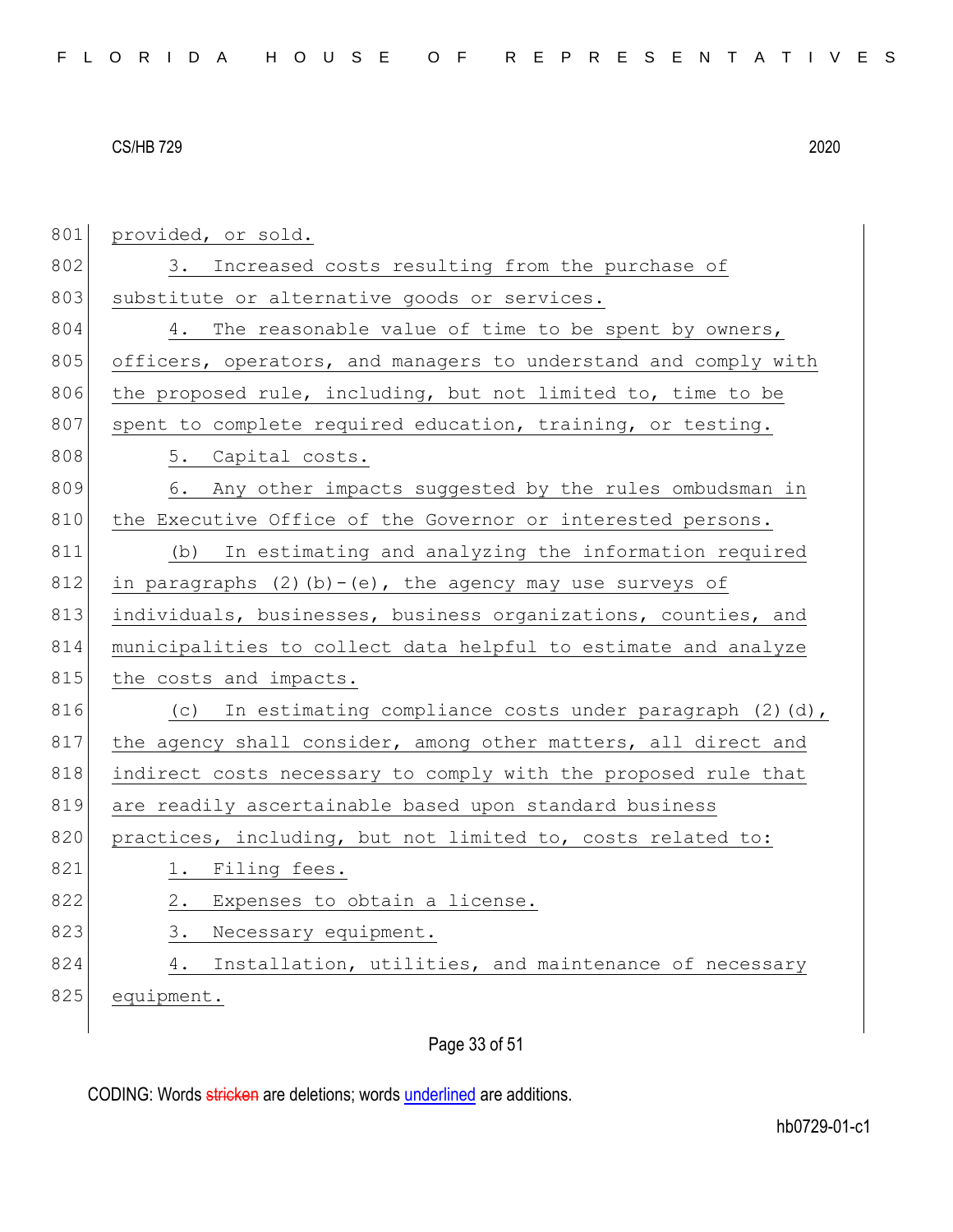|  |  |  | FLORIDA HOUSE OF REPRESENTATIVES |  |  |  |  |  |  |  |  |  |  |  |  |  |  |
|--|--|--|----------------------------------|--|--|--|--|--|--|--|--|--|--|--|--|--|--|
|--|--|--|----------------------------------|--|--|--|--|--|--|--|--|--|--|--|--|--|--|

| 826 | 5. Necessary operations and procedures.                         |
|-----|-----------------------------------------------------------------|
| 827 | Accounting, financial, information management, and<br>6.        |
| 828 | other administrative processes.                                 |
| 829 | 7. Other processes.                                             |
| 830 | Labor based on relevant rates of wages, salaries, and<br>8.     |
| 831 | benefits.                                                       |
| 832 | 9. Materials and supplies.                                      |
| 833 | 10. Capital expenditures, including financing costs.            |
| 834 | 11. Professional and technical services, including              |
| 835 | contracted services necessary to implement and maintain         |
| 836 | compliance.                                                     |
| 837 | 12. Monitoring and reporting.                                   |
| 838 | 13. Qualifying and recurring education, training, and           |
| 839 | testing.                                                        |
| 840 | Travel.<br>14.                                                  |
| 841 | 15. Insurance and surety requirements.                          |
| 842 | 16. A fair and reasonable allocation of administrative          |
| 843 | costs and other overhead.                                       |
| 844 | 17. Reduced sales or other revenues.                            |
| 845 | Other items suggested by the rules ombudsman in the<br>18.      |
| 846 | Executive Office of the Governor or any interested person,      |
| 847 | business organization, or business representative.              |
| 848 | The Department of State shall include on the<br>$(7)$ (a)       |
| 849 | Florida Administrative Register website the agency website      |
| 850 | addresses where statements of estimated regulatory costs can be |
|     |                                                                 |

Page 34 of 51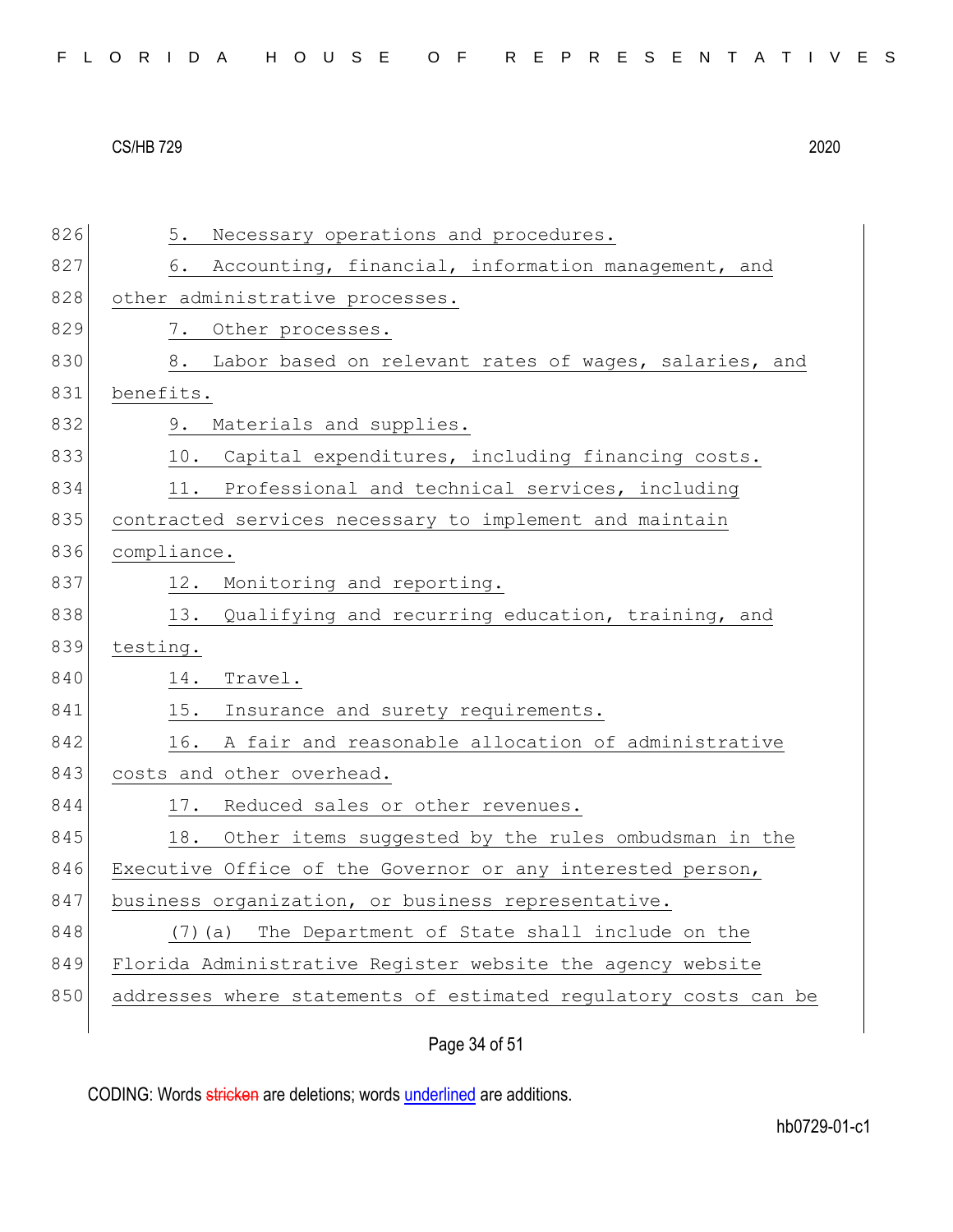851 viewed in their entirety. 852 (b) An agency that prepares a statement of estimated 853 regulatory costs must provide, as part of the notice required 854 under s.  $120.54(3)(a)$ , the agency website address where the 855 statement of estimated requlatory costs can be read in its 856 entirety to the Department of State for publication in the 857 Florida Administrative Register. 858 (c) If an agency revises its statement of estimated 859 regulatory costs, the agency must provide notice that a revision 860 has been made as provided in s.  $120.54(3)(d)$ . Such notice must 861 include the agency website address where the revision can be 862 viewed in its entirety. 863 Section 4. Section 120.5435, Florida Statutes, is created 864 to read: 865 120.5435 Repromulgation of rules.-866 (1) It is the intent of the Legislature that each agency 867 periodically review its rules for consistency with the powers 868 and duties granted by its enabling statutes. 869 (2) If an agency determines after review that substantive 870 changes to update a rule are not required, such agency shall 871 repromulgate the rule to reflect the date of the review. Each 872 agency shall review its rules pursuant to this section either 5 873 years after July 1, 2020, if the rule was adopted before January  $874$  1, 2012, or 10 years after the rule was adopted, if the rule was 875 adopted on or after January 1, 2012. Failure of an agency to

# Page 35 of 51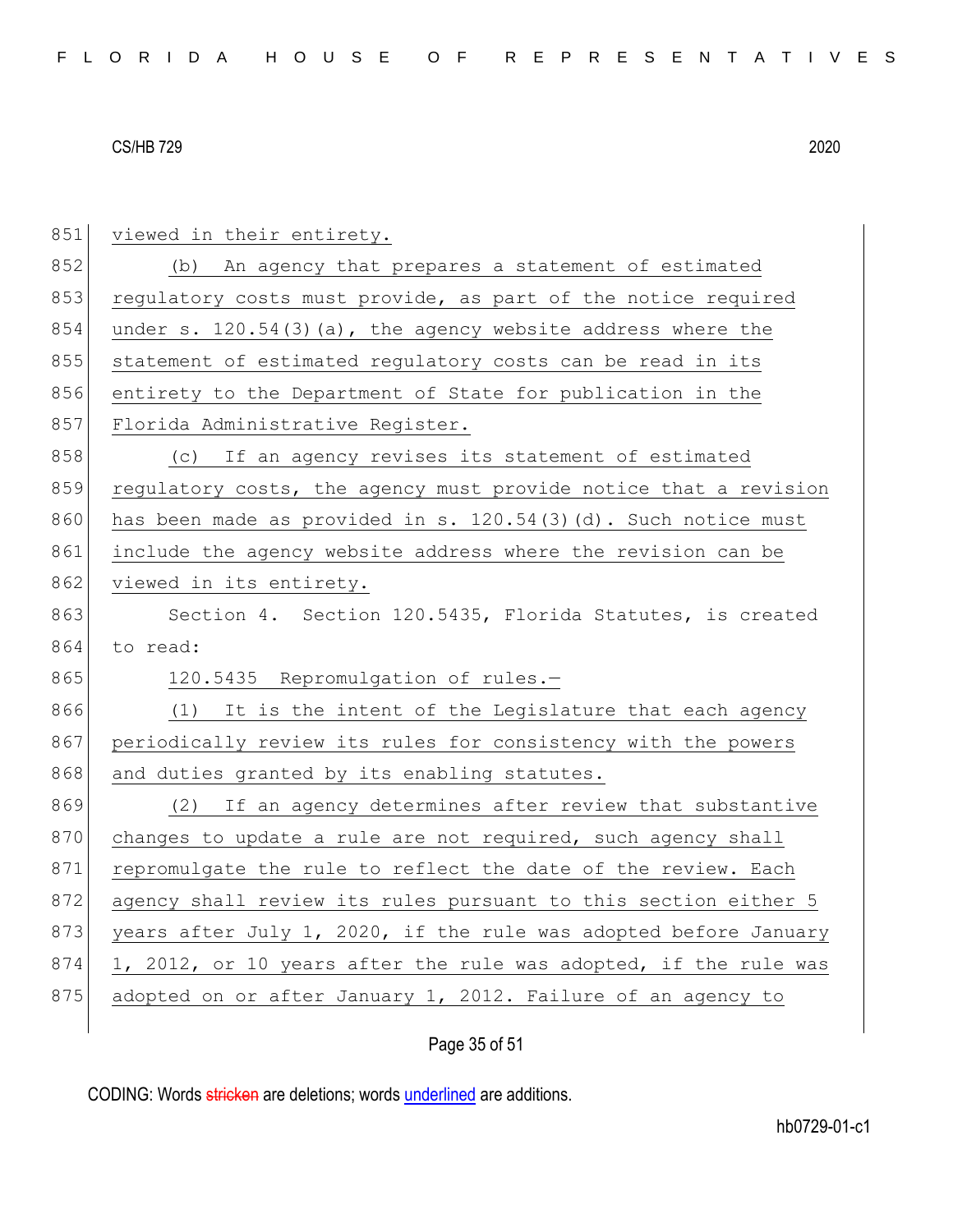| 876 | adhere to the deadlines imposed in this section constitutes      |
|-----|------------------------------------------------------------------|
| 877 | repeal of any affected rule. In the event of such a failure, the |
| 878 | committee shall notify the Department of State that the agency,  |
| 879 | by its failure to repromulgate the affected rule, has elected to |
| 880 | repeal the rule. Upon receipt of the committee's notice, the     |
| 881 | Department of State shall publish a notice to that effect in the |
| 882 | next available issue of the Florida Administrative Register.     |
| 883 | Upon publication of the notice, the rule shall be stricken from  |
| 884 | the files of the Department of State and the files of the        |
| 885 | agency.                                                          |
| 886 | Before repromulgation of a rule, the agency must, upon<br>(3)    |
| 887 | approval by the agency head or his or her designee:              |
| 888 | Publish a notice of repromulgation in the Florida<br>(a)         |
| 889 | Administrative Register. A notice of repromulgation is not       |
| 890 | required to include the text of the rule being repromulgated.    |
| 891 | File the rule for repromulgation with the Department<br>(b)      |
| 892 | of State. A rule may not be filed for repromulgation fewer than  |
| 893 | 28 days, nor more than 90 days, after the date of publication of |
| 894 | the notice required by paragraph (a).                            |
| 895 | The agency must file a notice of repromulgation with<br>(4)      |
| 896 | the committee at least 14 days before filing the rule for        |
| 897 | repromulgation. At the time the rule is filed for                |
| 898 |                                                                  |
|     | repromulgation, the committee shall certify whether the agency   |
| 899 | has responded in writing to all material and timely written      |
| 900 | comments or written inquiries made on behalf of the committee.   |

# Page 36 of 51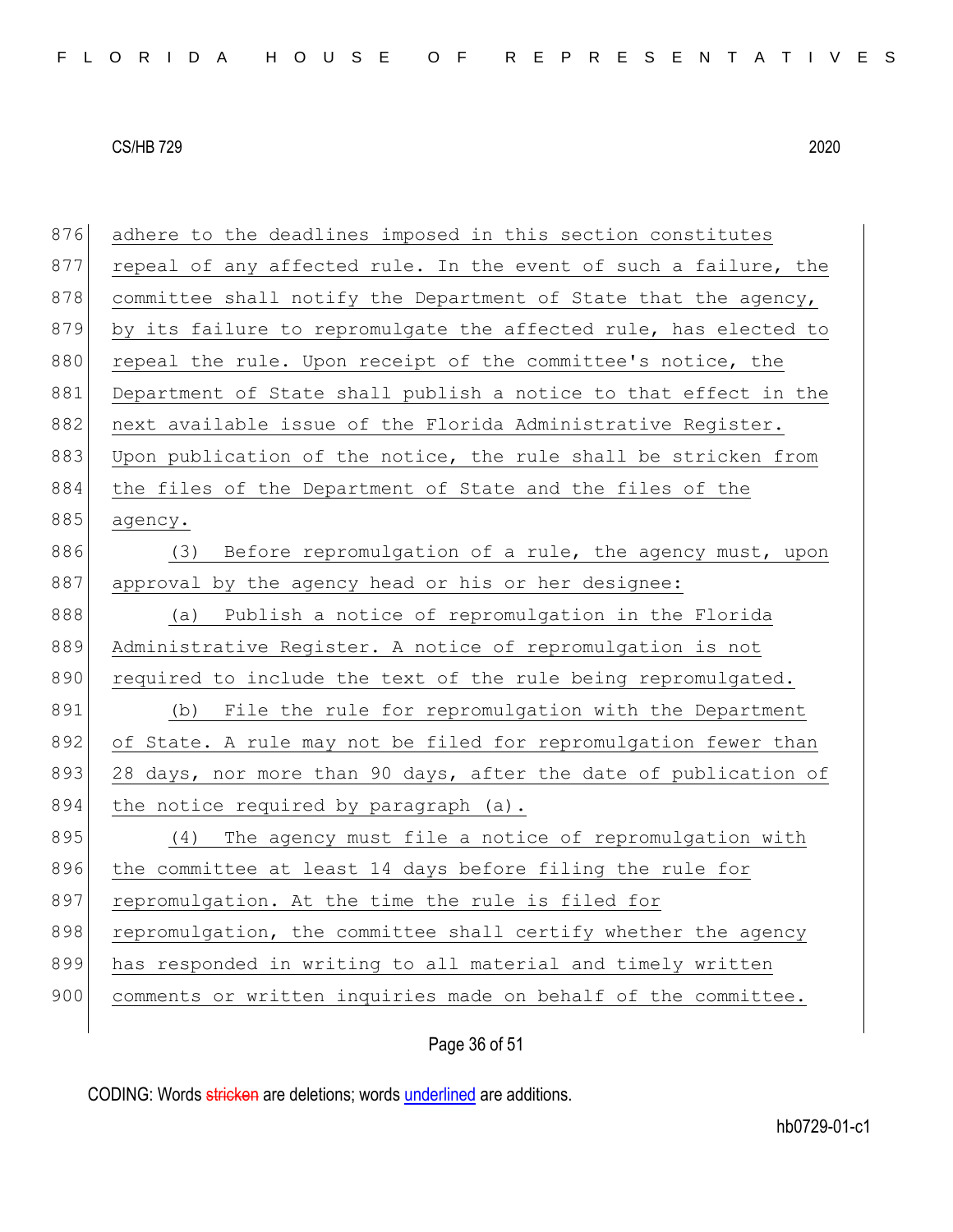Page 37 of 51 901 (5) A repromulgated rule is not subject to challenge as a 902 proposed rule pursuant to s.  $120.56(2)$ . 903 (6) The hearing requirements of s. 120.54 do not apply to 904 repromulgation of a rule. 905 (7)(a) The agency, upon approval of the agency head or his 906 or her designee, shall file with the Department of State three 907 certified copies of the repromulgated rule it proposes to adopt 908 and one certified copy of any material incorporated by reference 909 in the rule. 910 (b) The repromulgated rule shall be adopted upon filing 911 with the Department of State and becomes effective 20 days after 912 the date it is filed. 913 (c) The Department of State shall update the history note 914 of the rule in the Florida Administrative Code to reflect the 915 effective date of the repromulgated rule. 916 (8) The Department of State shall adopt rules to implement 917 this section by December 31, 2020. 918 Section 5. Subsection (1) of section 120.545, Florida 919 Statutes, is amended to read: 920 120.545 Committee review of agency rules.-921 (1) As a legislative check on legislatively created 922 authority, the committee shall examine each existing rule and 923 proposed rule, except for those proposed rules exempted by s. 924 120.81(1)(e) and  $(2)$ , and its accompanying material, and each 925 emergency rule, and may examine any existing rule, for the

CODING: Words stricken are deletions; words underlined are additions.

hb0729-01-c1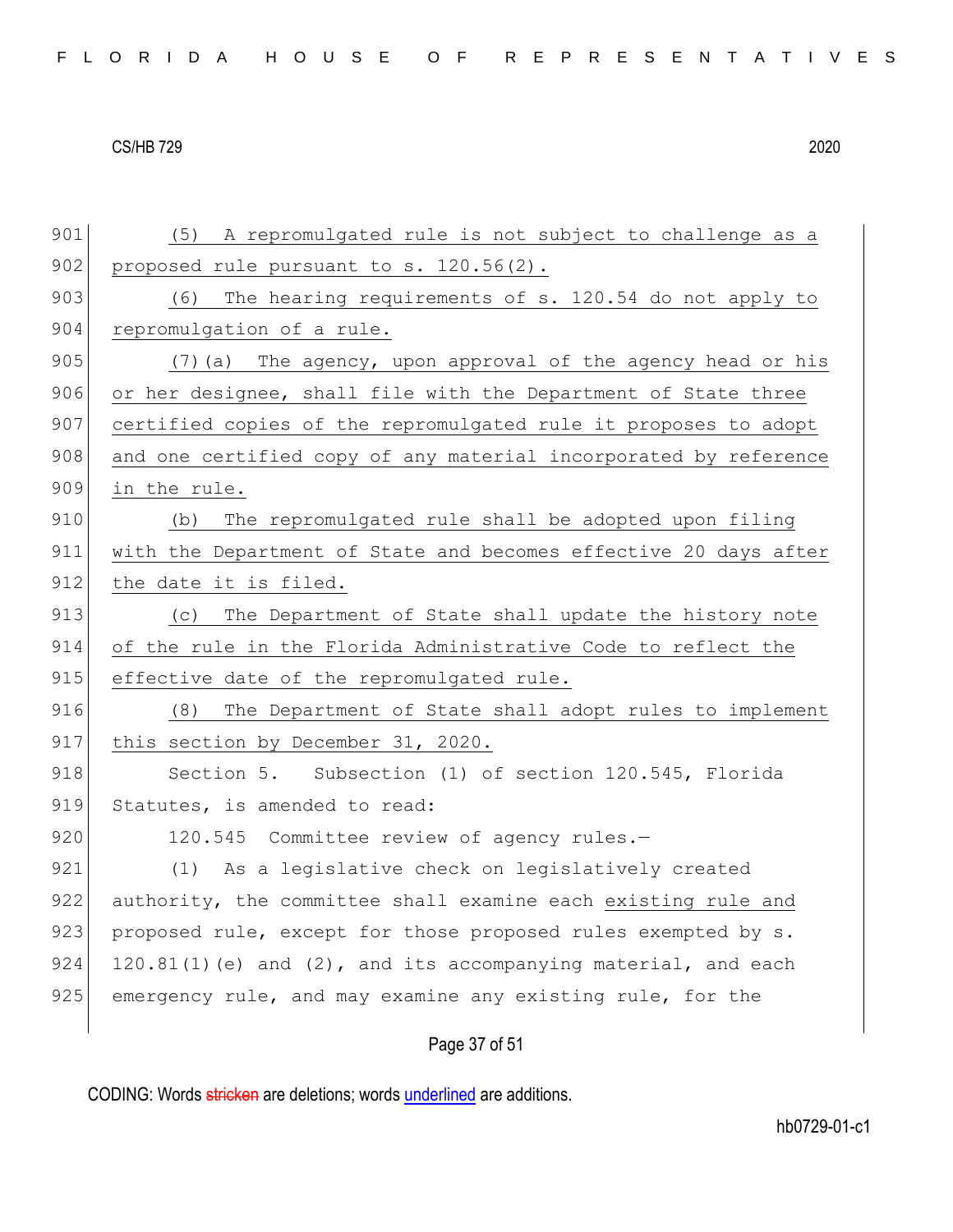|  |  |  |  |  |  |  |  | FLORIDA HOUSE OF REPRESENTATIVES |  |  |  |  |  |  |  |  |  |  |  |  |  |  |  |  |  |  |  |  |  |  |  |  |  |
|--|--|--|--|--|--|--|--|----------------------------------|--|--|--|--|--|--|--|--|--|--|--|--|--|--|--|--|--|--|--|--|--|--|--|--|--|
|--|--|--|--|--|--|--|--|----------------------------------|--|--|--|--|--|--|--|--|--|--|--|--|--|--|--|--|--|--|--|--|--|--|--|--|--|

Page 38 of 51 926 purpose of determining whether: 927 (a) The rule is an invalid exercise of delegated 928 legislative authority. 929 (b) The statutory authority for the rule has been 930 repealed. 931 (c) The rule reiterates or paraphrases statutory material. 932 (d) The rule is in proper form. 933 (e) The notice given before prior to its adoption was 934 sufficient to give adequate notice of the purpose and effect of 935 the rule. 936 (f) The rule is consistent with expressed legislative 937 intent pertaining to the specific provisions of law which the 938 rule implements. 939 (g) The rule is necessary to accomplish the apparent or 940 expressed objectives of the specific provision of law which the 941 rule implements. 942 (h) The rule is a reasonable implementation of the law as 943 it affects the convenience of the general public or persons 944 particularly affected by the rule. 945 (i) The rule could be made less complex or more easily 946 comprehensible to the general public. 947 (j) The rule's statement of estimated regulatory costs 948 complies with the requirements of s. 120.541 and whether the 949 rule does not impose regulatory costs on the regulated person, 950 county, or city which could be reduced by the adoption of less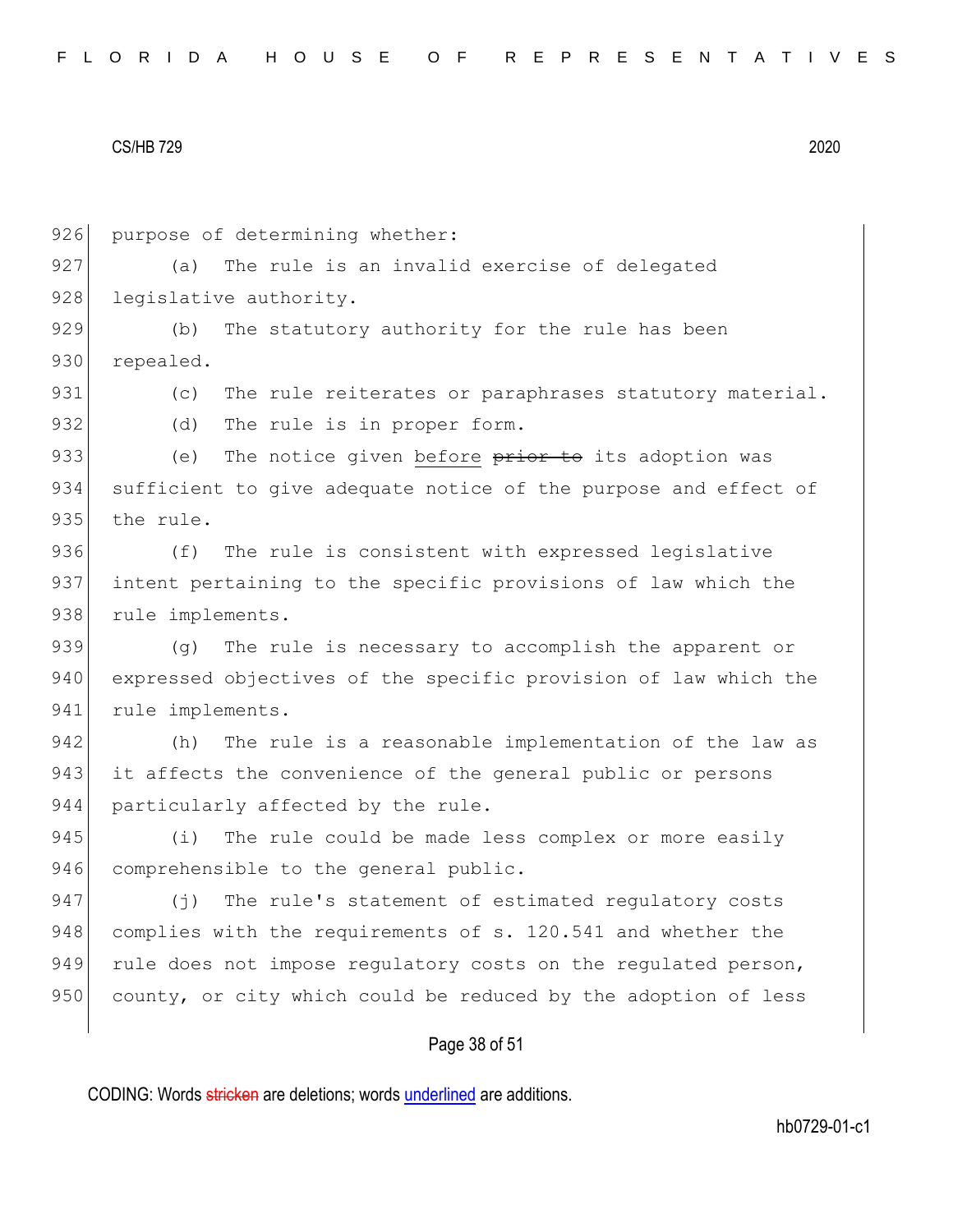951 costly alternatives that substantially accomplish the statutory 952 objectives.

953 (k) The rule will require additional appropriations.

954 (1) If the rule is an emergency rule, there exists an 955 emergency justifying the adoption of such rule, the agency is 956 within its statutory authority, and the rule was adopted in 957 compliance with the requirements and limitations of s.  $958$  120.54(4).

959 Section 6. Paragraphs (a) and (c) of subsection (1) of 960 section 120.55, Florida Statutes, are amended to read:

961 120.55 Publication.-

962 (1) The Department of State shall:

963 (a)1. Through a continuous revision and publication 964 system, compile and publish electronically, on a website managed 965 by the department, the "Florida Administrative Code." The 966 Florida Administrative Code shall contain all rules adopted by 967 each agency, citing the grant of rulemaking authority and the 968 specific law implemented pursuant to which each rule was 969 adopted, all history notes as authorized in s. 120.545(7), 970 complete indexes to all rules contained in the code, and any 971 other material required or authorized by law or deemed useful by 972 the department. The electronic code shall display each rule 973 chapter currently in effect in browse mode and allow full text 974 search of the code and each rule chapter. The department may 975 contract with a publishing firm for a printed publication;

### Page 39 of 51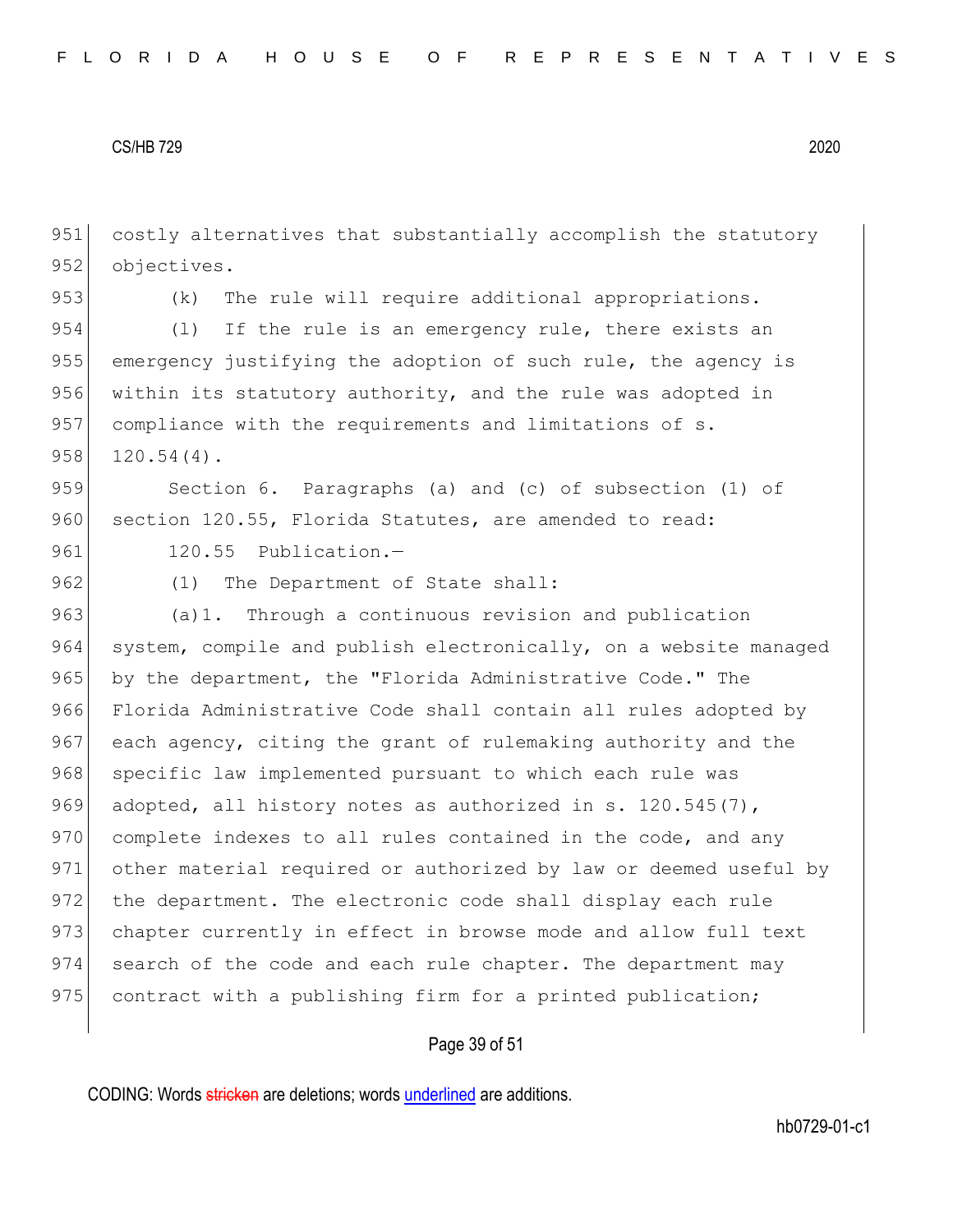| 976  | however, the department shall retain responsibility for the code |
|------|------------------------------------------------------------------|
| 977  | as provided in this section. The electronic publication shall be |
| 978  | the official compilation of the administrative rules of this     |
| 979  | state. The Florida Administrative Code shall be published once   |
| 980  | daily by 8 a.m. If, after publication, a rule is corrected and   |
| 981  | replaced, the Florida Administrative Code shall indicate:        |
| 982  | That the Florida Administrative Code has been<br>$a$ .           |
| 983  | republished.                                                     |
| 984  | The rule that has been corrected by the Department of<br>b.      |
| 985  | State.                                                           |
| 986  |                                                                  |
| 987  | The Department of State shall retain the copyright over the      |
| 988  | Florida Administrative Code.                                     |
| 989  | Not publish in the Florida Administrative Code rules<br>2.       |
| 990  | general in form but applicable to only one school district,      |
| 991  | community college district, or county, or a part thereof, or     |
| 992  | state university rules relating to internal personnel or         |
| 993  | business and finance shall not be published in the Florida       |
| 994  | Administrative Code. Exclusion from publication in the Florida   |
| 995  | Administrative Code does shall not affect the validity or        |
| 996  | effectiveness of such rules.                                     |
| 997  | At the beginning of the section of the code dealing<br>3.        |
| 998  | with an agency that files copies of its rules with the           |
| 999  | department, the department shall publish the address and         |
| 1000 | telephone number of the executive offices of each agency, the    |
|      |                                                                  |

# Page 40 of 51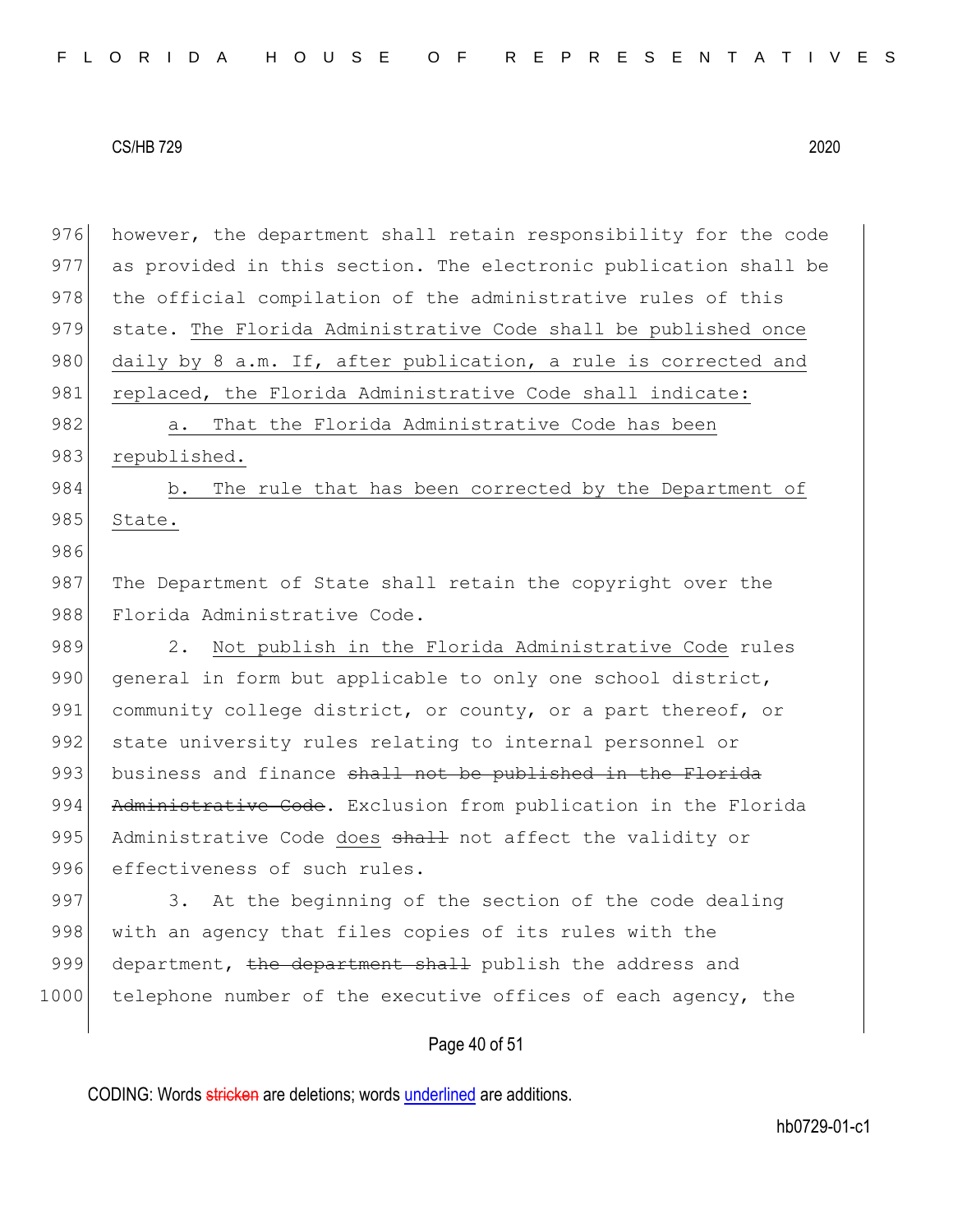1001 manner by which the agency indexes its rules, a listing of all 1002 rules of that agency excluded from publication in the code, and 1003 a statement as to where those rules may be inspected.

1004 4. Not publish forms shall not be published in the Florida 1005 Administrative Code; but any form which an agency uses in its 1006 dealings with the public, along with any accompanying 1007 instructions, shall be filed with the committee before it is 1008 used. Any form or instruction which meets the definition of 1009 "rule" provided in s. 120.52 shall be incorporated by reference 1010 into the appropriate rule. The reference shall specifically 1011 state that the form is being incorporated by reference and shall 1012 include the number, title, and effective date of the form and an 1013 explanation of how the form may be obtained. Each form created 1014 by an agency which is incorporated by reference in a rule notice 1015 of which is given under s. 120.54(3)(a) after December 31, 2007, 1016 must clearly display the number, title, and effective date of 1017 the form and the number of the rule in which the form is 1018 incorporated.

1019 5. Require all materials incorporated by reference in any 1020 part of an adopted rule and in any part of a repromulgated rule 1021 The department shall allow adopted rules and material 1022 incorporated by reference to be filed in the manner prescribed 1023 by s.  $120.54(1)(i)3.a.$  or s.  $120.54(1)(i)3.b.$  electronic form as 1024 prescribed by department rule. When a rule is filed for adoption 1025 or repromulgation with incorporated material in electronic form,

### Page 41 of 51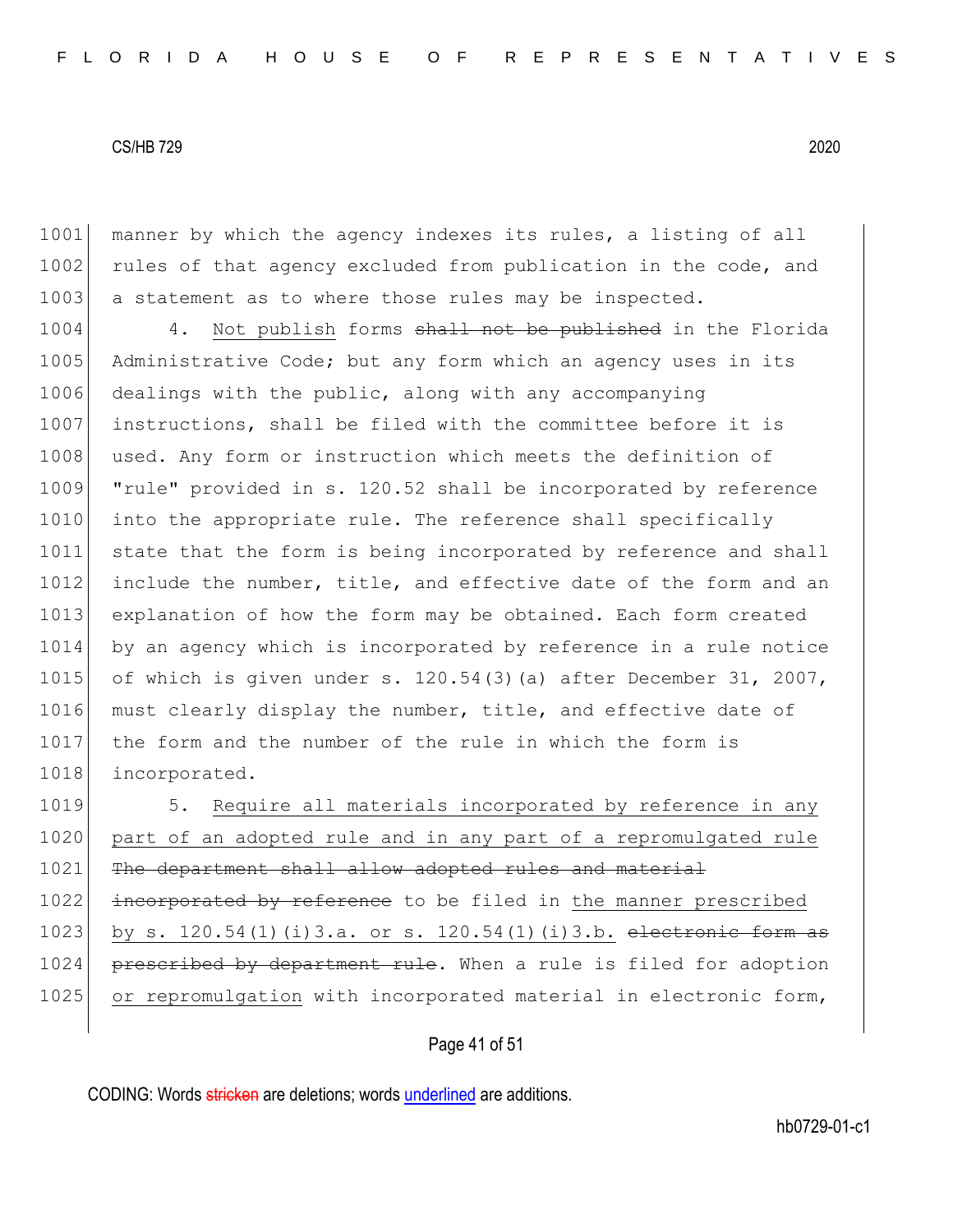1026 the department's publication of the Florida Administrative Code 1027 on its website must contain a hyperlink from the incorporating 1028 reference in the rule directly to that material. The department 1029 may not allow hyperlinks from rules in the Florida 1030 Administrative Code to any material other than that filed with 1031 and maintained by the department, but may allow hyperlinks to 1032 incorporated material maintained by the department from the 1033 adopting agency's website or other sites. 1034 6. Include the date of any technical changes to a rule in 1035 the history note of the rule in the Florida Administrative Code. 1036 A technical change does not affect the effective date of the 1037 rule. 1038 (c) Prescribe by rule the style and form required for 1039 rules, notices, and other materials submitted for filing, 1040 including a rule requiring documents created by an agency that 1041 are proposed to be incorporated by reference in notices 1042 published pursuant to s.  $120.54(3)(a)$  and (d) to be coded in the 1043 same manner as notices published pursuant to s.  $120.54(3)(a)1$ . 1044 Section 7. Subsection (1) and paragraph (a) of subsection 1045 (2) of section 120.74, Florida Statutes, are amended to read: 1046 120.74 Agency annual rulemaking and regulatory plans; 1047 reports.-1048 (1) REGULATORY PLAN.—By October 1 of each year, each 1049 agency shall prepare a regulatory plan. 1050 (a) The plan must include a listing of each law enacted or

Page 42 of 51

CODING: Words stricken are deletions; words underlined are additions.

hb0729-01-c1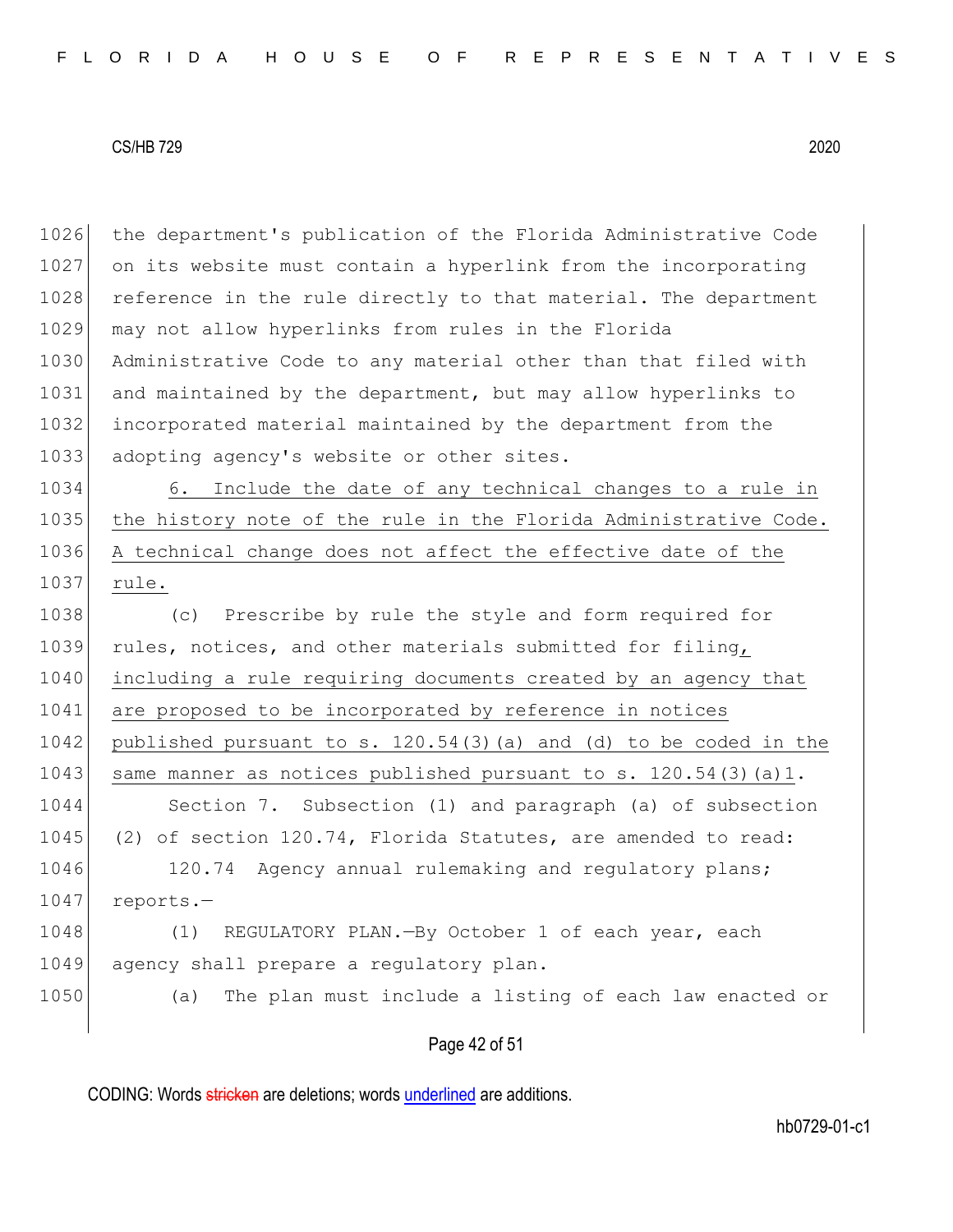1051 amended during the previous 12 months which creates or modifies 1052 the duties or authority of the agency. If the Governor or the 1053 Attorney General provides a letter to the committee stating that 1054 a law affects all or most agencies, the agency may exclude the 1055 law from its plan. For each law listed by an agency under this 1056 paragraph, the plan must state:

1057 1. Whether the agency must adopt rules to implement the 1058 law.

1059 2. If rulemaking is necessary to implement the law: 1060 a. Whether a notice of rule development has been published

1061 and, if so, the citation to such notice in the Florida 1062 Administrative Register.

1063 b. The date by which the agency expects to publish the 1064 notice of proposed rule under s.  $120.54(3)(a)$ .

1065 3. If rulemaking is not necessary to implement the law, a 1066 concise written explanation of the reasons why the law may be 1067 implemented without rulemaking.

1068 (b) The plan must also identify and describe each rule, 1069 including each rule number or proposed rule number, include a 1070 <del>listing of each law not otherwise listed pursuant to paragraph</del> 1071  $\leftarrow$  4. which the agency expects to develop, adopt, or repeal for 1072 the 12-month period beginning on October 1 and ending on 1073 September 30 implement by rulemaking before the following July 1074 1, excluding emergency rules except emergency rulemaking. For 1075 each rule  $\frac{1}{4}$  listed under this paragraph, the plan must state

### Page 43 of 51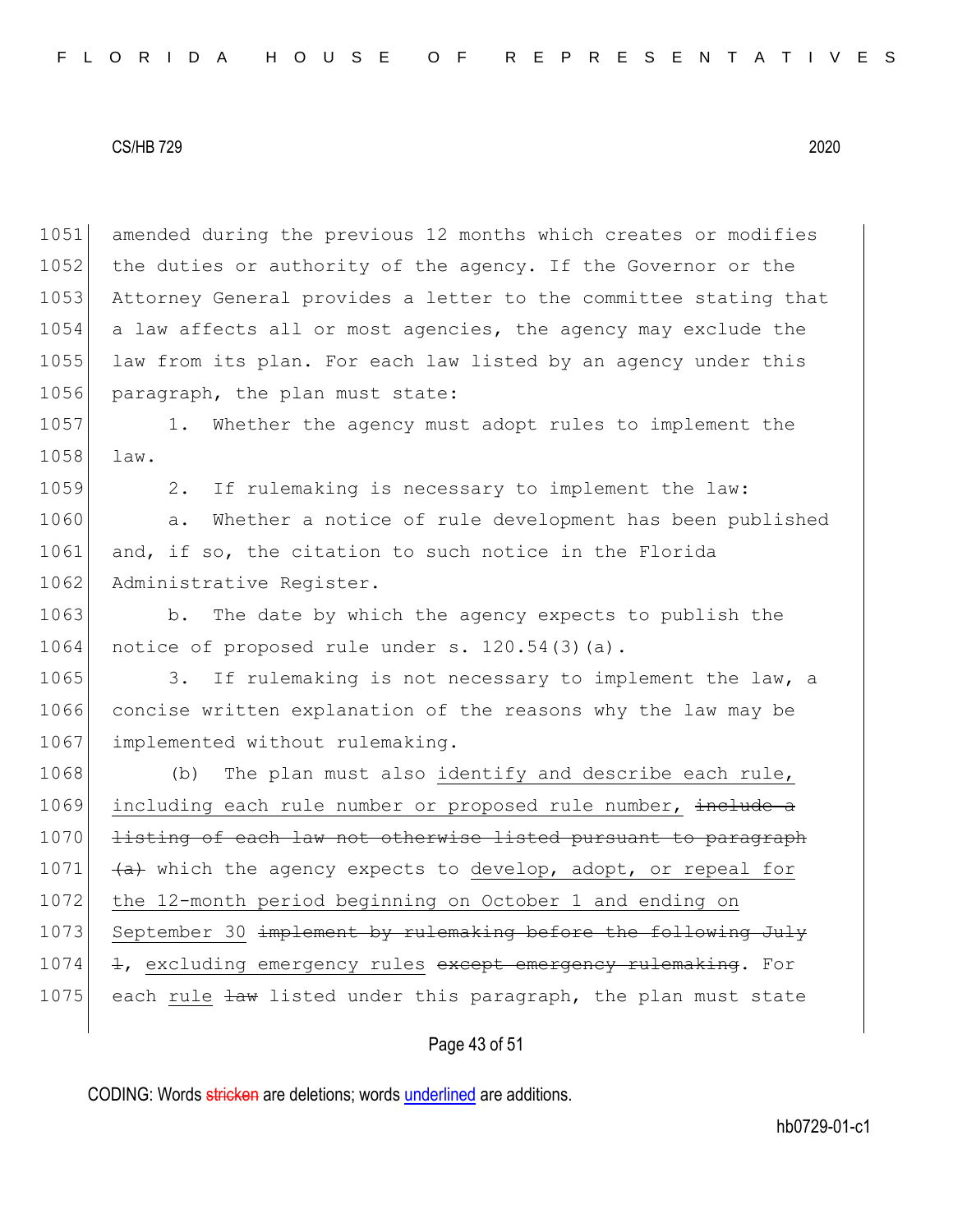1076 whether the rulemaking is intended to simplify, clarify, 1077 increase efficiency, improve coordination with other agencies, 1078 reduce regulatory costs, or delete obsolete, unnecessary, or 1079 redundant rules.

1080 (c) The plan must include any desired update to the prior 1081 year's regulatory plan or supplement published pursuant to 1082 subsection  $(7)$ . If, in a prior year, a law was identified under 1083 this paragraph or under subparagraph (a)1. as a law requiring 1084 rulemaking to implement but a notice of proposed rule has not 1085 been published:

1086 1. The agency shall identify and again list such law, 1087 | noting the applicable notice of rule development by citation to 1088 the Florida Administrative Register; or

1089 2. If the agency has subsequently determined that 1090 rulemaking is not necessary to implement the law, the agency 1091 shall identify such law, reference the citation to the 1092 applicable notice of rule development in the Florida 1093 Administrative Register, and provide a concise written 1094 explanation of the reason why the law may be implemented without 1095 rulemaking.

1096 (d) The plan must identify any rules that are required to 1097 be repromulgated pursuant to s. 120.5435 for the 12-month period 1098 beginning on October 1 and ending on September 30.

1099 (e) $\left(\frac{d}{dt}\right)$  The plan must include a certification executed on 1100 behalf of the agency by both the agency head, or, if the agency

### Page 44 of 51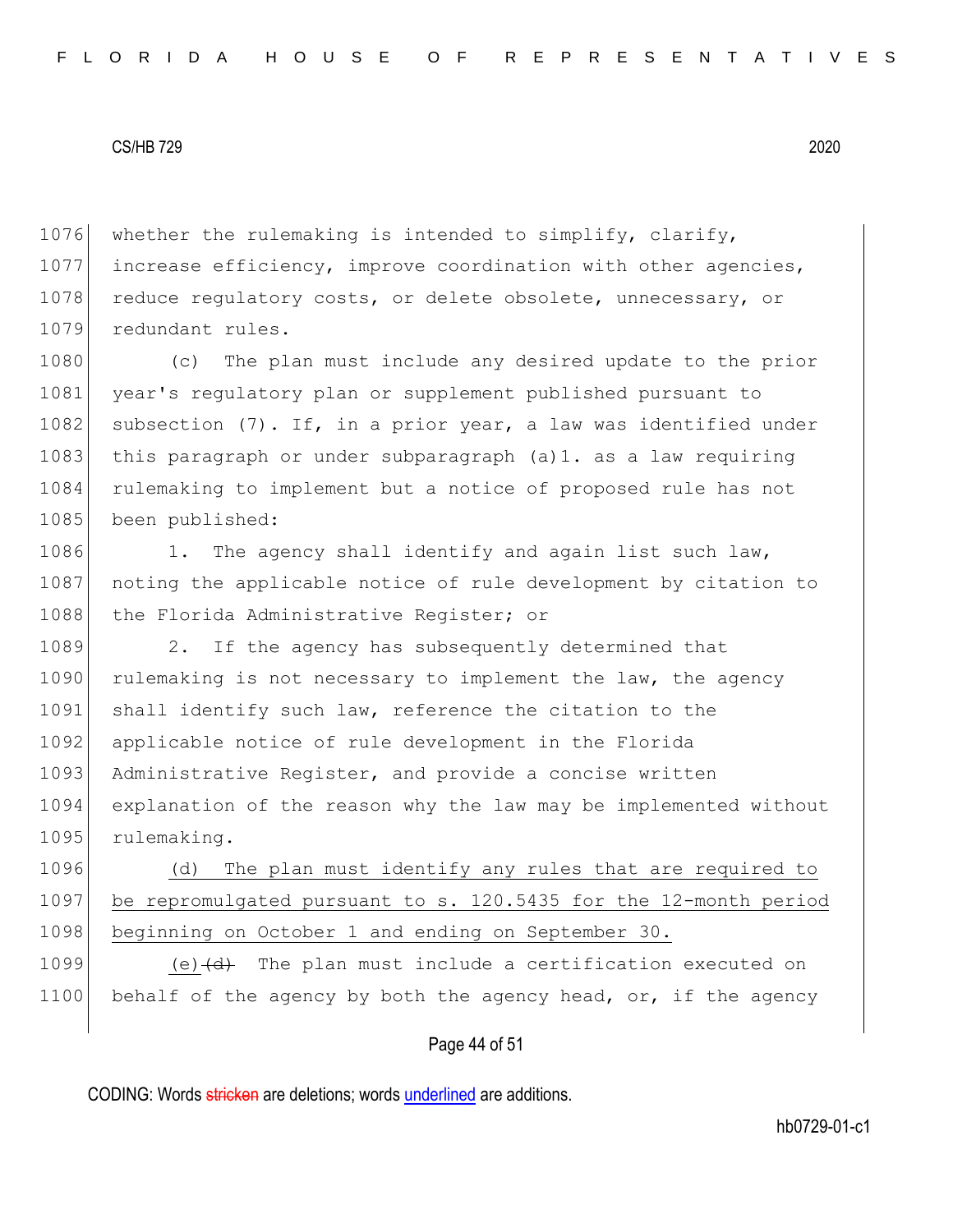Page 45 of 51 1101 head is a collegial body, the presiding officer; and the 1102 individual acting as principal legal advisor to the agency head. 1103 The certification must declare: 1104 1. Verify That the persons executing the certification 1105 have reviewed the plan. 1106 2. Verify That the agency regularly reviews all of its 1107 rules and identify the period during which all rules have most 1108 recently been reviewed to determine if the rules remain 1109 consistent with the agency's rulemaking authority and the laws 1110 implemented. 1111 3. That the agency understands that regulatory 1112 accountability is necessary to ensure public confidence in the 1113 integrity of state government and, to that end, the agency is 1114 diligently working toward lowering the total number of rules 1115 adopted. 1116 4. The total number of rules adopted and repealed during 1117 the previous 12 months. 1118 (2) PUBLICATION AND DELIVERY TO THE COMMITTEE. 1119 (a) By October 1 of each year, each agency shall: 1120 1. Publish its regulatory plan on its website or on 1121 another state website established for publication of 1122 administrative law records. A clearly labeled hyperlink to the 1123 current plan must be included on the agency's primary website 1124 homepage. 1125 2. Electronically deliver to the committee a copy of the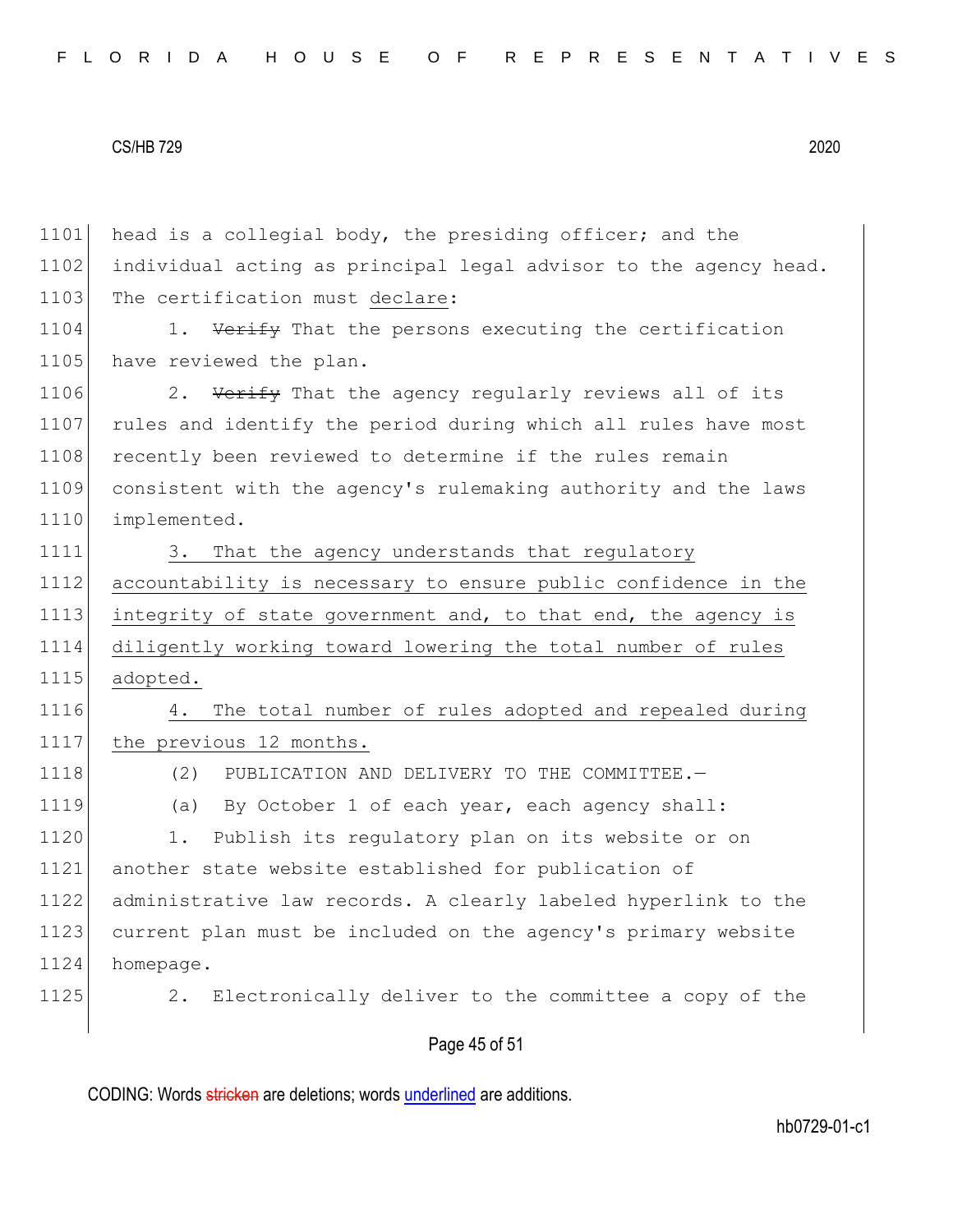1126 certification required in paragraph  $(1)$  (e)  $\overline{(1)}$   $\overline{(d)}$ . 1127 3. Publish in the Florida Administrative Register a notice 1128 identifying the date of publication of the agency's regulatory 1129 plan. The notice must include a hyperlink or website address 1130 providing direct access to the published plan. 1131 Section 8. Subsection (11) of section 120.80, Florida 1132 Statutes, is amended to read: 1133 120.80 Exceptions and special requirements; agencies. 1134 (11) NATIONAL GUARD.—Notwithstanding s. 120.52(17) <del>s.</del> 1135  $120.52(16)$ , the enlistment, organization, administration, 1136 equipment, maintenance, training, and discipline of the militia, 1137 National Guard, organized militia, and unorganized militia, as 1138 provided by s. 2, Art. X of the State Constitution, are not 1139 rules as defined by this chapter. 1140 Section 9. Paragraph (c) of subsection (1) of section 1141 120.81, Florida Statutes, is amended to read: 1142 120.81 Exceptions and special requirements; general  $1143$  areas. $-$ 1144 (1) EDUCATIONAL UNITS.-1145 (c) Notwithstanding s. 120.52(17) <del>s. 120.52(16)</del>, any 1146 tests, test scoring criteria, or testing procedures relating to 1147 student assessment which are developed or administered by the 1148 Department of Education pursuant to s. 1003.4282, s. 1008.22, or 1149 s. 1008.25, or any other statewide educational tests required by 1150 law, are not rules.

# Page 46 of 51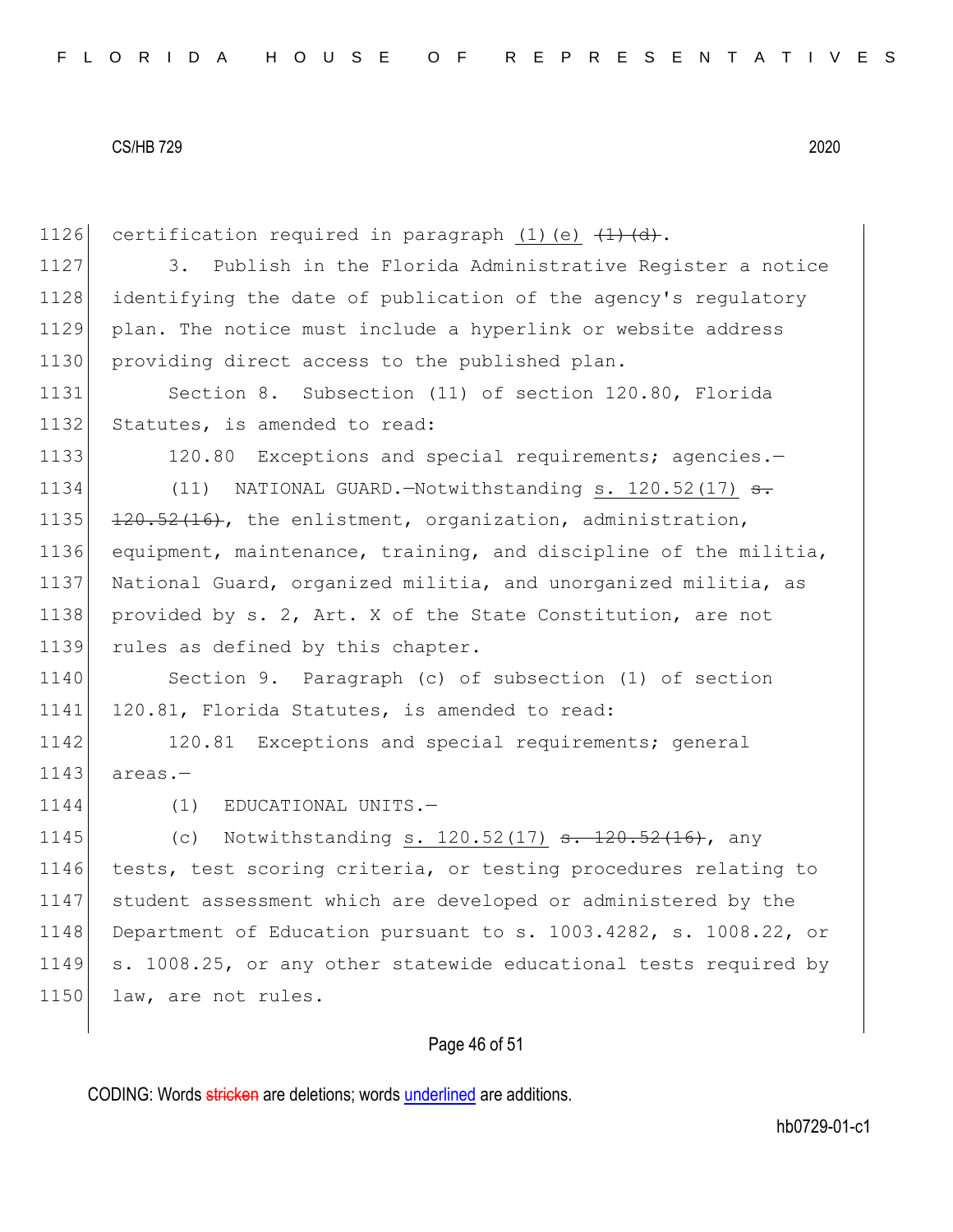1151 Section 10. Paragraph (a) of subsection (1) of section 1152 420.9072, Florida Statutes, is amended to read:

1153 420.9072 State Housing Initiatives Partnership Program.- The State Housing Initiatives Partnership Program is created for the purpose of providing funds to counties and eligible municipalities as an incentive for the creation of local housing 1157 partnerships, to expand production of and preserve affordable housing, to further the housing element of the local government comprehensive plan specific to affordable housing, and to 1160 increase housing-related employment.

 (1)(a) In addition to the legislative findings set forth in s. 420.6015, the Legislature finds that affordable housing is 1163 most effectively provided by combining available public and private resources to conserve and improve existing housing and provide new housing for very-low-income households, low-income 1166 households, and moderate-income households. The Legislature intends to encourage partnerships in order to secure the 1168 benefits of cooperation by the public and private sectors and to 1169 reduce the cost of housing for the target group by effectively combining all available resources and cost-saving measures. The Legislature further intends that local governments achieve this combination of resources by encouraging active partnerships 1173 between government, lenders, builders and developers, real estate professionals, advocates for low-income persons, and community groups to produce affordable housing and provide

#### Page 47 of 51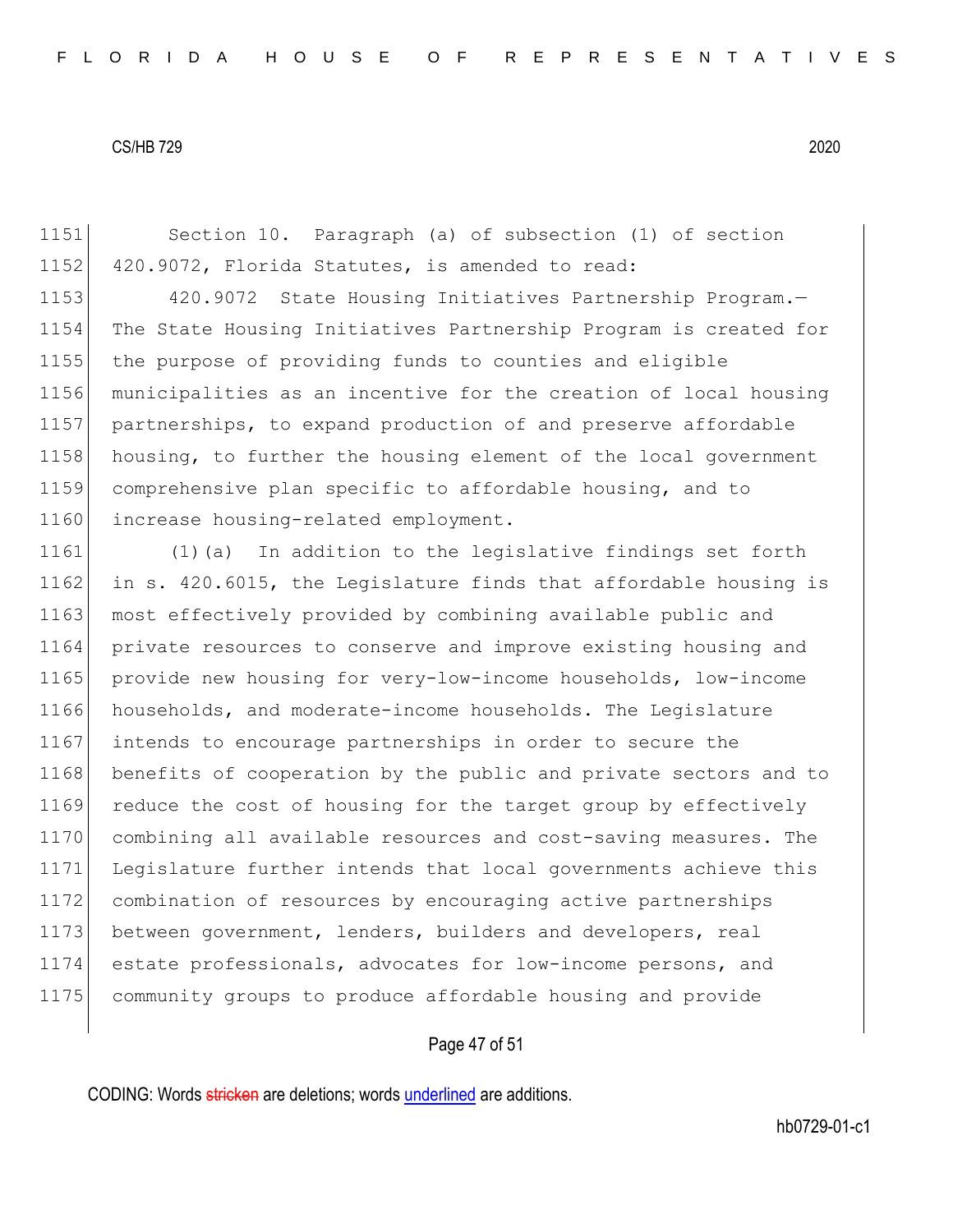1176 related services. Extending the partnership concept to encompass 1177 cooperative efforts among small counties as defined in s. 1178 120.52(20)  $\epsilon$ . 120.52(19), and among counties and municipalities 1179 is specifically encouraged. Local governments are also intended 1180 to establish an affordable housing advisory committee to 1181 recommend monetary and nonmonetary incentives for affordable 1182 housing as provided in s. 420.9076.

1183 Section 11. Subsection (7) of section 420.9075, Florida 1184 Statutes, is amended to read:

1185 420.9075 Local housing assistance plans; partnerships.-

1186 (7) The moneys deposited in the local housing assistance 1187 trust fund shall be used to administer and implement the local 1188 housing assistance plan. The cost of administering the plan may 1189 not exceed 5 percent of the local housing distribution moneys 1190 and program income deposited into the trust fund. A county or an 1191 eligible municipality may not exceed the 5-percent limitation on 1192 administrative costs, unless its governing body finds, by 1193 resolution, that 5 percent of the local housing distribution 1194 plus 5 percent of program income is insufficient to adequately 1195 pay the necessary costs of administering the local housing 1196 assistance plan. The cost of administering the program may not 1197 exceed 10 percent of the local housing distribution plus 5 1198 percent of program income deposited into the trust fund, except 1199 that small counties, as defined in s. 120.52(20)  $s. 120.52(19)$ , 1200 and eligible municipalities receiving a local housing

### Page 48 of 51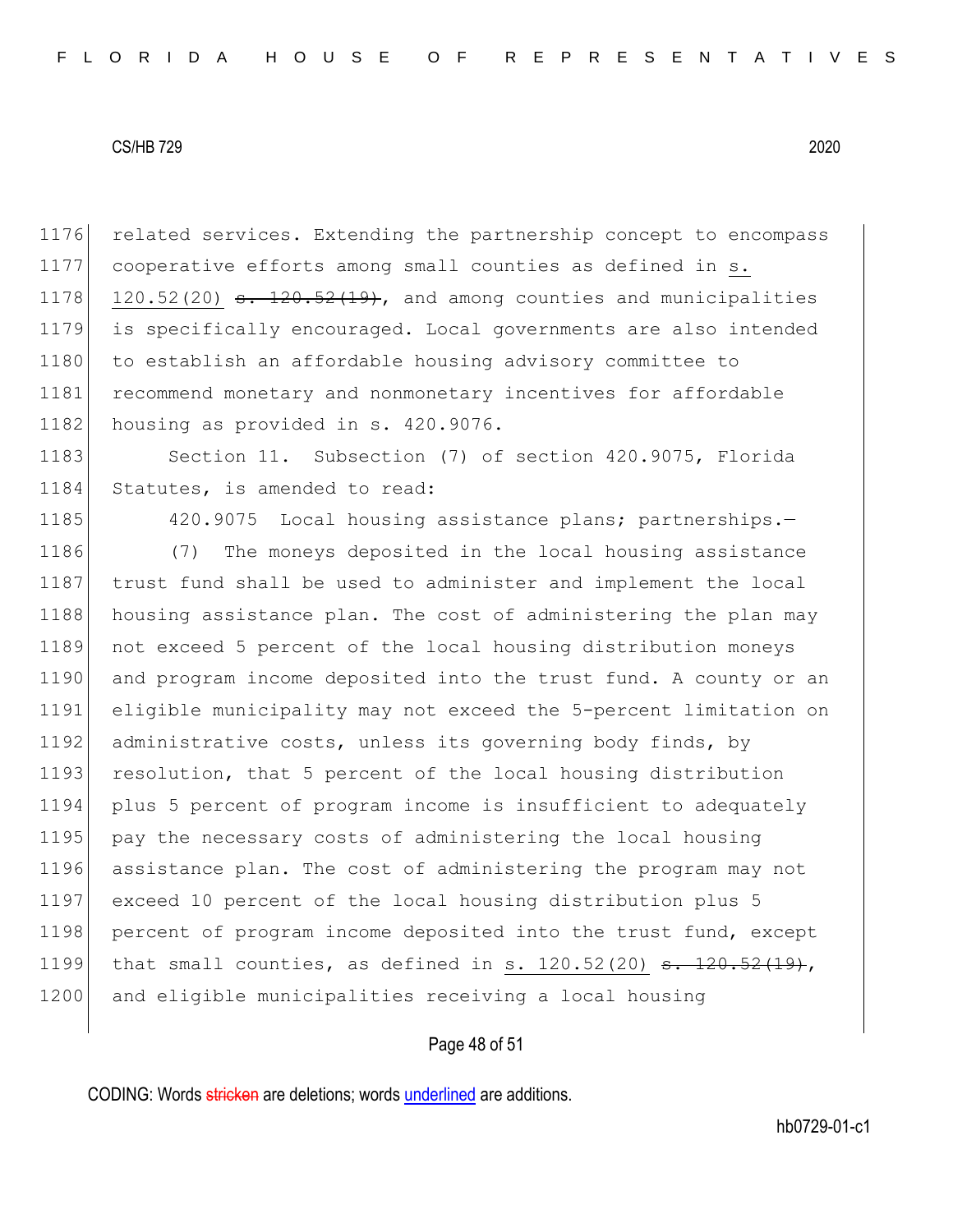1201 distribution of up to \$350,000 may use up to 10 percent of 1202 program income for administrative costs. 1203 Section 12. Paragraph (d) of subsection (1) of section 1204 443.091, Florida Statutes, is amended to read: 1205 443.091 Benefit eligibility conditions.-1206 (1) An unemployed individual is eligible to receive 1207 benefits for any week only if the Department of Economic 1208 Opportunity finds that: 1209 (d) She or he is able to work and is available for work. 1210 In order to assess eligibility for a claimed week of 1211 unemployment, the department shall develop criteria to determine 1212 a claimant's ability to work and availability for work. A 1213 claimant must be actively seeking work in order to be considered 1214 available for work. This means engaging in systematic and 1215 sustained efforts to find work, including contacting at least 1216 five prospective employers for each week of unemployment 1217 claimed. The department may require the claimant to provide 1218 proof of such efforts to the one-stop career center as part of 1219 reemployment services. A claimant's proof of work search efforts 1220 may not include the same prospective employer at the same 1221 location in 3 consecutive weeks, unless the employer has 1222 indicated since the time of the initial contact that the 1223 employer is hiring. The department shall conduct random reviews 1224 of work search information provided by claimants. As an 1225 alternative to contacting at least five prospective employers

# Page 49 of 51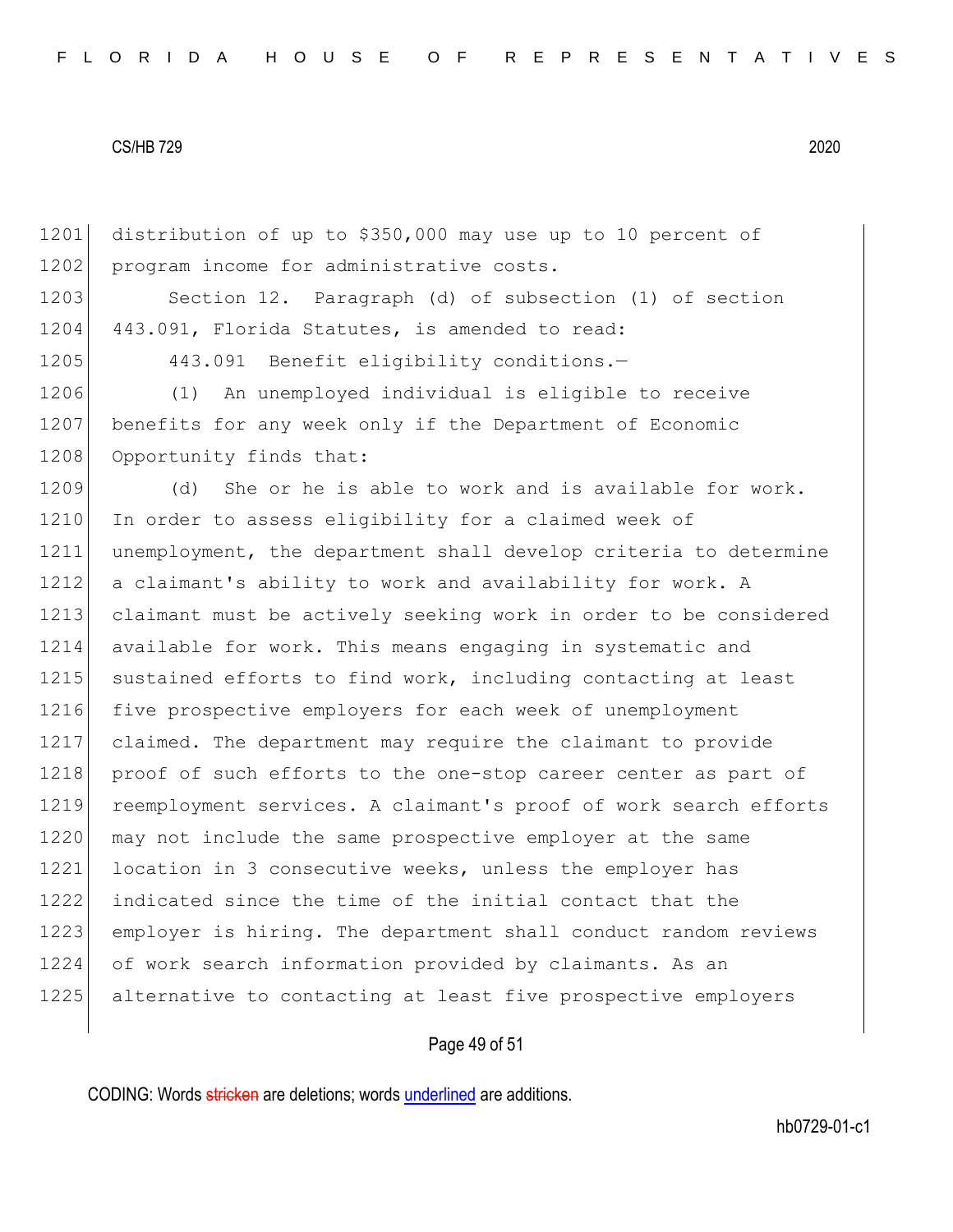1226 for any week of unemployment claimed, a claimant may, for that 1227 same week, report in person to a one-stop career center to meet 1228 with a representative of the center and access reemployment 1229 services of the center. The center shall keep a record of the 1230 services or information provided to the claimant and shall 1231 provide the records to the department upon request by the 1232 department. However:

1233 1. Notwithstanding any other provision of this paragraph 1234 or paragraphs (b) and (e), an otherwise eligible individual may 1235 not be denied benefits for any week because she or he is in 1236 training with the approval of the department, or by reason of s. 1237 443.101(2) relating to failure to apply for, or refusal to 1238 accept, suitable work. Training may be approved by the 1239 department in accordance with criteria prescribed by rule. A 1240 claimant's eligibility during approved training is contingent 1241 upon satisfying eligibility conditions prescribed by rule.

1242 2. Notwithstanding any other provision of this chapter, an 1243 otherwise eligible individual who is in training approved under  $1244$  s. 236(a)(1) of the Trade Act of 1974, as amended, may not be 1245 determined ineligible or disqualified for benefits due to 1246 enrollment in such training or because of leaving work that is 1247 not suitable employment to enter such training. As used in this 1248 subparagraph, the term "suitable employment" means work of a 1249 substantially equal or higher skill level than the worker's past 1250 adversely affected employment, as defined for purposes of the

### Page 50 of 51